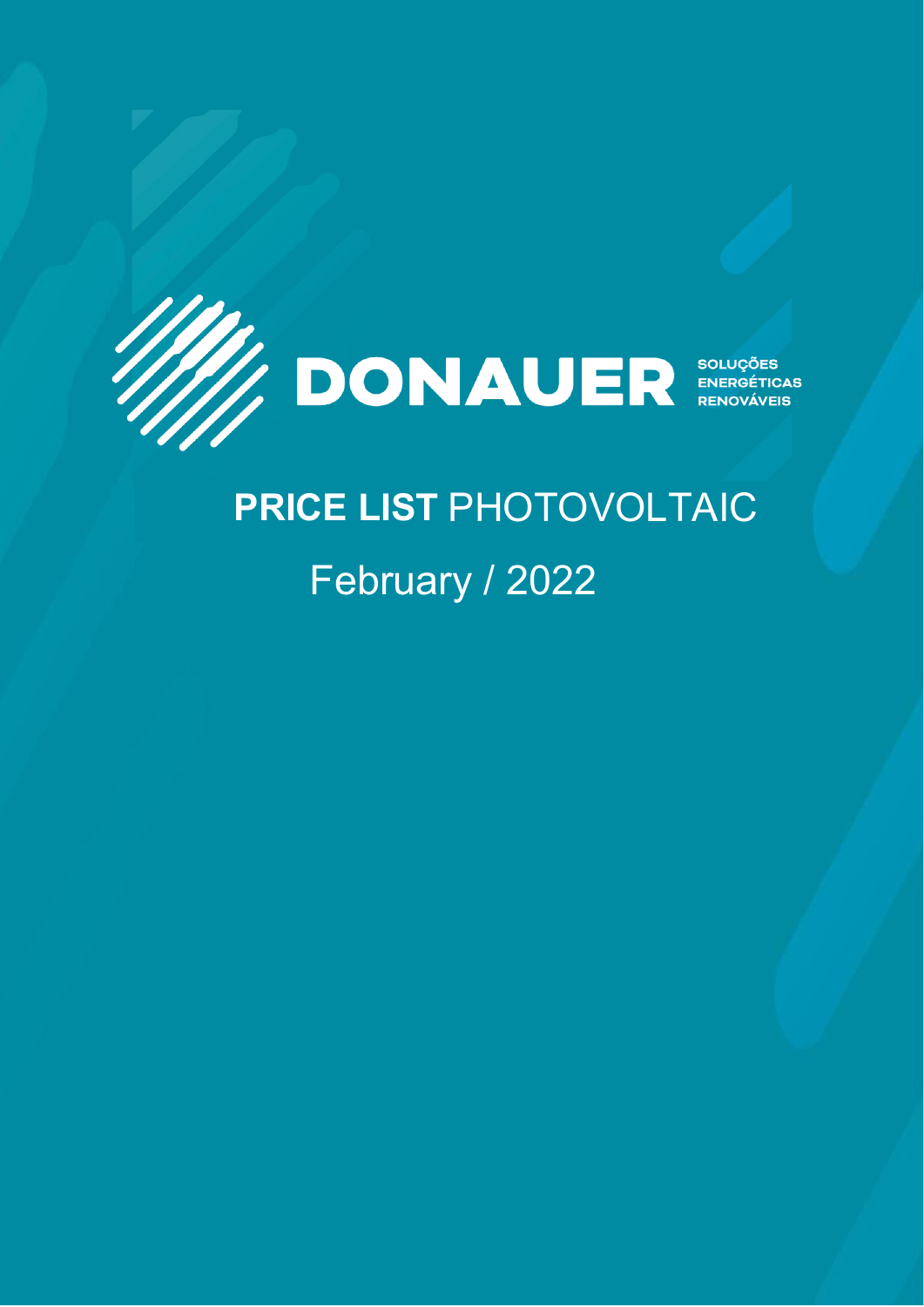# **S-Energy - JA Solar - Suntech - Victron**

Photovoltaic Solar Panels

| Item No.                   | Article                                                      |  | Unit | Price        |
|----------------------------|--------------------------------------------------------------|--|------|--------------|
| <b>Photovoltaic panels</b> |                                                              |  |      |              |
| ModP0019                   | Solar Panel PV 20W, 12V                                      |  | Un   | 207,01€      |
| ModP0025                   | Solar Panel PV 50W, 12V                                      |  | Un   | 250,51€      |
| ModP0026                   | Solar Panel PV 100W, 12V                                     |  | Un   | 294,02€      |
| ModP0027                   | Solar Panel PV 150W, 12V                                     |  | Un   | 337,52€      |
|                            |                                                              |  |      |              |
| ModM0044                   | S-Energy SC20-60MBC-320M Black-Black (currently unavailable) |  | Un   | sob consulta |
| ModM0054                   | JASOLAR JAM66S10-345MR STOCK                                 |  | Un   | sob consulta |
| ModM0058                   | JASOLAR JAM72S10-415MR                                       |  | Un   | sob consulta |
| ModM0052                   | S-Energy SL45-72MAI-450L 450W (currently unavailable)        |  | Un   | sob consulta |
| ModM0046                   | JASOLAR JAM72S20-450MR                                       |  | Un   | sob consulta |
| ModM0057                   | JASOLAR JAM72S20-455MR                                       |  | Un   | sob consulta |
| ModM0050                   | JASOLAR JAM72S20-460MR STOCK                                 |  | Un   | sob consulta |
| ModM0049                   | JASOLAR JAM72S30-535MR                                       |  | Un   | sob consulta |
| ModM0053                   | JASOLAR JAM72S30-540 MR STOCK                                |  | Un   | sob consulta |
| ModM0059                   | JASOLAR JAM72S30-545 MR STOCK                                |  | Un   | sob consulta |

# Electric Vehicle Chargers



| Item No.                        | Article                                                               |            | Unit | Price      |  |
|---------------------------------|-----------------------------------------------------------------------|------------|------|------------|--|
| APS Inverters, 10 year warranty | <b>NEW</b>                                                            |            |      |            |  |
| <b>CVE0001</b>                  | SMA EV Charger 22 (EVC22-3AC-10) cabo 5 m                             |            | Un   | 1845,30€   |  |
| <b>CVE0002</b>                  | SMA EV Charger 7.4 (EVC 7,4-1AC-10) cabo 5 m                          |            | Un   | 1492,24€   |  |
|                                 | CABLE ALSO AVAILABLE IN 10 and 15 METRES LENGTHS                      | <b>NEW</b> |      |            |  |
|                                 |                                                                       |            |      |            |  |
| <b>CVE0005</b>                  | Growatt THOR 03-AS-S                                                  | <b>NEW</b> | Un   | 486,86€    |  |
| <b>CVE0006</b>                  | Growatt THOR 07-AS-P                                                  | <b>NEW</b> | Un   | 621,00€    |  |
| <b>CVE0007</b>                  | Growatt THOR 11-AS-P                                                  | <b>NEW</b> | Un   | 931,50€    |  |
| <b>CVE0008</b>                  | Growatt THOR 22-AS-P                                                  | <b>NEW</b> | Un   | 1 000,50 € |  |
| <b>CVE0009</b>                  | <b>Growatt RFID CARD</b>                                              | <b>NEW</b> | Un   | 6,43€      |  |
| <b>CVE0010</b>                  | <b>Growatt AC MOUNTING POLE</b>                                       | <b>NEW</b> | Un   | 79,86€     |  |
| <b>CVE0011</b>                  | Growatt AC TYPE2-TYPE 2.1 *32A. 5mts                                  | <b>NEW</b> | Un   | 130,00€    |  |
| <b>CVE0012</b>                  | Growatt AC TYPE2-TYPE 2.3 *32A. 5mts                                  | <b>NEW</b> | Un   | 130,00€    |  |
|                                 |                                                                       |            |      |            |  |
| <b>CVE0013</b>                  | KOSTAL Wallbox ENECTOR AC 3.7/11 (not yet approved for Portugal)      | <b>NEW</b> | Un   | 725,41€    |  |
| <b>INVM0168</b>                 | KOSTAL Chave Software Smart Energy Meter (ENECTOR) (without discount) | <b>NEW</b> | Un   | 227,84 €   |  |

#### **APsystems** Micro-inverters

| Item No.        | Article                                                                                |            |    | Price   |  |
|-----------------|----------------------------------------------------------------------------------------|------------|----|---------|--|
|                 | APS microinverters, guarantee: 2 years basic, up to 10 years with ECU and registration |            |    |         |  |
| <b>INVL0174</b> | APS Microinversor YC 1000-3, inversor trifásico 230/400V AC-50Hz 60/72 células (EOL)   |            | Un | 367.71€ |  |
| <b>INVL0362</b> | APS Microinversor Quad Micro QS1, monofásico, 4 entradas, 1400W (EOL)                  |            | Un | 367.71€ |  |
| <b>INVL0363</b> | APS Microinversor DS3L, monofásico 730VA                                               | <b>NEW</b> | Un | 220.63€ |  |
| <b>INVL0364</b> | APS Microinversor DS3, monofásico<br>880VA                                             | <b>NEW</b> | Un | 228.99€ |  |

#### **APsystems** Other Products and Accessories

|                 | Connection cables and plugs<br>· Monitoring                                                                                                                                                    |            |      |          |
|-----------------|------------------------------------------------------------------------------------------------------------------------------------------------------------------------------------------------|------------|------|----------|
|                 | · Energy Management<br>$\cdot$ Caps                                                                                                                                                            |            |      |          |
|                 |                                                                                                                                                                                                |            |      |          |
| Item No.        | Article                                                                                                                                                                                        |            | Unit | Price    |
| <b>INVA0100</b> | APS Y3 AC bus end cap para YC600(Y)/DS3 e QS1, AC Bus End Cap, allows the AC bus cable terminal to be made waterproof                                                                          |            | Un   | 12,40 €  |
|                 |                                                                                                                                                                                                |            |      |          |
| <b>INVA0155</b> | APS Trunk Cable, cabo 2m para YC600(Y)/DS3 e QS1 (2,5mm2)                                                                                                                                      |            | Un   | 13,96 €  |
| <b>INVA0156</b> | APS Y3 AC bus end cap para YC600(Y)/DS3 e QS1, allows the AC bus cable terminal to be made waterproof                                                                                          |            | Un   | 13,96€   |
| <b>INVA0157</b> | APS Y2 AC Bus Y-CONN Cap para YC600(Y)/DS3 e QS1, protection of unused AC terminals                                                                                                            |            | Un   | 7,59€    |
| <b>INVA0165</b> | APS DC extension cable - 2 mts;                                                                                                                                                                |            | Un   | 7,08€    |
| <b>INVA0105</b> | APS YC1000-3 AC Bus Trunk Cable, cabo 2 mts                                                                                                                                                    |            | Un   | 24,32€   |
| <b>INVA0115</b> | APS YC1000-3 AC BUS End Cap, allows the AC bus cable terminal to be made waterproof                                                                                                            |            | Un   | 13.87 €  |
| <b>INVA0091</b> | APS YC1000 AC Bus T-CONN Cap, protection of unused AC terminals                                                                                                                                |            | Un   | 7,35€    |
| <b>INVM0160</b> | APsystems ECU-B ZigBee, Monitoring of production up to 4 panels                                                                                                                                | <b>NEW</b> | Un   | 58,50 €  |
| INVM0013        | APS ECU-R ZigBee (wifi), para YC1000-3, YC600(Y)/DS3 e QSI, data collection and individual monitoring of wireless panels and inverters, real<br>time communication. Ideal for residential use. |            | Un   | 202,24 € |
| INVM0039        | APS ECU-C Zigbee, Unidade de Comunicação (Zigbee) para YC1000-3, YC600 e QSI (wifi integrado). Includes two antennas and network cable.<br>IT's separately.                                    |            | Un   | 300,86€  |
| <b>INVM0144</b> | APS ECU-4 PLC (wifi), data collection and individual monitoring of panels and inverters, wireless, real time communication, 230V AC-50Hz (PLC)<br>for YC500 (integrated Wi-Fi)                 |            | Un   | 250,71€  |
| <b>INVM0014</b> | APS CT 80A open - up to 18 kW (single-phase) and up to 54 kW (three-phase). Consumption and production metering with ECU-C                                                                     |            | Un   | 11,14 €  |
| INVM0015        | APS CT 200A up to 46 kW (single-phase) and 136 kW (three-phase). Consumption and production metering with ECU-C                                                                                |            | Un   | 22,29€   |

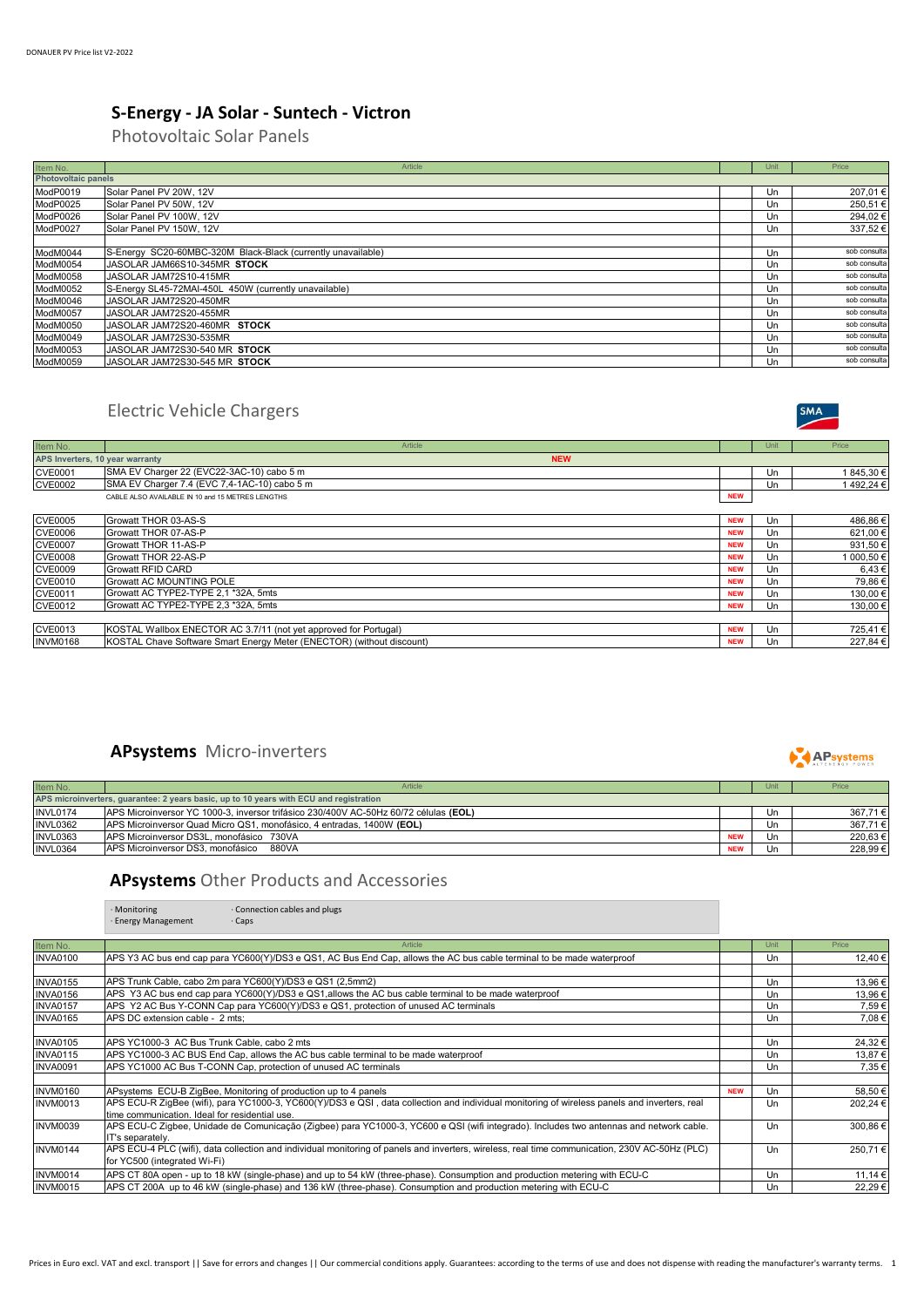#### **HUAWEI** Optimisers

| Item No. | Article                              | Unit |         |
|----------|--------------------------------------|------|---------|
|          | Huawei optimizers, 25 years warranty |      |         |
| Opt0008  | Huawei OPTIMIZER SUN2000P-450W       | Un   | 46,00 € |
|          |                                      |      |         |

#### **HUAWEI** Residencial FusionHome 4-in-1 **2/3/3.68/4/4.6/5/6KTL Single Phase**

| Item No.        | Article                                                                                                                                                                                                                              |  | Unit | Price      |  |
|-----------------|--------------------------------------------------------------------------------------------------------------------------------------------------------------------------------------------------------------------------------------|--|------|------------|--|
|                 | <b>THE THE TIME IS ONE THE THEFT OF STRAIGHT AND THE TIME IS A THE TIME IS TO PET OF THE TIME IS THE TIME IS TO PET OF THE TIME IS THE TIME IS TO PET OF THE TIME IS TO PET OF THE TIME IS TO PET OF THE TIME IS TO PET OF THE T</b> |  |      |            |  |
| <b>INVS0055</b> | Huawei SUN2000-2KTL-L1, 2000 W, single-phase hybrid, 2MPPT, IP65                                                                                                                                                                     |  | Un   | 682,56€    |  |
| <b>INVS0056</b> | Huawei SUN2000-3KTL-L1, 3000 W, single-phase hybrid, 2MPPT, IP65                                                                                                                                                                     |  | Un   | 805,12€    |  |
| <b>INVS0057</b> | Huawei SUN2000-3,6KTL-L1, 3600 W, single-phase hybrid, 2MPPT, IP65                                                                                                                                                                   |  | Un   | 938,11€    |  |
| <b>INVS0058</b> | Huawei SUN2000-4KTL-L1, 4000 W, single-phase hybrid, 2MPPT, IP65                                                                                                                                                                     |  | Un   | 949,79€    |  |
| <b>INVS0059</b> | Huawei SUN2000-4.6KTL-L1, 4600 W, single-phase hybrid, 2MPPT, IP65                                                                                                                                                                   |  | Un   | 1 045,90 € |  |
| <b>INVS0060</b> | Huawei SUN2000-5KTL-L1, 5000 W, single-phase hybrid, 2MPPT, IP65                                                                                                                                                                     |  | Un   | 1 067,25 € |  |
| <b>INVS0061</b> | Huawei SUN2000-6KTL-L1, 6000 W, single-phase hybrid, 2MPPT, IP65                                                                                                                                                                     |  | Un   | 1 225,52 € |  |
|                 |                                                                                                                                                                                                                                      |  |      |            |  |

compatible with LG Chem Resu HV / Huawei LUNA 2000

#### **HUAWEI** Residencial FusionHome 4-in-1 **3/4/5/6/8/10 KTL-M1 Three-Phase 2 MPPT**

| Item No.        | Article                                                        | Unit | Price Un.  |
|-----------------|----------------------------------------------------------------|------|------------|
|                 | Huawei three-phase grid-tied solar inverters, 10 year warranty |      |            |
| <b>INVS0062</b> | Huawei SUN2000-3KTL-M1, 2000 W, three-phase, 2 MPPT, IP65      | Un   | 1 099,79 € |
| <b>INVS0063</b> | Huawei SUN2000-4KTL-M1, 4000 W, three-phase, 2MPPT, IP65       | Un   | 1 142,78 € |
| <b>INVS0064</b> | Huawei SUN2000-5KTL-M1, 5000 W, three-phase, 2MPPT, IP65       | Un   | 1 215.04 € |
| <b>INVS0065</b> | Huawei SUN2000-6KTL-M1, 6000 W, three-phase, 2MPPT, IP65       | Un   | 1 356,64 € |
| <b>INVS0066</b> | Huawei SUN2000-8KTL-M1, 8000 W, three-phase, 2MPPT, IP65       | Un   | 1 608,53 € |
| <b>INVS0067</b> | Huawei SUN2000-10KTL-M1, 10000 W, three-phase, 2MPPT, IP65     | Un   | 1 807,74 € |

compatible with Huawei LUNA 2000

#### **HUAWEI** Comercial Fusion 2 MPPT

| Item No.                                           | Article                                            |  | Unit | Price Un.  |  |
|----------------------------------------------------|----------------------------------------------------|--|------|------------|--|
|                                                    | Huawei grid-tied solar inverters, 10 year warranty |  |      |            |  |
| <b>INVL0267</b>                                    | Huawei SUN2000-17KTL-M0, 17000 W, 3 MPPT (EOL)     |  | Un   | 1 900,00 € |  |
|                                                    |                                                    |  |      |            |  |
| Huawei grid-tied solar inverters, 10 year warranty |                                                    |  |      |            |  |
| <b>INVL0321</b>                                    | Huawei SUN2000-12KTL-M2, 12000 W, 2MPPT            |  | Un   | 1915,01€   |  |
| <b>INVL0322</b>                                    | Huawei SUN2000-15KTL-M2, 15000 W, 2MPPT            |  | Un   | 2 161,91 € |  |
| <b>INVL0323</b>                                    | Huawei SUN2000-17KTL-M2, 17000 W, 3 MPPT           |  | Un   | 2 204,53 € |  |
| <b>INVL0324</b>                                    | Huawei SUN2000-20KTL-M2, 20000 W, 3 MPPT           |  | Un   | 2 329,09€  |  |

# **HUAWEI** Industrial and projects from 4 to 10 MPPT

| Item No.        | Article                             | Unit | Price Un.    |
|-----------------|-------------------------------------|------|--------------|
| <b>INVL0297</b> | Huawei SUN2000-30KTLM3              | Un   | 2 693,52 €   |
| <b>INVL0298</b> | Huawei SUN2000-36KTLM3              | Un   | 2 997,76 €   |
| <b>INVL0299</b> | Huawei SUN2000-40KTLM3              | Un   | 3 231,91 €   |
|                 |                                     |      |              |
| <b>INVL0057</b> | Huawei SUN2000-60KTL-M0             | Un   | 3 902,50 €   |
| <b>INVL0276</b> | Huawei SUN2000-100KTL-M1            | Un   | upon request |
|                 | Huawei SUN2000-185KTL-H1            | Un   | upon request |
|                 | Huawei SUN2000-215KTL-H0            | Un   | upon request |
|                 | Request special prices for projects |      |              |

#### **HUAWEI Accessories & Monitoring**

| Item No.        | Article                                                                                                                  |  | Unit | Price Un. |  |  |
|-----------------|--------------------------------------------------------------------------------------------------------------------------|--|------|-----------|--|--|
|                 | <b>iAccessories Huawei inverters</b>                                                                                     |  |      |           |  |  |
| INVM0001        | Huawei SmartLogger3000A01EU - Communication module (basic warranty 2 years)                                              |  | Un   | 571,36€   |  |  |
| <b>INVM0146</b> | Huawei Smart Dongle-WLAN                                                                                                 |  | Un   | 62,43 €   |  |  |
| INVM0147        | Huawei Smart Dongle-4G                                                                                                   |  | Un   | 143,67 €  |  |  |
| <b>INVM0148</b> | Huawei Smart Power Sensor DDSU666-H Single phase (basic warranty18 months)                                               |  | Un   | 100,09€   |  |  |
| <b>INVM0149</b> | Huawei Smart Power Sensor DDSU666-H Three-phase (basic warranty18 months)                                                |  | Un   | 166,27 €  |  |  |
| <b>INVM0150</b> | Huawei Safety Box SmartPSB2000L-2 (basic warranty2 years)                                                                |  | Un   | 37,79€    |  |  |
| <b>INVM0151</b> | JANITZA- UMG 103-CBM - Power analyzer, DIN rail application, modbus RTU/Rs485, 4 tariffs, 4 MB memory, Huawei compatible |  | Un   | 402,50 €  |  |  |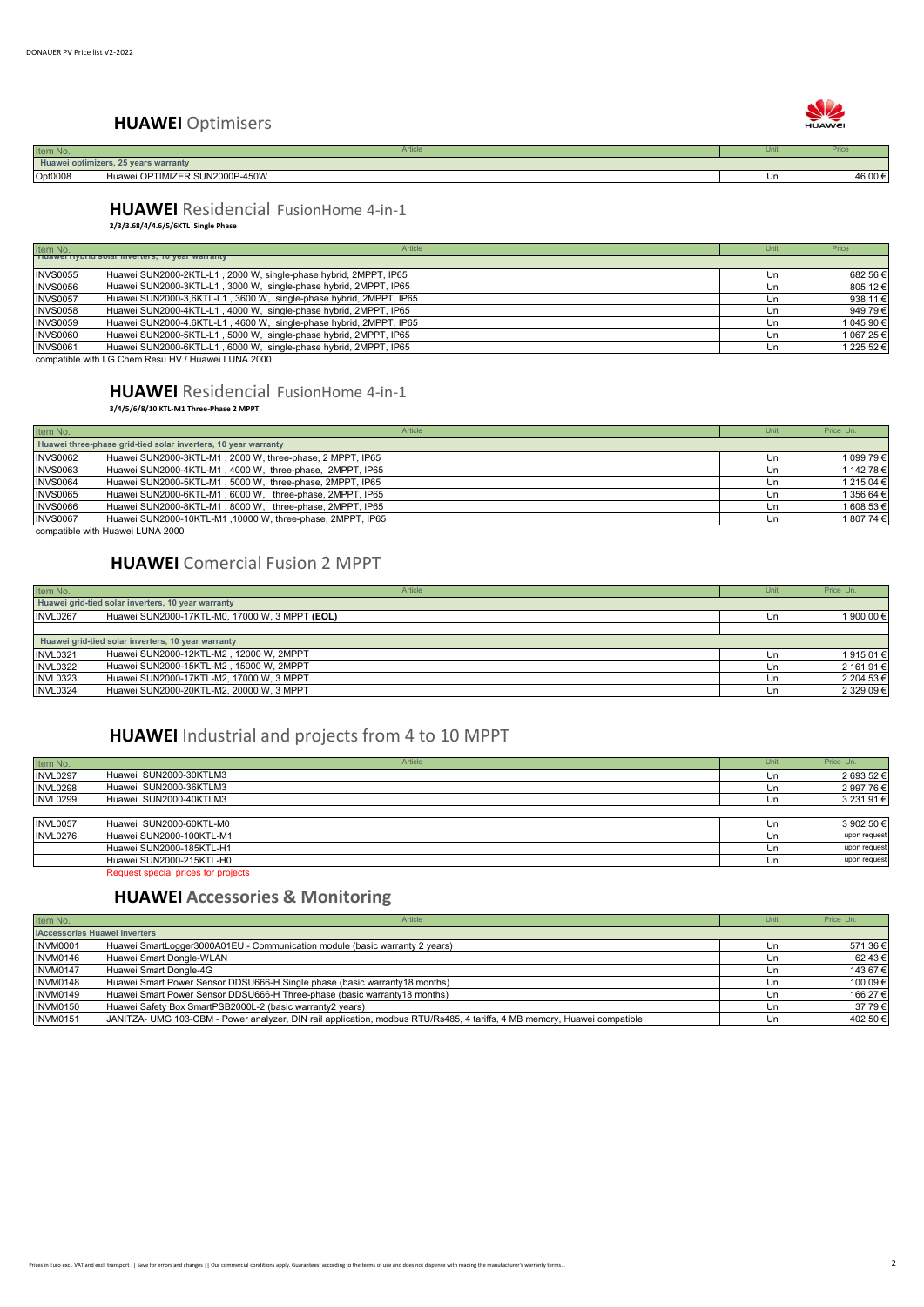#### **SMA** Optimisers

| <b>Item No</b>                                                | Article                                                                                                                             |  |    |        |  |
|---------------------------------------------------------------|-------------------------------------------------------------------------------------------------------------------------------------|--|----|--------|--|
| SMA TS4R Optimizers, 25 year warranty (requires registration) |                                                                                                                                     |  |    |        |  |
| OpT0005                                                       | <b>SMA</b><br>.A CloudConnectedAdvanced Kit, for outdoor use, incl. CloudConnectedAdvanced,<br>', Gateway and DIN rail power supply |  | Ur | 326,11 |  |
|                                                               |                                                                                                                                     |  |    |        |  |

#### **SMA** Storage Inverters

| Item No.        | Article                                                                              |  | Unit | Price Un.  |  |  |
|-----------------|--------------------------------------------------------------------------------------|--|------|------------|--|--|
|                 | <b>SIMA INVERTERS, J years warranty TU years with registration</b>                   |  |      |            |  |  |
| <b>INVS0008</b> | SMA Sunny Boy Storage 2.5, inversor para baterias lítio HV, 2,5KW, W-LAN, Webconnect |  | Un   | 1 271,98 € |  |  |
| <b>INVS0013</b> | SMA Sunny Boy Storage 3.7, inversor para baterias lítio HV, 3,7KW, W-LAN, Webconnect |  | Un   | 2 028,29 € |  |  |
| <b>INVS0014</b> | SMA Sunny Boy Storage 5.0, inversor para baterias lítio HV, 5,0KW, W-LAN, Webconnect |  | Un   | 2 303.32 € |  |  |
| <b>INVS0015</b> | SMA Sunny Boy Storage 6.0, inversor para baterias litio HV, 6,0KW, W-LAN, Webconnect |  | Un   | 2 571,46 € |  |  |

#### **SMA** Hybrid Inverters

| Item No.                                                   |                                      | Article           |            | Unit | Price Un.  |
|------------------------------------------------------------|--------------------------------------|-------------------|------------|------|------------|
| SMA Inverters, 5 years warranty 10 years with registration |                                      |                   |            |      |            |
| <b>INVS0113</b>                                            | SMA Sunny Tripower Smart Energy 5.0  | FROM APRIL-MAY 22 | <b>NEW</b> | Un   | 2475,20€   |
| <b>INVS0114</b>                                            | SMA Sunny Tripower Smart Energy 6.0  | FROM APRIL-MAY 22 | <b>NEW</b> | Un   | 2 660,84 € |
| <b>INVS0115</b>                                            | SMA Sunny Tripower Smart Energy 8.0  | FROM APRIL-MAY 22 | <b>NEW</b> | Un   | 3 032,13 € |
| <b>INVS0116</b>                                            | SMA Sunny Tripower Smart Energy 10.0 | FROM APRIL-MAY 22 | <b>NEW</b> | Un   | 3403,41€   |
|                                                            | Compatible with PYLONTECH US-C       |                   |            |      |            |

# **SMA** Sunny Boy Inverters

| Item No.        | Article                                                                                        | Unit | Price Un.  |
|-----------------|------------------------------------------------------------------------------------------------|------|------------|
|                 | SMA Inversores, 5 anos de garantia                                                             |      |            |
| <b>INVL0016</b> | SMA Sunny Boy 1.5-1VL-40, 1500 W, c/ WLAN and Speedwire/ Webconnect interface, without display | Un   | 742,56€    |
| <b>INVL0064</b> | SMA Sunny Boy 2.0-1VL-40, 2000 W, c/ WLAN and Speedwire/ Webconnect interface, without display | Un   | 873,20€    |
| INVL0017        | SMA Sunny Boy 2.5-1VL-40, 2500 W, c/ WLAN and Speedwire/ Webconnect interface, without display | Un   | 996,96€    |
| <b>INVL0222</b> | SMA Sunny Boy 3.0-1AV-41, 3000 W, c/ WLAN and Speedwire/ Webconnect interface, without display | Un   | 1 113.84 € |
| <b>INVL0223</b> | SMA Sunny Boy 3.6-1AV-41, 3600 W, c/ WLAN and Speedwire/ Webconnect interface, without display | Un   | 1 182,60 € |
| <b>INVL0224</b> | SMA Sunny Boy 4.0-1AV-41, 4000 W, c/ WLAN and Speedwire/ Webconnect interface, without display | Un   | 1 244,48 € |
| <b>INVL0225</b> | SMA Sunny Boy 5.0-1AV-41, 5000 W, c/ WLAN and Speedwire/ Webconnect interface, without display | Un   | 1 333,86 € |
| <b>INVL0126</b> | SMA Sunny Boy 6.0-1AV-41, 6000 W, c/ WLAN and Speedwire/ Webconnect interface, without display | Un   | 1471.37€   |

#### **SMA** Tripower 3-12kW Inverters

| Item No.        | Article                                                                                          |  | Unit | Price Un.  |  |  |
|-----------------|--------------------------------------------------------------------------------------------------|--|------|------------|--|--|
|                 | <b>JIMA ILIVERETS, J-VEGI WALLATIV</b>                                                           |  |      |            |  |  |
| <b>INVL0216</b> | SMA Sunny Tripower 3.0-3AV-40 3000 W, c/Web-Connect, W-Lan, without Display, RS485, TS4-Comun.   |  | Un   | 1 395.74 € |  |  |
| <b>INVL0217</b> | SMA Sunny Tripower 4.0-3AV-40 4000 W, c/Web-Connect, W-Lan, without Display, RS485, TS4-Comun.   |  | Un   | 1498.87€   |  |  |
| <b>INVL0218</b> | SMA Sunny Tripower 5.0-3AV-40 5000 W, c/Web-Connect, W-Lan, without Display, RS485, TS4-Comun.   |  | Un   | 1 602,01 € |  |  |
| <b>INVL0226</b> | SMA Sunny Tripower 6.0-3AV-40 6000 W, c/Web-Connect, W-Lan, without Display, RS485, TS4-Comun.   |  | Un   | 1 787,65 € |  |  |
| <b>INVL0220</b> | SMA Sunny Tripower 8.0-3AV-40 8000 W, c/Web-Connect, W-Lan, without Display, RS485, TS4-Comun.   |  | Un   | 2 145.18 € |  |  |
| <b>INVL0221</b> | SMA Sunny Tripower 10.0-3AV-40 10000 W, c/Web-Connect, W-Lan, without Display, RS485, TS4-Comun. |  | Un   | 2413.32€   |  |  |

#### **SMA** Tripower TL-30 Inverters

| Item No.        | Article                                                                                                                            |  | Unit | Price Un.  |  |  |
|-----------------|------------------------------------------------------------------------------------------------------------------------------------|--|------|------------|--|--|
|                 | <b>SMA Inverters, 5-year warranty</b>                                                                                              |  |      |            |  |  |
| <b>INVL0084</b> | SMA Sunny Tripower 15000 TL-30, 15000 W, three-phase grid inverter, w/o transf, w/ interface Speedwire/Webconnect, with display    |  | Un   | 3 087,13 € |  |  |
| <b>INVL0085</b> | SMA Sunny Tripower 15000 TL-30, 15000 W, three-phase grid inverter, w/o transf, w/ interface Speedwire/Webconnect, without display |  | Un   | 2 997,75 € |  |  |
| <b>INVL0020</b> | SMA Sunny Tripower 20000 TL-30, 20000 W, three-phase grid inverter, w/o transf, w/ interface Speedwire/Webconnect, with display    |  | Un   | 3 320,90 € |  |  |
| <b>INVL0163</b> | SMA Sunny Tripower 20000 TL-30, 20000 W, three-phase grid inverter, w/o transf, w/ interface Speedwire/Webconnect, without display |  | Un   | 3 231,52 € |  |  |
| <b>INVL0018</b> | SMA Sunny Tripower 25000 TL-30, 25000 W, inversor de rede trifásico, s/ transf, c/ interface Speedwire/Webconnect, com display     |  | Un   | 3 362,15 € |  |  |
| <b>INVL0164</b> | SMA Sunny Tripower 25000 TL-30, 25000 W, three-phase grid inverter, w/o transf, w/ interface Speedwire/Webconnect, without display |  | Un   | 3 279.65 € |  |  |
|                 |                                                                                                                                    |  |      |            |  |  |

# **SMA** Commercial/Industrial CORE Inverters

| Item No.        | Article                                                                                                                                   | Unit | Price Un.  |
|-----------------|-------------------------------------------------------------------------------------------------------------------------------------------|------|------------|
|                 | SMA Inverters, 5 years warranty; Accessories 2 years warranty                                                                             |      |            |
| <b>INVL0274</b> | SMA Sunny Tripower CORE2, 100kW grid inverter, three-phase, transformerless, 12 Mppt independent, 24 Strings, switch corte DC integrated. | Un   | 6 394.28 € |
|                 | Ethernet e WLAN, SMA Shadefix included.                                                                                                   |      |            |
| <b>INVL0108</b> | SMA Sunny Tripower CORE1, grid inverter 50000 W, 3 phase, transformerless, 6 Mppt independent, 12 DC inputs, switch corte DC integrated   | Un   | 5610.46€   |
|                 | Ethernet e WLAN                                                                                                                           |      |            |
| <b>INVA0001</b> | SMA overvoltage protection type II AC SPD KIT1-10, for STP50-40                                                                           | Un   | 38,60€     |
| <b>INVA0002</b> | SMA overvoltage protection DC type II SPD KIT4-10, for STP50-40                                                                           | Un   | 73,86€     |
| INVA0146        | SMA overvoltage protection type I + II AC SPD KIT2-T1T2, for STP50-40                                                                     | Un   | 57,83€     |
| <b>INVA0147</b> | SMA DC overvoltage protection type I + II DC SPD KIT5-T1T2, for STP50-40                                                                  | Un   | 132,39€    |
| <b>INVA0148</b> | SMA UMS KIT-10 Universal Mounting System, for wall, floor and pole installation                                                           | Un   | 160,27€    |
| <b>INVA0004</b> | SMA MD.SEN40 Sensor interface as retrofit kit for STP 50-40 (Sunny Tripower CORE1)                                                        | Un   | 151,90 €   |
| INVA0006        | SMA EXTANT-40 Outdoor Retrofit Antenna Kit                                                                                                | Un   | 51,56€     |
| <b>INVA0007</b> | SMA I/O interface as retrofit kit for STP 50-40 (Sunny Tripower CORE1) MD.IO-40                                                           | Un   | 121,70€    |
| <b>INVA0009</b> | SMA RS485 as retrofit for SMA STP 50-40 (Sunny Tripower CORE1) MD.485-40                                                                  | Un   | 127,89€    |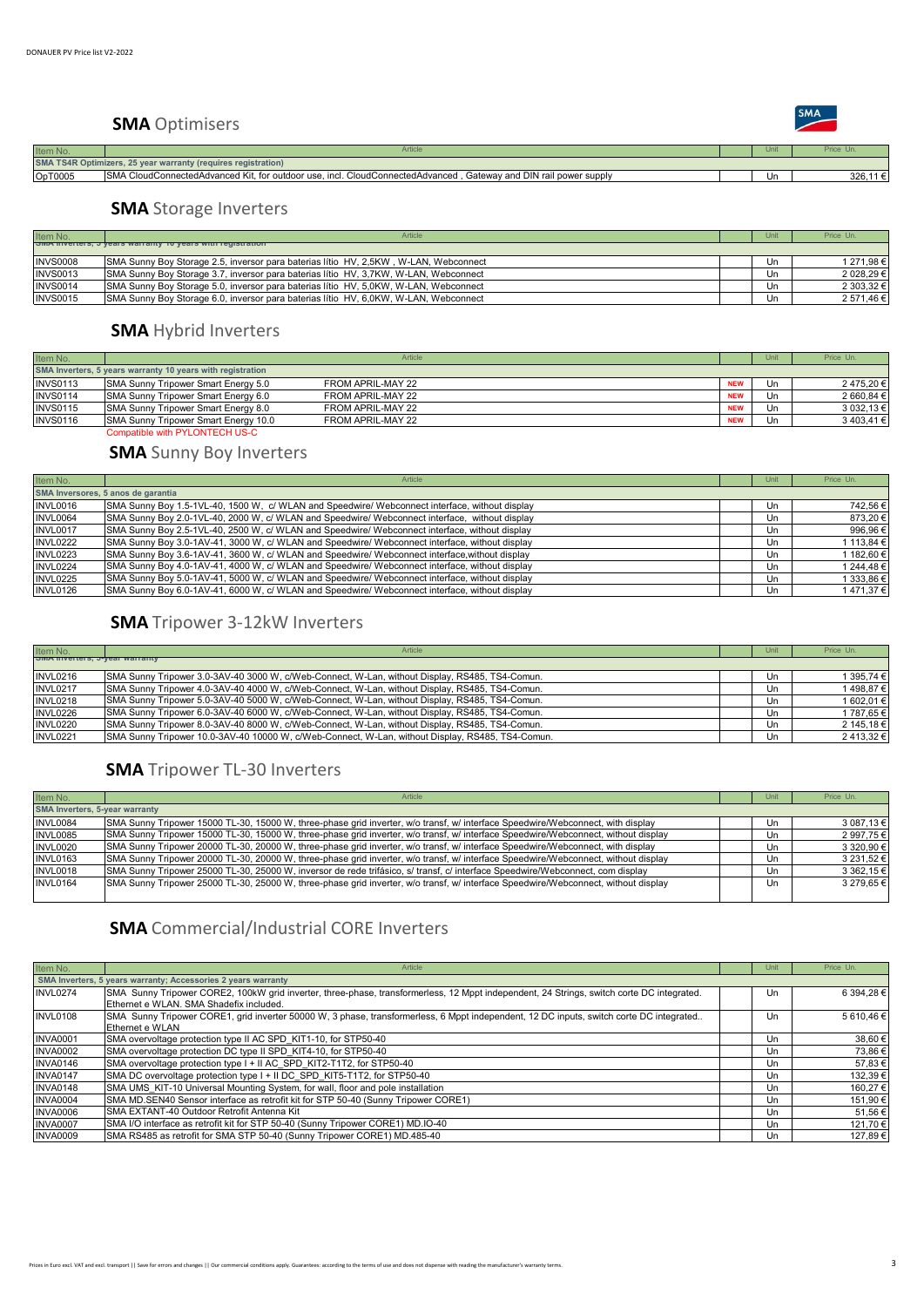### **SMA** Commercial/Industrial Inverters SPH



| Item No.        | Article                                                                                                                         |            | Unit | Price Un.  |
|-----------------|---------------------------------------------------------------------------------------------------------------------------------|------------|------|------------|
|                 | SMA Inverters, 5 years warranty; Accessories 2 years warranty                                                                   |            |      |            |
| <b>INVL0273</b> | SMA SUNNY HIGHPOWER PEAK1 (SHP150-20), 150000W / 150000 VA max. AC-, 600Vac, 3-phase, without transfer, w/ display, w/ Ethernet | <b>NEW</b> | Un   | 8 525.70 € |
|                 | interface, integrated DC (Type II) and AC (Type II+III) protection.                                                             |            |      |            |
| <b>INVL0272</b> | SMA SUNNY HIGHPOWER PEAK1 (SHP100-20), 100000W / 100000 VA max. AC-, 600Vac, 3 phase, w/o transfer, w/ display, w/ Ethernet     |            | Un   | 8 525.70 € |
|                 | linterface, integrated DC (Type II) and AC (Type II+III) protection                                                             |            |      |            |
| <b>INVA0166</b> | ISMA PV-SW-Box-1500 - PV Switchbox to enable inverters with external combiners PV Combiner Box 1500Vdc, 325A                    |            | Un   | 529,42€    |
| <b>INVA0167</b> | SMA SHP-CONN-Plate-2 - Connection plate for 2 combiners                                                                         |            | Un   | 43,32 €    |
| <b>INVA0168</b> | SMA COM-WS-100-10 Weather Station 100                                                                                           |            | Un   | 1615,76€   |
| <b>INVA0169</b> | SMA COM-WS-200-10 Weather Station 200                                                                                           |            | Un   | 2440.83€   |

### **SMA** Other Products and Accessories

|                               | · Energy Meters<br>· Connection cables<br>. Relays<br>· Energy Management<br>· Monitoring<br>. Sensors                   |            |      |              |
|-------------------------------|--------------------------------------------------------------------------------------------------------------------------|------------|------|--------------|
| Item No.                      | Article                                                                                                                  |            | Unit | Price Un.    |
|                               | <b>SMA Accessories, 2 year warranty</b>                                                                                  |            |      |              |
| <b>INVM0023</b>               | SMA HM-20 Sunny Home Manager, 2.0 w/ Bluetooth + Speedwire - wireless monitoring and intelligent power management        |            | Un   | 662,80€      |
| <b>INVM0005</b>               | SMA EMETER-20 Energy Meter, three-phase meter, bidirectional with SMA speedwire interface, measurement per phase         |            | Un   | 378.16€      |
| <b>INVA0064</b>               | Edimax SP-2101W V2 WLAN socket with power measurement for SMA HM 2.0, 230V max. 16A                                      | <b>NEW</b> | Un   | 66,86€       |
| <b>INVM0016</b>               | SMA DATA MANAGER M, for monitoring and controlling large-scale installations via speedwire, up to 25 drives              |            | Un   | 896,57€      |
| $\overline{\text{INV}}$ M0083 | SMA DATA MANAGER M Lite, for monitoring and controlling installations via speedwire, up to 5 drives                      |            | Un   | 364,41€      |
| <b>INVA0029</b>               | Power Supply Cluster Controller / Data Manager                                                                           |            | Un   | 57,14€       |
| <b>INVA0149</b>               | SMA - I/O system by Moxa (4AI/4DI/4DIO)                                                                                  |            | Un   | 427,84 €     |
| <b>INVA0150</b>               | SMA - I/O system by Moxa (6RTD)                                                                                          |            | Un   | 478,01€      |
| <b>INVA0151</b>               | SMA - I/O system by WAGO (8DI, 8DO, 4AI, 4AO, 2RTD)                                                                      |            | Un   | 822,23€      |
| <b>INVM0120</b>               | SMA Sunny View, color display tuch for monitoring up to 12 drives (EOL)                                                  |            | Un   | 219,33€      |
|                               |                                                                                                                          |            |      |              |
| <b>INVM0126</b>               | SMA SWDM-10 Speedwire/Webconnect interface, incl. Modbus e SunSpec protocol, retrofit kit, for STPxxxTL-30 + SBxxxTL-21  |            | Un   | 136,75€      |
| <b>INVA0003</b>               | SMA DC SPD KIT3-10 DC Overvoltage Protection Upgrade Kit (Type II) A+B for STP XXXTL-30                                  |            | Un   | 85,99€       |
| <b>INVA0094</b>               | SMA PWCMOD-10 Power Control Modul (retrofit) for SBxxx-21 + SBxxxSE-10 + STPxxxTL-30                                     |            | Un   | 135,18€      |
| <b>INVA0095</b>               | SMA PWCBRD-10 Power Control Module tipo B (retrofit), for STPxxx TL-20                                                   |            | Un   | 135,18€      |
| <b>INVM0002</b>               | SMA COMGW-10 communication port for system integration with RS485 in SMA monitoring and control solutions with Speedwire |            | Un   | 292,66€      |
| <b>INVA0092</b>               | SMA MFR01-10 Multi-function relay (retrofit) to SB XXXTL-21 + SBxxxSE-10 + STPxxxTL-30                                   |            | Un   | 52,96€       |
| <b>INVA0097</b>               | SMA DM-485CB-10 Interface RS 485 (retrofit) for inverters -STPxxxTL-30 + SBxxxTL-21                                      |            | Un   | 98,25€       |
| <b>INVM0113</b>               | SMA 485BDR-10 Interface RS485 (retrofit) for STPxxxTL-20                                                                 |            | Un   | 98,25€       |
| <b>INVM0134</b>               | SMA PT100 room temperature sensor, for Sunny SensorBox (30°C to 80°C) (EOL)                                              |            | Un   | 41,47€       |
| <b>INVA0109</b>               | SMA PT100 panel temperature sensor, for Sunny SensorBox (EOL)                                                            |            | Un   | 34,10€       |
|                               |                                                                                                                          |            |      |              |
| <b>MON0078</b>                | Ambient Temperature Sensor with Platinum Resistance Ta-Pt100, for SMA DATA MANAGER                                       |            | Un   | sob consulta |
| MON0079                       | Module Temperatur Sensor with Platinum Resistance Tmodul, Pt100, for SMA DATA MANAGER                                    |            | Un   | sob consulta |
| MON0080                       | Silicon Irradiance Sensor Si-I-420TC, for SMA DATA MANAGER                                                               |            | Un   | sob consulta |
|                               |                                                                                                                          |            |      |              |

# **SMA** Sunny Island Inverters

| Item No.                               | Article                                                                                             |  | Unit | Price Un.  |
|----------------------------------------|-----------------------------------------------------------------------------------------------------|--|------|------------|
| <b>SMA Inverters, 10 year warranty</b> |                                                                                                     |  |      |            |
| <b>INVO0086</b>                        | ISMA Sunny Island SI 4.4M-13, off-grid inverter 230VAC/50Hz, 48V-DC, 4.4KW 30min, 3.3KW, WLAN e LAN |  | Un   | 2 743.35 € |
| <b>INVO0085</b>                        | ISMA Sunny Island SI 6.0H-13, off-grid inverter 230VAC/50Hz, 48V-DC, 6.0KW 30min, 4.6KW, WLAN e LAN |  | Un   | 3.149.01 € |
| <b>INVO0084</b>                        | SMA Sunny Island SI 8.0H-13, off-grid inverter 230VAC/50Hz, 48V-DC, 8KW 30min, 6,0 KW, WLAN e LAN   |  | Un   | 3451.54€   |

# **SMA** Sunny Island Accessories

| Item No.        | Article                                                                                                                                                             | Unit | Price Un.   |
|-----------------|---------------------------------------------------------------------------------------------------------------------------------------------------------------------|------|-------------|
|                 | <b>SMA Accessories, 2 year warranty</b>                                                                                                                             |      |             |
| ACEO0131        | SMA Bat Temp Sensor for SI4.4M-12, SI6.0H-12, SI8.0H-12                                                                                                             | Un   | 72,47€      |
| <b>ACEO0132</b> | ISMA MultiClusterCan Multi Cluster CAN for SI6.0H, SI8.0H                                                                                                           | Un   | 156,08€     |
| <b>ACEO0022</b> | SMA SIC Piggy Back, for communication between SIC and SI 4.4M / 6.0H / 8.0H via Sync bus                                                                            | Un   | 102,43€     |
| <b>ACEO0040</b> | SMA SWDMSI-NR10 Speedwire data module, for SI3.0M / 4.4M / 6.0H / 8.0H                                                                                              | Un   | 156,08€     |
| ACEO0054        | SMA SI-SYSCAN-Nr CAN communication interface kit for SI 8.0H/6.0H                                                                                                   | Un   | 156,08€     |
| <b>ACEO0011</b> | SMA SI-COMSMA-NR Sunny Island communication interface RS485 (retrofit), for SI3.0M / 4.4M / 6.0H / 8.0H                                                             | Un   | 156,08€     |
| <b>ACEO0020</b> | SMA SI-485PB-NR Sunny Island communication interface RS485 (retrofit) for SI 5048                                                                                   | Un   | 156,08€     |
| ACEO0010        | SMA Multicluster Piggy Back, Interface de comunicação, kit retrofit for SI5048 (Master)                                                                             | Un   | 217.40€     |
|                 | <b>SMA Accessories, 5 year warranty</b>                                                                                                                             |      |             |
| AceO.0014       | SMA Multicluster Box 6.3-11, 3-phase, 230/V/50Hz for up to 6 SI 6.0H/8.0H, up to 55kW generator/load connections each, incl communication<br>cable                  | Un   | 4 393.49 €  |
| AceO.0002       | SMA GRID-BOX-12.3-20, for three-phase on-grid systems with 138kW grid connection and connection to MC-BOX-12.3-20                                                   | Un   | 5 369,82 €  |
| AceO.0012       | SMA Multicluster Box -12-3-20, 3-phase, 230/V/50Hz for up to 12 SI 6.0H/8.0H, up to 138kW PV, generator and load connections, incl<br>communication cable. For off- | Un   | 7810.65€    |
| AceO.0013       | SMA Multicluster Box 36.3-11, 3-phase, 230/V/50Hz for up to 36 SI 6.0H/8.0H, up to 360kW generator/load connections, incl. communication cable                      | Un   | 15 531.91 € |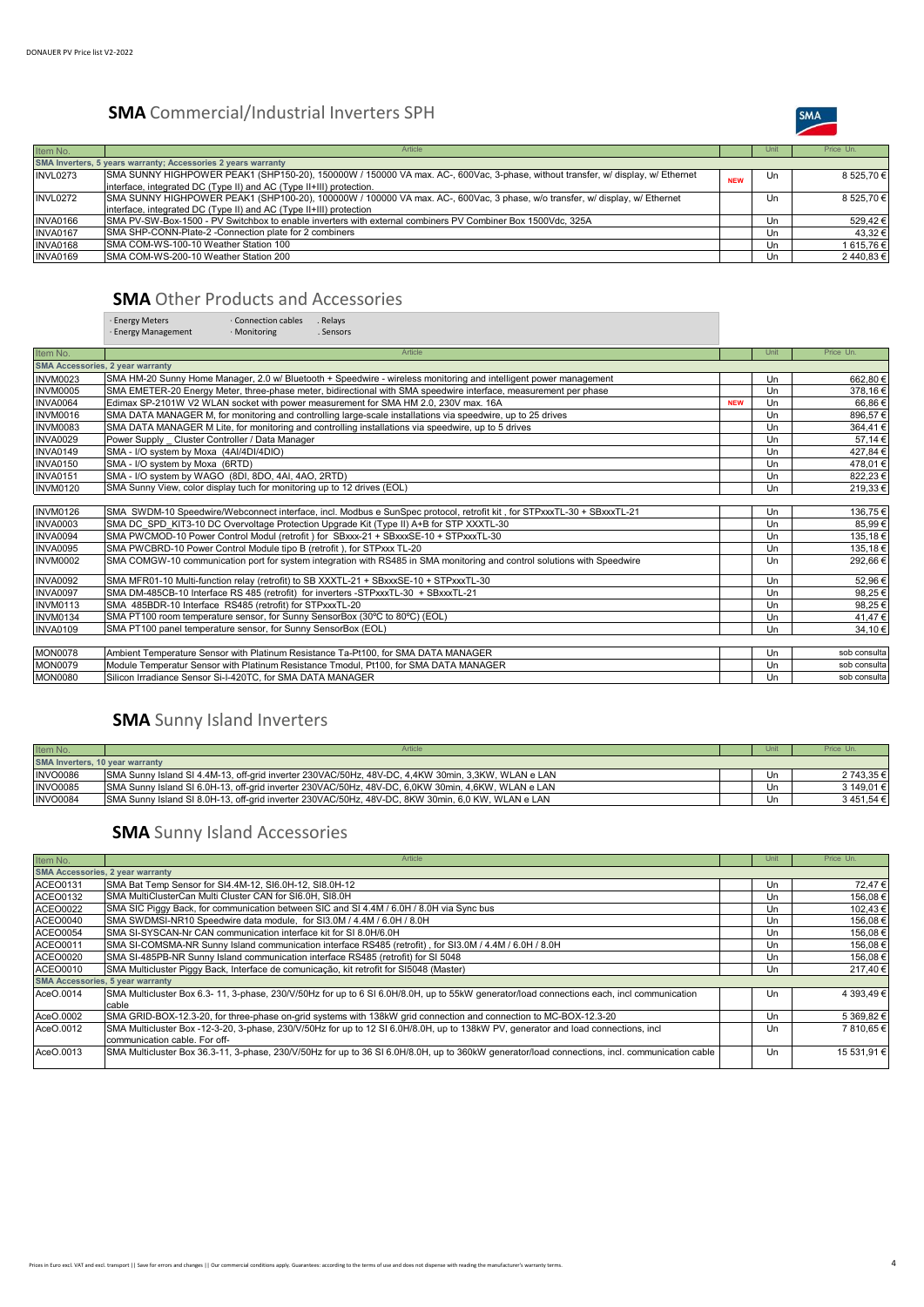#### **KOSTAL** PIKO Inverters

KOSTAL

| Item No.        | Article                                  |  | Uni | Price Un.  |  |
|-----------------|------------------------------------------|--|-----|------------|--|
|                 | Kostal solar inverters, 5 year guarantee |  |     |            |  |
| <b>INVL0119</b> | Kostal PIKO 12, trifásico, 2 PMP, 12000W |  | Un  | 2465,94€   |  |
| <b>INVL0124</b> | Kostal PIKO 15, trifásico, 3 PMP, 15000W |  | Un  | 2 572.53 € |  |
| <b>INVL0125</b> | Kostal PIKO 17, trifásico, 3 PMP, 17000W |  | Un  | 2 653,43 € |  |
| <b>INVL0179</b> | Kostal PIKO 20, trifásico, 3 PMP, 20000W |  | Un  | 2 696,60 € |  |
|                 | Request special prices for projects      |  |     |            |  |

#### **KOSTAL** Inversores PIKO CI PROJECTO

| Item No.                        | Article                                                        |            | Unit | Price Un.  |  |  |
|---------------------------------|----------------------------------------------------------------|------------|------|------------|--|--|
| Solar inverters Kostal projects |                                                                |            |      |            |  |  |
| <b>INVL0294</b>                 | Kostal PIKO CI 30, three-phase network inverter, 30000W, 2MPPT | <b>NEW</b> | Un   | 2 727.91 € |  |  |
| INVL0295                        | Kostal PIKO CI 50, 3 phase grid inverter, 50000W, 4MPPT        | <b>NEW</b> | Un   | 3 967.95 € |  |  |
| <b>INVL0296</b>                 | Kostal PIKO CI 60, three phase grid inverter, 60000W, 4MPPT    | <b>NEW</b> | Un   | 4 298.98 € |  |  |
|                                 | Request special prices for projects                            |            |      |            |  |  |

#### **KOSTAL** PIKO MP Plus Hybrid Inverters

| Item No.        | Article                                                                  |  | Unit | Price Un.  |  |  |
|-----------------|--------------------------------------------------------------------------|--|------|------------|--|--|
|                 | Kostal Hybrid solar inverters 5 years warranty                           |  |      |            |  |  |
| <b>INVS0020</b> | Kostal PIKO MP plus 1.5 - 1, hybrid inverter, single phase, 1500W, 1MPPT |  | Un   | 723,77€    |  |  |
| <b>INVS0021</b> | Kostal PIKO MP plus 2.0 - 1, hybrid inverter, single phase, 2000W, 1MPPT |  | Un   | 811,83 €   |  |  |
| <b>INVS0022</b> | Kostal PIKO MP plus 2.5 - 1, hybrid inverter, single phase, 2500W, 1MPPT |  | Un   | 886,06€    |  |  |
| <b>INVS0023</b> | Kostal PIKO MP plus 3.0 - 1, hybrid inverter, single phase, 3000W, 1MPPT |  | Un   | 960,30 €   |  |  |
| <b>INVS0024</b> | Kostal PIKO MP plus 3.0 - 2, hybrid inverter, single phase, 3000W, 2MPPT |  | Un   | 1 012,91 € |  |  |
| <b>INVS0025</b> | Kostal PIKO MP plus 3.6 - 1, hybrid inverter, single phase, 3600W, 1MPPT |  | Un   | 1 027,83 € |  |  |
| <b>INVS0026</b> | Kostal PIKO MP plus 3.6 - 2, hybrid inverter, single phase, 3600W, 2MPPT |  | Un   | 1 099,65 € |  |  |
| <b>INVS0027</b> | Kostal PIKO MP plus 4.6 - 2, hybrid inverter, single phase, 4600W, 2MPPT |  | Un   | 1 269,61 € |  |  |
| <b>INVS0053</b> | Kostal PIKO MP plus 5.0 - 2, hybrid inverter, single phase, 5000W, 2MPPT |  | Un   | 1 343,85 € |  |  |

**Compatible with BYD batteries** 

#### **KOSTAL** PIKO IQ Inverters

| Item No.                                                                                                             | Article                                       |  | Unit | Price Un.  |  |
|----------------------------------------------------------------------------------------------------------------------|-----------------------------------------------|--|------|------------|--|
| Kostal grid-tied solar inverters, 2 years warranty, extendable up to 5 years through subscription portal. On request |                                               |  |      |            |  |
| <b>INVL0210</b>                                                                                                      | Kostal PIKO IQ 4.2, three-phase, 2 PMP, 4200W |  | Un   | 1 364,78 € |  |
| <b>INVL0211</b>                                                                                                      | Kostal PIKO IQ 5.5, three-phase, 2 PMP, 5500W |  | Un   | 1 524.67 € |  |
| <b>INVL0212</b>                                                                                                      | Kostal PIKO IQ 7.0, three-phase, 2 PMP, 7000W |  | Un   | 1912,03€   |  |
| <b>INVL0213</b>                                                                                                      | Kostal PIKO IQ 8.5, three-phase, 2 PMP, 8500W |  | Un   | 2 109,04 € |  |
| <b>INVL0214</b>                                                                                                      | Kostal PIKO IQ 10, three-phase, 2 PMP, 10000W |  | Un   | 2 331,74 € |  |

#### **KOSTAL** PLENTICORE Plus Inverters

| Item No.        | Article                                                                                | Unit | Price Un.     |
|-----------------|----------------------------------------------------------------------------------------|------|---------------|
|                 | Kostal solar inverters, 2 years warranty, extendable to 5 years by registration portal |      |               |
| <b>INVS0051</b> | Kostal PLENTICORE Plus 3.0, hybrid, three-phase network inverter, 1 PMP, 3000W         | Un   | 1 314.17 €    |
| <b>INVS0028</b> | Kostal PLENTICORE Plus 4.2, hybrid, three-phase network inverter, 3 PMP, 4200W         | Un   | 1 365.47 €    |
| <b>INVS0029</b> | Kostal PLENTICORE Plus 5.5, hybrid, three-phase network inverter, 3 PMP, 5500W         | Un   | 1 524,03 €    |
| <b>INVS0030</b> | Kostal PLENTICORE Plus 7.0, hybrid, three-phase network inverter, 3 PMP, 7000W         | Un   | 1912,03€      |
| <b>INVS0031</b> | Kostal PLENTICORE Plus 8.5, hybrid, three-phase network inverter, 3 PMP, 8500W         | Un   | 2 107,90 €    |
| <b>INVS0032</b> | Kostal PLENTICORE Plus 10, hybrid, three-phase network inverter, 3 PMP, 10000W         | Un   | 2 2 8 5 1 1 € |

Compatíveis com baterias BYD

#### **KOSTAL** Inverters Chargers PLENTICORE BI Compatible with BYD batteries

| Item No.        | <b>Article</b>                                                                         |            | Unit | Price Un.  |
|-----------------|----------------------------------------------------------------------------------------|------------|------|------------|
|                 | Kostal solar inverters, 2 years warranty, extendable to 5 years by registration portal |            |      |            |
| <b>INVS0054</b> | Kostal Plenticore BI5.5/13, hybrid grid inverter, three-phase,<br>5500W (EOL)          |            | Un   | 1 867.40 € |
| <b>INVS0072</b> | Kostal Plenticore BI5.5/26, hybrid grid inverter, three-phase.<br>5500W                | <b>NEW</b> | Un   | 1888.03€   |
| <b>INVS0073</b> | 10000W<br>Kostal Plenticore BI10.0/26, hybrid grid inverter, three-phase,              | <b>NEW</b> | Ur   | 2 641.59 € |

#### **KOSTAL** PIKO Accessories

| Item No.        | Article                                                               |  | Unit | Price Un. |  |  |
|-----------------|-----------------------------------------------------------------------|--|------|-----------|--|--|
|                 | Accessories solar inverters Kostal, 2 years warranty                  |  |      |           |  |  |
| INVM0054        | KOSTAL PIKO BA Sensor                                                 |  | Un   | 130,76 €  |  |  |
| <b>INVM0145</b> | Kostal Energy Meter                                                   |  | Un   | 390,25 €  |  |  |
| <b>INVM0152</b> | Kostal Chave Software Smart Energy Meter (without discount)           |  | Un   | 375,00 €  |  |  |
| <b>INVM0153</b> | Kostal Chave Software Plenticore Plus (without discount)              |  | Un   | 375,00 €  |  |  |
| <b>INVM0168</b> | Kostal Chave Software Smart Energy Meter (ENECTOR) (without discount) |  | Un   | 227,84 €  |  |  |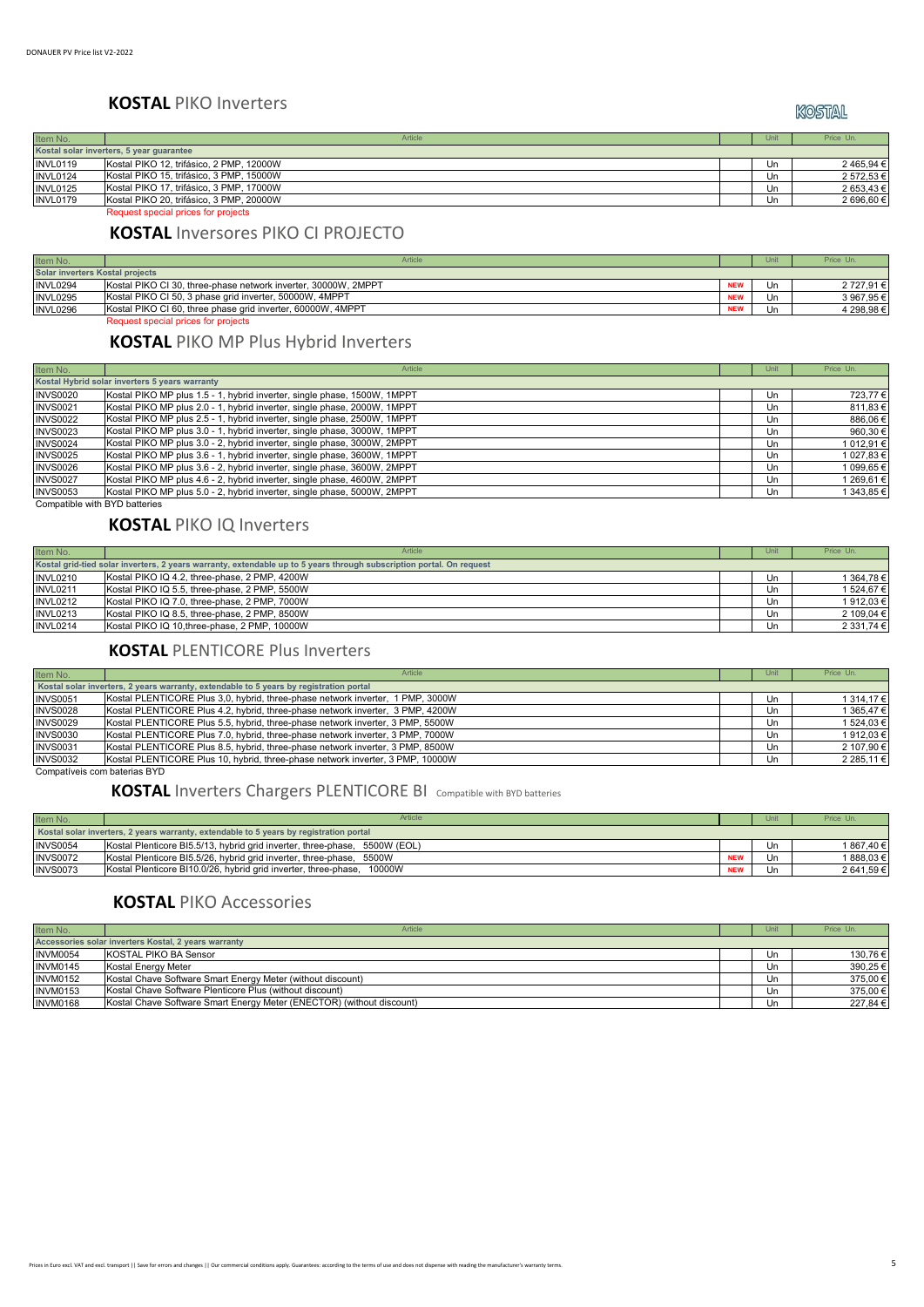#### **KACO** Blueplanet TL3 grid inverters

| Item No.        | Article                                                                         |            | Unit | Price Un.  |
|-----------------|---------------------------------------------------------------------------------|------------|------|------------|
|                 | Kaco solar inverters, 5 year warranty                                           |            |      |            |
| <b>INVL0365</b> | Kaco Blueplanet 3.0 NX1 M2, grid inverter, without transformer, 3000 VA, 2 MPPT | <b>NEW</b> | Un.  | 828.29€    |
| <b>INVL0366</b> | Kaco Blueplanet 3.7 NX1, grid inverter, without transformer, 3680 VA, 2 MPPT    | <b>NEW</b> | Un   | 949.34 €   |
| <b>INVL0367</b> | Kaco Blueplanet 4.0 NX1, grid inverter, without transformer, 4000 VA, 2 MPPT    | <b>NEW</b> | Un   | 1 003.50 € |
| <b>INVL0368</b> | Kaco Blueplanet 5.0 NX1, inverter, without transformer, 5000 VA, 2 MPPT         | <b>NEW</b> | Un.  | 1 051.29 € |
|                 |                                                                                 |            |      |            |

#### **KACO** Blueplanet TL3 grid inverters

| Item No.        | Article                                                                                                 | Unit | Price Un.  |
|-----------------|---------------------------------------------------------------------------------------------------------|------|------------|
|                 | <b>NALU SUIAI IIIVEILEIS, O YEAI WAITAIILY</b>                                                          |      |            |
| <b>INVL0082</b> | Kaco Blueplanet 3.0 TL3 M2, grid inverter, without transformer, three-phase, 3000 VA, 2 MPPT            | Un   | 1 542,20 € |
| <b>INVL0100</b> | Kaco Blueplanet 4.0 TL3 M2, grid inverter, without transformer, three-phase, 4000 VA, 2 MPPT            | Un   | 1 558.61 € |
| <b>INVL0193</b> | Kaco Blueplanet 5.0 TL3 M2, grid inverter, without transformer, 5000 VA, 2 MPPT                         | Un   | 1 573,58 € |
| <b>INVL0194</b> | Kaco Blueplanet 6.5 TL3 M2, grid inverter, without transformer, 6500 VA, 2 MPPT                         | Un   | 1 609,42 € |
| <b>INVL0195</b> | Kaco Blueplanet 7.5 TL3 M2, grid inverter, without transformer, 7500 VA, 2 MPPT                         | Un   | 1 659,76 € |
| <b>INVL0011</b> | Kaco Blueplanet 8.6 TL3 M2, grid inverter, without transformer, three-phase, 8600 VA, 2 MPPT            | Un   | 1 731,28 € |
| <b>INVL0196</b> | Kaco Blueplanet 9.0 TL3 M2, grid inverter, without transformer, three-phase 9000 VA, 2 MPPT             | Un   | 1771,89€   |
| <b>INVL0008</b> | Kaco Blueplanet 10.0 TL3 M2, grid inverter, without transformer, 10000 VA, 2 MPPT                       | Un   | 1 837,52 € |
| <b>INVL0197</b> | Kaco Blueplanet 15,0 TL3 - INT - SPD*, grid inverter without transformer, three-phase, 15000 VA, 2 MPPT | Un   | 2 372,24 € |
| <b>INVL0019</b> | Kaco Blueplanet 20.0 TL3 - INT - SPD*, grid inverter, without transformer, 20000 VA, 2 MPPT             | Un   | 2 525,00 € |
|                 | *overvoltage protection module required, 3 pcs per mppt                                                 |      |            |

### KACO Grid Connected Inverters Blueplanet 50 - 60 1MPPT

| <b>INVL0369</b> | Kaco Blueplanet 50.0 TL3 - S, three-phase, 50000 VA, 1 MPPT                                                 |            | Un | 3480,71€   |
|-----------------|-------------------------------------------------------------------------------------------------------------|------------|----|------------|
| <b>INVL0001</b> | Kaco Blueplanet 50.0 TL3 - B, three-phase, 50000 VA, 1 MPPT                                                 |            | Un | 3 575,33 € |
| <b>INVL0002</b> | Kaco Blueplanet 50.0 TL3 - M *, network inverter without transformer, three-phase, 50000 VA, 1 MPPT         |            | Un | 3 858,86 € |
| <b>INVL0003</b> | Kaco Blueplanet 50.0 TL3 - XL*, network inverter without transformer, three-phase, 50000 VA, 1 MPPT         |            | Un | 4 047,77 € |
| <b>INVL0059</b> | Kaco Blueplanet 50.0 TL3 - XL - F*, network inverter without transformer, three-phase,, 50000VA             |            | Un | 4 154.01 € |
| <b>INVL0370</b> | Kaco Blueplanet 60.0 TL3 - Basic, network inverter without transformer, three-phase, 50000 VA, 1 MPPT       | <b>NEW</b> | Un | 4 193,36 € |
| <b>INVL0371</b> | Kaco Blueplanet 60.0 TL3 - M *, network inverter without transformer, three-phase, 50000 VA, 1 MPPT         | <b>NEW</b> | Un | 4 338.94 € |
| <b>INVL0372</b> | Kaco Blueplanet 60.0 TL3 - XL* network inverter without transformer, three-phase, 50000 VA, 1 MPPT          | <b>NEW</b> | Un | 4 669.94 € |
| INVL0373        | Kaco Blueplanet 60.0 TL3 - XL - F <sup>*</sup> , network inverter without transformer, three-phase, 50000VA | <b>NEW</b> | Un | 4 737.16 € |

#### **KACO** Accessories Blueplanet 50 - 60

| Item No.        | Article                                                                                                            |  | Unit | Price Un. |
|-----------------|--------------------------------------------------------------------------------------------------------------------|--|------|-----------|
|                 | Accessories solar inverters Kaco, 2 years warranty                                                                 |  |      |           |
| <b>INVA0187</b> | Kaco Blueplanet Extension Module digital inputs                                                                    |  | Un   | 99,72 €   |
| <b>INVA0120</b> | Kaco Powador Protect - Grid Management (VDE-AR-N 4105)                                                             |  | Un   | 491,63€   |
| <b>INVA0121</b> | Kaco Overvoltage Protection Module 1000 VD T1/2, for version M; DC side Phoenix I+II (3 per MPPT required)         |  | Un   | 17,66 €   |
| <b>INVA0119</b> | Kaco Overvoltage Protection Module 7P.10 T1, for M and XL version; AC Side: Finder SPD I+II (3 per drive required) |  | Un   | 35,31 €   |
| <b>INVA0153</b> | Kaco fuses 15A (bp 50 XL), Fuse-PV 14x51mm                                                                         |  | Un   | 51,43 €   |
| <b>INVA0189</b> | Kaco fuses 20A (bp 50 XL), FUSE-PV 14x51mm 1100V 20A                                                               |  | Un   | 51,43 €   |
| INVA0190        | Kaco Fuse-PV 14x51mm 1100V 15A bp60                                                                                |  | Un   | 61,71€    |
| <b>INVA0191</b> | Kaco Fuse-PV 14x51mm 1100V 20A bp60                                                                                |  | Un   | 61,71€    |
| <b>INVA0192</b> | Kaco HISkon Inlinefuse 1000 V Sunclix                                                                              |  | Un   | 17.66 €   |

#### **KACO** Blueplanet C & I Inverters

| Item No.                              | Article                             |  | Unit | Price Un.  |
|---------------------------------------|-------------------------------------|--|------|------------|
| Kaco solar inverters, 5 year warranty |                                     |  |      |            |
| INVL0374                              | Kaco blueplanet 87.0 TL3-S          |  | Un   | 6 759,19 € |
| INVL0375                              | Kaco blueplanet 92.0 TL3-S          |  | Un   | 6 821,26 € |
| INVL0376                              | Kaco blueplanet 105.0 TL3-S         |  | Un   | 7424,06€   |
|                                       | Kaco blueplanet 87.0 TL3-XL         |  | Un   | 7 158,96 € |
|                                       | Kaco blueplanet 92.0 TL3-XL         |  | Un   | 7434,27€   |
|                                       | Kaco blueplanet 105.0 TL3-XL        |  | Un   | 7 709,59€  |
|                                       | Request special prices for projects |  |      |            |
|                                       |                                     |  |      |            |

**KACO** Blueplanet Utility Inverters

| Item No.                              | Article                                                                                                         |  | Unit | Price Un     |  |
|---------------------------------------|-----------------------------------------------------------------------------------------------------------------|--|------|--------------|--|
| Kaco solar inverters, 5 year warranty |                                                                                                                 |  |      |              |  |
|                                       | Kaco blueplanet 125.0 TL3-S / -XL, 137.0 TL3-S / -XL; 150.0 TL3-S / -XL / 155.0 TL3-S / -XL / 165.0 TL3-S / -XL |  | Un   | sob consulta |  |
|                                       | Request special prices for projects                                                                             |  |      |              |  |

#### **KACO** Accessories

| Item No.                                           | Article                                                                             |  | Unit | Price Un. |
|----------------------------------------------------|-------------------------------------------------------------------------------------|--|------|-----------|
| Accessories Solar Inverters Kaco, 2 years warranty |                                                                                     |  |      |           |
| <b>INVA0193</b>                                    | Kaco Kit AC SPD (4 uni) (1 kit per inverter)                                        |  | Un   | 107,51€   |
| <b>INVA0194</b>                                    | Kaco Kit DC SPD (1 kit per inverter)                                                |  | Un   | 83,14 €   |
| <b>INVA0195</b>                                    | Kaco Kit LAN - SPD (1 kit per inverter)                                             |  | Un   | 91,53€    |
| <b>INVA0196</b>                                    | Kaco Kit RS485 - SPD (1 kit per inverter)                                           |  | Un   | 141,57 €  |
| <b>INVA0197</b>                                    | Kaco PID connection Set 87-165 (only incl set to connect external float controller) |  | Un   | 91,53€    |
| <b>INVA0198</b>                                    | Kit AC input plate (double row) 87-165                                              |  | Un   | 91,53€    |
| <b>INVA0199</b>                                    | Kit AC input plate (M63/32)                                                         |  | Un   | 74,90€    |
| <b>INVA0200</b>                                    | Kaco WLAN adapter bp 87-165                                                         |  | Un   | 16,92€    |
| <b>INVA0201</b>                                    | blueplanet DC-breaker bp 87 - 165                                                   |  | Un   | 703,68€   |
| <b>INVA0202</b>                                    | Kaco Bending box bp 87-165                                                          |  | Un   | 381,92€   |

KACOO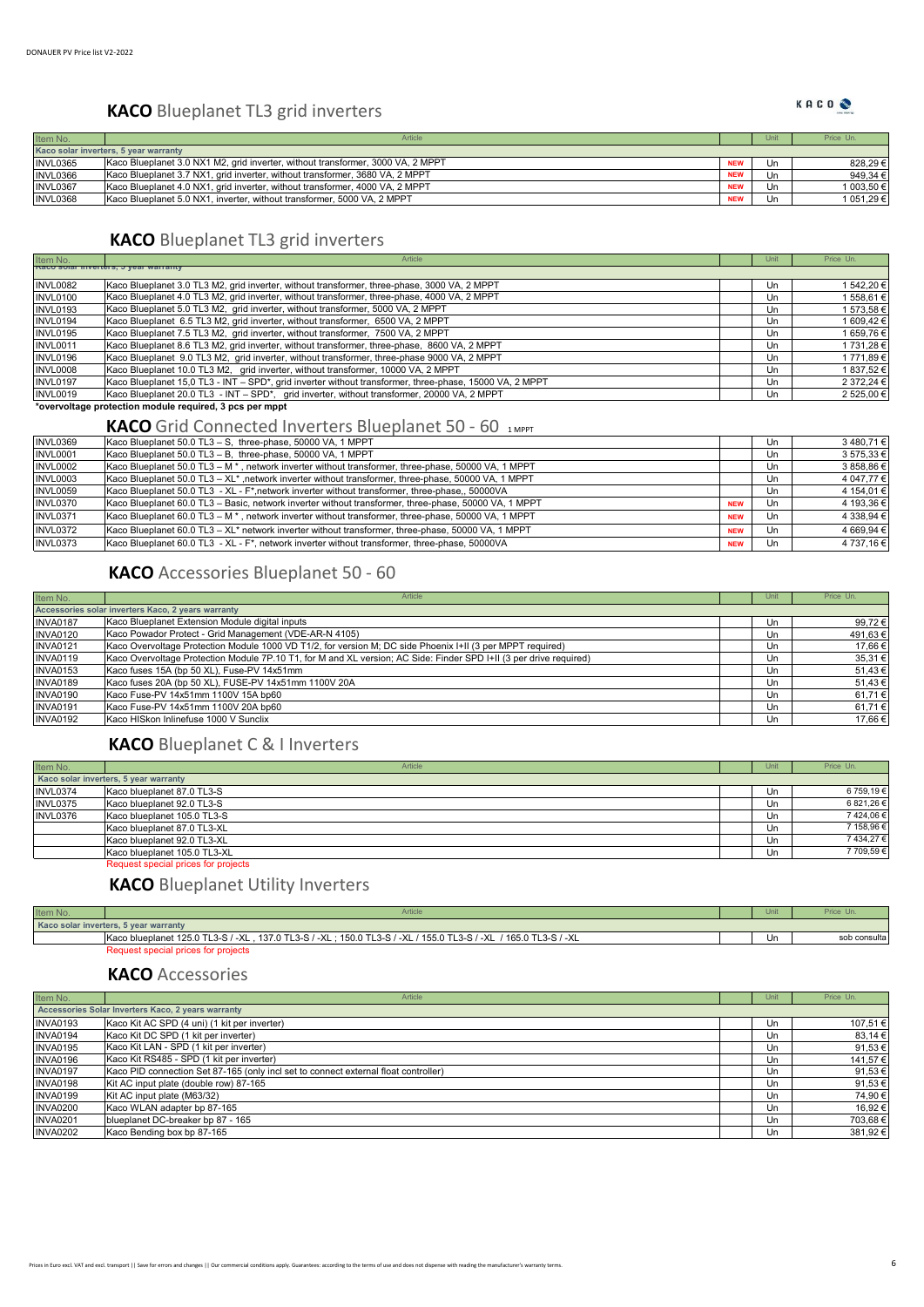#### **Growatt** Grid Connected Inverters



#### **Growatt** Grid Inverters Commercial-Industrial

| Item No.        | Article                                                                |  | Unit | Price Un.  |  |  |  |
|-----------------|------------------------------------------------------------------------|--|------|------------|--|--|--|
|                 | Growatt grid-tied solar inverters, 5 year warranty                     |  |      |            |  |  |  |
| <b>INVL0314</b> | Growatt MID22000KTL3-X, three-phase, 2 mppt                            |  | Un   | 2 025,00 € |  |  |  |
| <b>INVL0315</b> | Growatt MID25000KTL3-X, three-phase, 2 mppt                            |  | Un   | 2 282,14 € |  |  |  |
| INVL0316        | Growatt MID25000KTL3-X1, three-phase, 3 mppt                           |  | Un   | 2458,93€   |  |  |  |
| <b>INVL0317</b> | Growatt MID30000KTL3-X, three-phase, 3 mppt                            |  | Un   | 2 439,64 € |  |  |  |
| <b>INVL0318</b> | Growatt MID33000KTL3-X, three-phase, 3 mppt                            |  | Un   | 2716,07€   |  |  |  |
| <b>INVL0319</b> | Growatt MID36000KTL3-X, three-phase, 4 mppt                            |  | Un   | 2 764,29 € |  |  |  |
| <b>INVL0320</b> | Growatt MID40000KTL3-X, three-phase,, 4 mppt                           |  | Un   | 2 860,71 € |  |  |  |
| <b>INVL0257</b> | Growatt MAX 50KTL3 LV, three-phase, 6 mppt, 12 strings, with DC switch |  | Un   | 3 345,00 € |  |  |  |
| <b>INVL0258</b> | Growatt MAX 60KTL3 LV, three-phase, 6 mppt, 12 strings, with DC switch |  | Un   | 3 727,29 € |  |  |  |
| <b>INVL0259</b> | Growatt MAX 70KTL3 LV, three-phase, 6 mppt, 12 strings, with DC switch |  | Un   | 4 237,00 € |  |  |  |
| <b>INVL0260</b> | Growatt MAX 80KTL3 LV, three-phase, 6 mppt, 12 strings, with DC switch |  | Un   | 4 619,29 € |  |  |  |

#### **Growatt** Hybrid Inverters

| Item No.        | Article                                                                                   |            | Unit | Price Un.  |
|-----------------|-------------------------------------------------------------------------------------------|------------|------|------------|
|                 | Growatt grid-tied hybrid solar inverters, 10 year warranty                                |            |      |            |
| <b>INVS0074</b> | Growatt MIN 2500TL-XH, single-phase, ready for ARK HV batteries                           | <b>NEW</b> | Un   | 608,04€    |
| <b>INVS0075</b> | Growatt MIN 3000TL-XH, single-phase, ready for ARK HV batteries                           | <b>NEW</b> | Un   | 648,57€    |
| <b>INVS0076</b> | Growatt MIN 3600TL-XH, single-phase, ready for ARK HV batteries                           | <b>NEW</b> | Un   | 729,64€    |
| <b>INVS0077</b> | Growatt MIN 4200TL-XH, single-phase, ready for ARK HV batteries                           | <b>NEW</b> | Un   | 770,18€    |
| <b>INVS0078</b> | Growatt MIN 4600TL-XH, single-phase, ready for ARK HV batteries                           | <b>NEW</b> | Un   | 802,61€    |
| <b>INVS0079</b> | Growatt MIN 5000TL-XH, single-phase, ready for ARK HV batteries                           | <b>NEW</b> | Un   | 835,04 €   |
| <b>INVS0080</b> | Growatt MIN 6000TL-XH, single-phase, ready for ARK HV batteries                           | <b>NEW</b> | Un   | 883,68€    |
|                 |                                                                                           |            |      |            |
| <b>InvS0117</b> | Growatt MOD4000TL3-XH, 2 mppt, 3-phase, battery-ready ARK HV<br>FROM APRIL-MAY 22         |            | Un   | 1 126,89 € |
| <b>InvS0118</b> | Growatt MOD5000TL3-XH, 2 mppt, 3-phase, battery-ready ARK HV<br>FROM APRIL-MAY 22         |            | Un   | 1 167,43 € |
| <b>InvS0119</b> | <b>FROM APRIL-MAY 22</b><br>Growatt MOD6000TL3-XH, 2 mppt, 3-phase, battery-ready ARK HV  |            | Un   | 1 232,29 € |
| <b>InvS0120</b> | Growatt MOD7000TL3-XH, 2 mppt, 3-phase, battery-ready ARK HV<br>FROM APRIL-MAY 22         |            | Un   | 1 297,14 € |
| <b>InvS0121</b> | Growatt MOD8000TL3-XH, 2 mppt, 3-phase, battery-ready ARK HV<br>FROM APRIL-MAY 22         |            | Un   | 1443,07€   |
| <b>InvS0122</b> | Growatt MOD9000TL3-XH, 2 mppt, 3-phase, battery-ready ARK HV<br>FROM APRIL-MAY 22         |            | Un   | 1491,71€   |
| <b>InvS0123</b> | Growatt MOD9000TL3-XH, 2 mppt, trifásico, ARK HV ARK<br>A PARTIR DE ABRIL-MAIO 22         |            | Un   | 1540.36€   |
|                 |                                                                                           |            |      |            |
| <b>INVS0036</b> | Growatt SPH 3000, single-phase, compatible with Growatt ARK LV and Pylontech US batteries |            | Un   | 1 564,68 € |
| <b>INVS0037</b> | Growatt SPH 3600, single-phase, compatible with Growatt ARK LV and Pylontech US batteries |            | Un   | 1 329,57 € |
| <b>INVS0038</b> | Growatt SPH 4000, single-phase, compatible with Growatt ARK LV and Pylontech US batteries |            | Un   | 1 378,21 € |
| <b>INVS0039</b> | Growatt SPH 4600, single-phase, compatible with Growatt ARK LV and Pylontech US batteries |            | Un   | 1410.64€   |
| <b>INVS0040</b> | Growatt SPH 5000, single-phase, compatible with Growatt ARK LV and Pylontech US batteries |            | Un   | 1459,29€   |
| <b>INVS0041</b> | Growatt SPH 6000, single-phase, compatible with Growatt ARK LV and Pylontech US batteries |            | Un   | 1540,36€   |
|                 |                                                                                           |            |      |            |
| <b>INVS0045</b> | Growatt SPH 4000TL3 BH, three-phase, incl meter, compatible with ARK HV batteries         |            | Un   | 2 008,93 € |
| <b>INVS0047</b> | Growatt SPH 6000TL3 BH, three-phase, incl meter, compatible with ARK HV batteries         |            | Un   | 2 330,36 € |
| <b>INVS0050</b> | Growatt SPH 10000TL3 BH, three-phase, incl meter, compatible with ARK HV batteries        |            | Un   | 2 180,57 € |
|                 |                                                                                           |            |      |            |
| <b>INVS0096</b> | Growatt SPH 4000TL3 BH-UP, three phase, incl meter, compatible with ARK HV batteries      | <b>NEW</b> | Un   | 2 008,93 € |
| <b>INVS0097</b> | Growatt SPH 5000TL3 BH-UP, three phase, incl meter, compatible with ARK HV batteries      | <b>NEW</b> | Un   | 2 169,64 € |
| <b>INVS0098</b> | Growatt SPH 6000TL3 BH-UP, three phase, incl meter, compatible with ARK HV batteries      | <b>NEW</b> | Un   | 2 330,36 € |
| <b>INVS0099</b> | Growatt SPH 7000TL3 BH-UP, three phase, incl meter, compatible with ARK HV batteries      | <b>NEW</b> | Un   | 2 651,79€  |
| <b>INVS0100</b> | Growatt SPH 8000TL3 BH-UP, three phase, incl meter, compatible with ARK HV batteries      | <b>NEW</b> | Un   | 2 812,50 € |
| <b>INVS0101</b> | Growatt SPH 10000TL3 BH-UP, three phase, incl meter, compatible with ARK HV batteries     | <b>NEW</b> | Un   | 2 180,57 € |

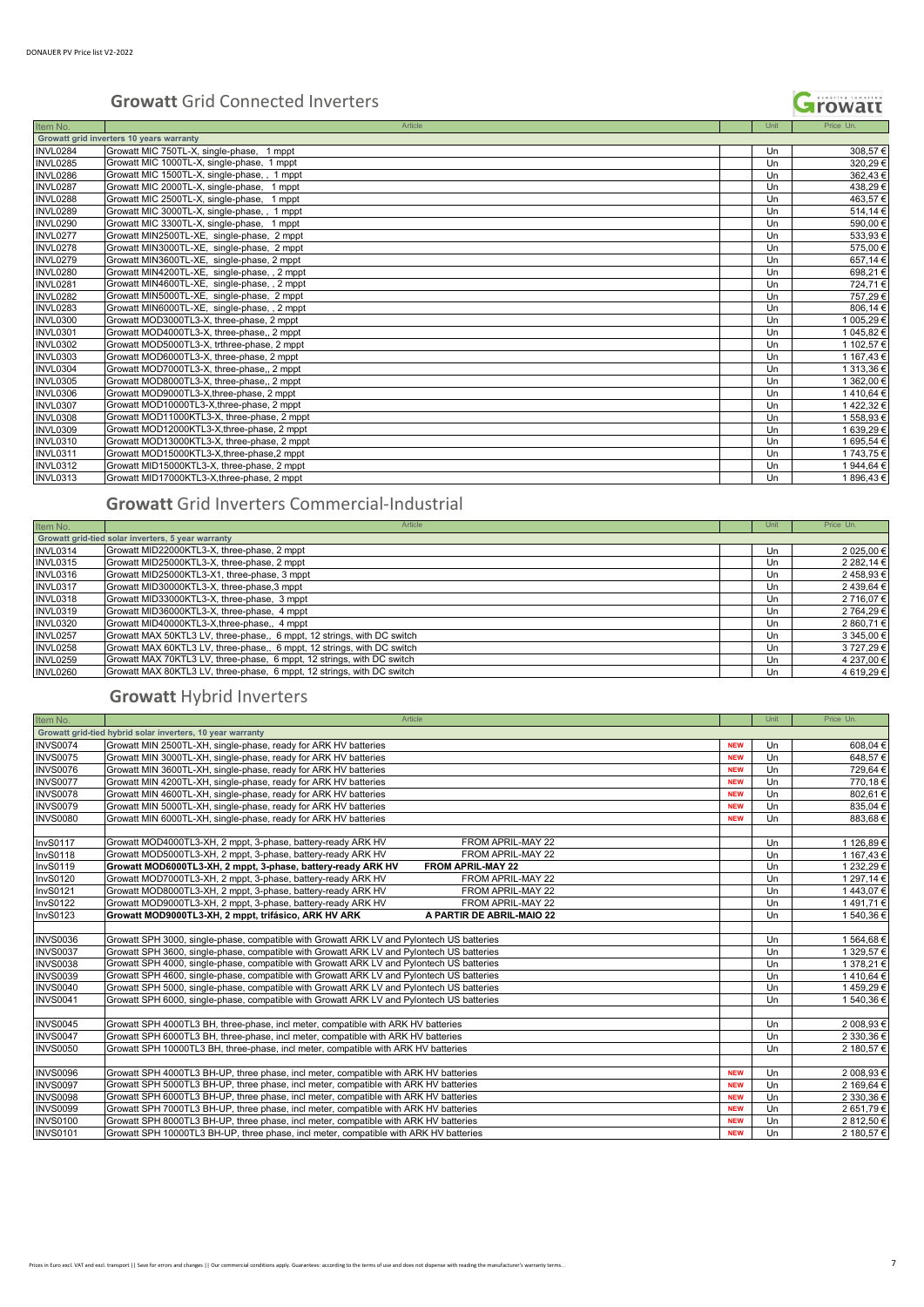#### **Growatt** Accessories

| Item No.                                              | Article                         |            | Unit | Price Un.   |
|-------------------------------------------------------|---------------------------------|------------|------|-------------|
| Accessories Solar Inverters Growatt, 2 years warranty |                                 |            |      |             |
| INVM0084                                              | <b>Growatt Shine Link</b>       |            | Un   | 46,43€      |
| <b>INVM0085</b>                                       | <b>Growatt Shine WiFi-S</b>     |            | Un   | 15.00 €     |
| <b>INVM0154</b>                                       | <b>Growatt Shine WiFi-X</b>     |            | Un   | 15,00 €     |
| INVM0086                                              | Growatt Shine master            |            | Un   | 328,57€     |
| <b>INVA0161</b>                                       | Growatt SPM, single phase meter |            | Un   | 111,43 €    |
| <b>INVA0163</b>                                       | Growatt TPM, three-phase meter  |            | Un   | 178,57€     |
| <b>INVA0170</b>                                       | Growatt RailLog-RF              |            | Un   | 89,29€      |
| <b>INVA0174</b>                                       | Growatt ATS-T single-phase      |            | Un   | 94,64 $\in$ |
| <b>INVA0171</b>                                       | Three-phase Growatt ATS-T       |            | Un   | 446,43€     |
| <b>INVM0155</b>                                       | Growatt GroBoost                | <b>NEW</b> | Un   | 308,57€     |
| <b>INVA0186</b>                                       | Growatt TL-XH Backup Box        | <b>NEW</b> | Un   | 178,57€     |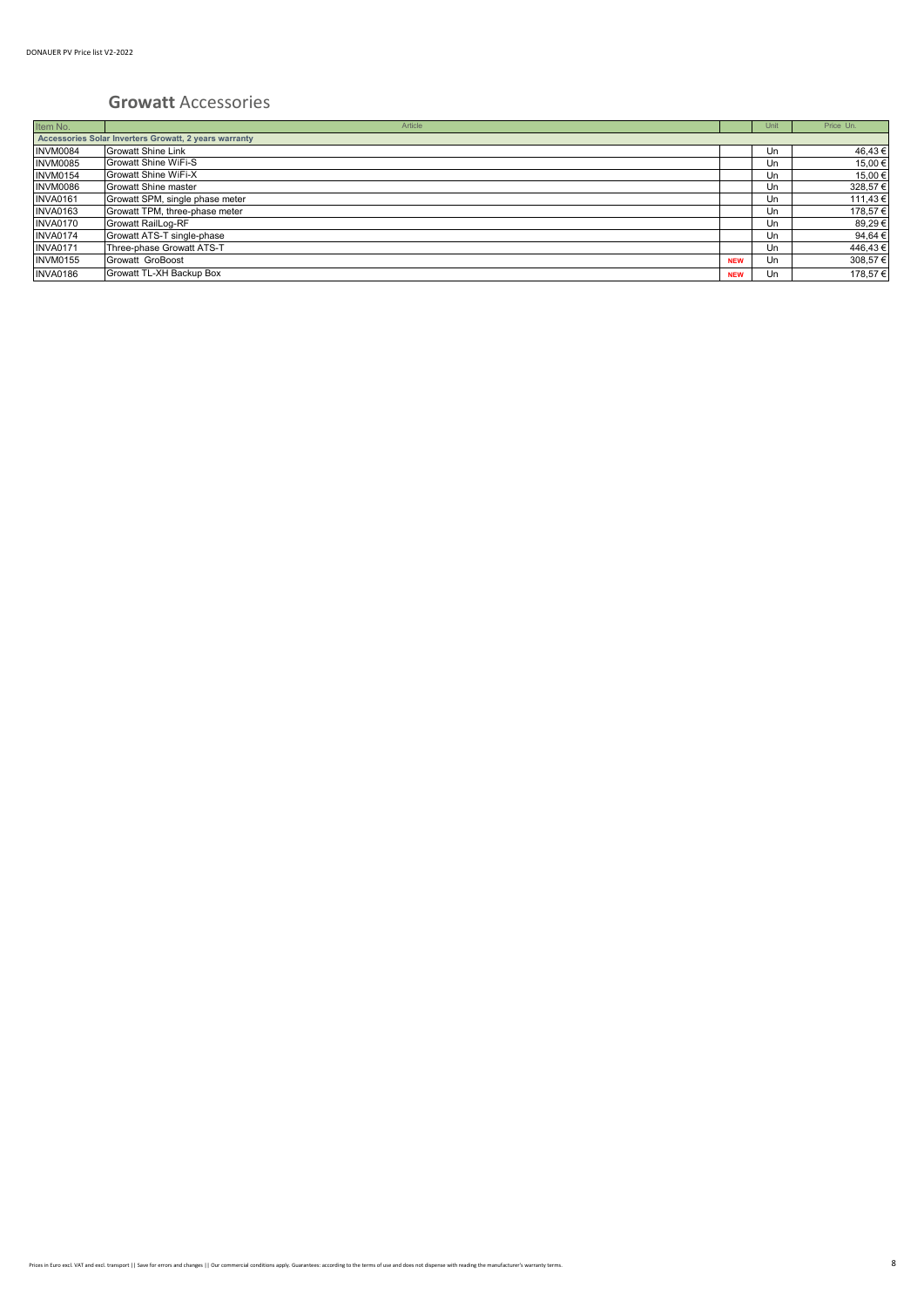#### **STECA** COOLCEPT FLEX Grid Inverters

#### Aeca

| Item No.        | Article                                                                                                                                                | Unit | Price Un.  |
|-----------------|--------------------------------------------------------------------------------------------------------------------------------------------------------|------|------------|
|                 | Steca grid-tied solar inverters 5 years warranty + 2 years after registration (valid for EU countries)                                                 |      |            |
| <b>INVL0186</b> | StecaGrid 1511, Single-phase grid inverter 1.500 Wac, data logging e display, RS485 y Ethernet, AR-N 4105, ENS, IP 65, Sunclix, interior /             | Un   |            |
|                 | exterior                                                                                                                                               |      | 721,93€    |
| <b>INVL0187</b> | StecaGrid 2011, Single-phase grid inverter 2.000 Wac, data logging e display, RS485 e Ethernet, AR-N 4105, ENS, IP 65, Sunclix, indoors /              | Un   |            |
|                 | outdoors                                                                                                                                               |      | 763,19€    |
| <b>INVL0188</b> | StecaGrid 2511, Single-phase grid inverter 2.500 Wac, data logging e display, RS485 e Ethernet, AR-N 4105, ENS, IP 65, Sunclix, indoors /              | Un   |            |
|                 | outdoors                                                                                                                                               |      | 831,94€    |
| <b>INVL0189</b> | StecaGrid 3011, Single-phase grid inverter 3.000 Wac, data logging e display, RS485 e Ethernet, AR-N 4105, ENS, IP 65, Sunclix, indoors /              | Un   |            |
|                 | outdoors                                                                                                                                               |      | 900,70€    |
| <b>INVL0190</b> | StecaGrid 3611, Single-phase grid inverter 3.680 Wac, data logging e display, RS485 e Ethernet, AR-N 4105, ENS, IP 65, Sunclix, indoors /              | Un   |            |
|                 | outdoors                                                                                                                                               |      | 983,21€    |
| <b>INVL0191</b> | StecaGrid 3611 2, Single-phase grid inverter 3.680 Wac, 2 MPPT, data logging e display, RS485 e Ethernet, AR-N 4105, ENS, IP 65, Sunclix, indoors /    | Un   |            |
|                 | outdoors                                                                                                                                               |      | 1 058,84 € |
| <b>INVL0204</b> | StecaGrid 4611 2, Single-phase grid inverter 4Wac, 2 MPPT, data logging e display, RS485e Ethernet, AR-N 4105, ENS, IP 65, Sunclix, indoors / outdoors | Un   |            |
|                 |                                                                                                                                                        |      | 1 134,47 € |

# **STECA** COOLCEPT<sup>3</sup> FLEX grid inverters

| Item No.        | Artigo                                                                                                                                   | Unit | Price Un.  |
|-----------------|------------------------------------------------------------------------------------------------------------------------------------------|------|------------|
|                 | Steca grid-tied solar inverters 5 years warranty + 2 years after registration (valid for EU countries)                                   |      |            |
| INVL0205        | StecaGrid 4213, Single-phase grid inverter 4.200 Wac, 2 MPPT, data logging e display, RS485 e Ethernet, AR-N 4105, ENS, IP 65, Sunclix,  | Un   |            |
|                 | indoors / outdoors                                                                                                                       |      | 1430,12€   |
| <b>INVL0206</b> | StecaGrid 5513, Single-phase grid inverter 5.500 Wac, 2 MPPT, data logging e display, RS485 e Ethernet, AR-N 4105, ENS, IP 65, Sunclix,  | Un   |            |
|                 | indoors / outdoors                                                                                                                       |      | 1 595,13 € |
| <b>INVL0207</b> | StecaGrid 7013, Single-phase grid inverter 7.000 Wac, 2 MPPT, data logging e display, RS485 e Ethernet, AR-N 4105, ENS, IP 65, Sunclix,  | Un   |            |
|                 | indoors / outdoors                                                                                                                       |      | 1 959,54 € |
| <b>INVL0208</b> | StecaGrid 8513, Single-phase grid inverter 8.000 Wac, 2 MPPT, data logging e display, RS485 e Ethernet, AR-N 4105, ENS, IP 65, Sunclix,  | Un   |            |
|                 | indoors / outdoors                                                                                                                       |      | 2 165,80 € |
| <b>INVL0209</b> | StecaGrid 10013, Single-phase grid inverter10.000 Wac, 2 MPPT, data logging e display, RS485 e Ethernet, AR-N 4105, ENS, IP 65, Sunclix, | Un   |            |
|                 | indoors / outdoors                                                                                                                       |      | 2440,83€   |

# **STECA** COOLCEPT<sup>3</sup> FLEX grid inverters

| Item No.        | Article                                                                                                                                    | Unit |    | Price Un.  |
|-----------------|--------------------------------------------------------------------------------------------------------------------------------------------|------|----|------------|
|                 | Steca grid-tied solar inverters 5 years warranty + 2 years after registration (valid for EU countries)                                     |      |    |            |
| INVL0140        | StecaGrid 3203, Three-phase grid inverte 3.200 Wac, data logging e display, RS485, Ethernet e Modbus RTU, AR-N 4105, ENS, IP 21, Sunclix,  |      | Un |            |
|                 | indoor                                                                                                                                     |      |    | 1 992,54 € |
| <b>INVL0141</b> | StecaGrid 4003, Three-phase grid inverter 4.000 Wac, data logging e display, RS485, Ethernet e Modbus RTU, AR-N 4105, ENS, IP 21, Sunclix, |      | Un |            |
|                 | indoor                                                                                                                                     |      |    | 1 271,98 € |
| <b>INVL0142</b> | StecaGrid 5003, Three-phase grid inverter 5.000 Wac, data logging e display, RS485, Ethernet e Modbus RTU, AR-N 4105, ENS, IP 21, Sunclix, |      | Un |            |
|                 | indoor                                                                                                                                     |      |    | 1 373,74 € |
| <b>INVL0143</b> | StecaGrid 6003, Three-phase grid inverter 6.000 Wac, data logging e display, RS485, Ethernet e Modbus RTU, AR-N 4105, ENS, IP 21, Sunclix, |      | Un |            |
|                 | indoor                                                                                                                                     |      |    | 1471,37€   |

# **STECA** Other Products and Accessories<br> **Example Accessories**<br> **Energy Management**<br> **Monitoring**

∙ Energy meters ∙ Connection cables ∙ Energy Management ∙ Monitoring

| Item No.        | Article                                                                                                                                                                                                                                                                  | Unit | Price Un.  |
|-----------------|--------------------------------------------------------------------------------------------------------------------------------------------------------------------------------------------------------------------------------------------------------------------------|------|------------|
|                 | Steca accessories, 2 year guarantee                                                                                                                                                                                                                                      |      |            |
| INVM0006        | StecaGrid SEM, Smart energy manager, 4 analog inputs for centralised remote control receiver, 2 x RS485, interface USB, IP 20, 91 x 72 x 58 m,<br>for coolcept, coolcept-x, coolcept <sup>3</sup> , coolcept <sup>3</sup> -x, StecaGrid 8000+ 3ph e StecaGrid 10000+ 3ph | Un   | 182,78€    |
| <b>INVA0021</b> | Steca conector AC for larger cable section, 13 - 18 mm, para StecaGrid 8000(+) 3ph, 10000(+) 3ph e coolcept <sup>3</sup> , coolcept <sup>3</sup> -x                                                                                                                      | Un   | 20,19€     |
| <b>INVA0022</b> | Steca cabo Bus 1.5m, bus cable RS485, IP67, 1.5m, black, conector PushPull on both sides, to coolcept-x, coolcept <sup>3</sup> -x, StecaGrid 8000(+) 3ph e<br>10000(+) 3ph                                                                                               | Un   | 51,37€     |
| <b>INVA0023</b> | Steca Bus cable 20m, RS485 bus cable, IP67, 20m, yellow, PushPull connector on both sides, for coolcept-x, coolcept <sup>3</sup> -x, StecaGrid 8000(+) 3ph<br>and $10000(+)$ 3ph                                                                                         | Un   | 129,02€    |
| <b>INVA0024</b> | RJ45 PushPull connector key, IP67, for conductors size AWG 27 to AWG 22, max. diameter 1.5 mm, cable diameter 4.9 - 8.6 mm, for mounting<br>without special tools                                                                                                        | Un   | 25,09€     |
| <b>INVA0025</b> | Steca RS485 termination IP65, RJ45 termination resistor, 120 Ohm, IP65, for coolcept-x, coolcept <sup>3</sup> -x, StecaGrid 8000(+) 3ph and 10000(+) 3ph                                                                                                                 | Un   | 22,70€     |
| <b>INVA0026</b> | RS485 termination steca IP21, RJ45 termination resistor, 120 Ohm, IP21, for coolcept and coolcept <sup>3</sup>                                                                                                                                                           | Un   | 8,36€      |
| <b>INVA0028</b> | Steca RS485 - USB IP21 adapter cable, Windows 2000/ME/XP and MAC, RJ45 connector, connection for coolcept and coolcept <sup>3</sup> , 2 m                                                                                                                                | Un   | 71,68€     |
| <b>INVA0030</b> | Steca RS485 - USB adapter cable, IP65, Windows 2000/ME/XP and MAC, PushPull connector, for coolcept-x, coolcept <sup>3</sup> -x, StecaGrid 8000(+) 3ph<br>and 10000(+) 3ph. length, 2.5 m                                                                                | Un   | 93,78€     |
| <b>INVM0009</b> | Steca energy meter cable 1.5 m, connecting cable for energy meter, for coolcept and coolcept <sup>3</sup> , RJ10, 1.5 m                                                                                                                                                  | Un   | 5,85€      |
| <b>INVM0010</b> | Steca energy meter cable 5 m, connecting cable for energy meter, for coolcept and coolcept <sup>3</sup> , RJ10, 5 m                                                                                                                                                      | Un   | $9,44 \in$ |

# **STECA** DC switches, DC ACCESSORIES

| Item No.        | Article                                                                                                                 | Unit | Price Un. |
|-----------------|-------------------------------------------------------------------------------------------------------------------------|------|-----------|
|                 | Steca accessories, 2 year guarantee                                                                                     |      |           |
| <b>INVA0031</b> | Steca MC4-Sunclix adapter cable, 1x cable for positive, 1x cable for negative, total length 150 mm                      | Un   | 20,95 €   |
| <b>INVA0035</b> | Steca parallel socket MC4, Y-adapter for parallel connection of positive inputs of the StecaGrid 2000+ / 2010+, PV-AZB4 | Un   | 8,50€     |
| <b>INVA0038</b> | MC4 parallel plug socket, Y-adapter for parallel connection, PV-AZS4                                                    | Un   | 8,44 €    |
| <b>INVA0039</b> | MC4 male connector, male cable gland, conductor section 4 - 6mm <sup>2</sup> , PV-KST4/6II                              | Un   | 2,09€     |
| <b>INVA0041</b> | MC4 female connector, female cable gland, conductor section 4 - 6mm <sup>2</sup> , PV-KBT4/6II                          | Un   | 2,71€     |
| <b>INVA0042</b> | Sunclix male connector, cable connector, Typ: PV-CF-S 2,5-6 (+)                                                         | Un   | 3,94 €    |
| <b>INVA0043</b> | Sunclix female connector, female cable connector, Typ: PV-CM-S 2,5-6 (-)                                                | Un   | 3,94 €    |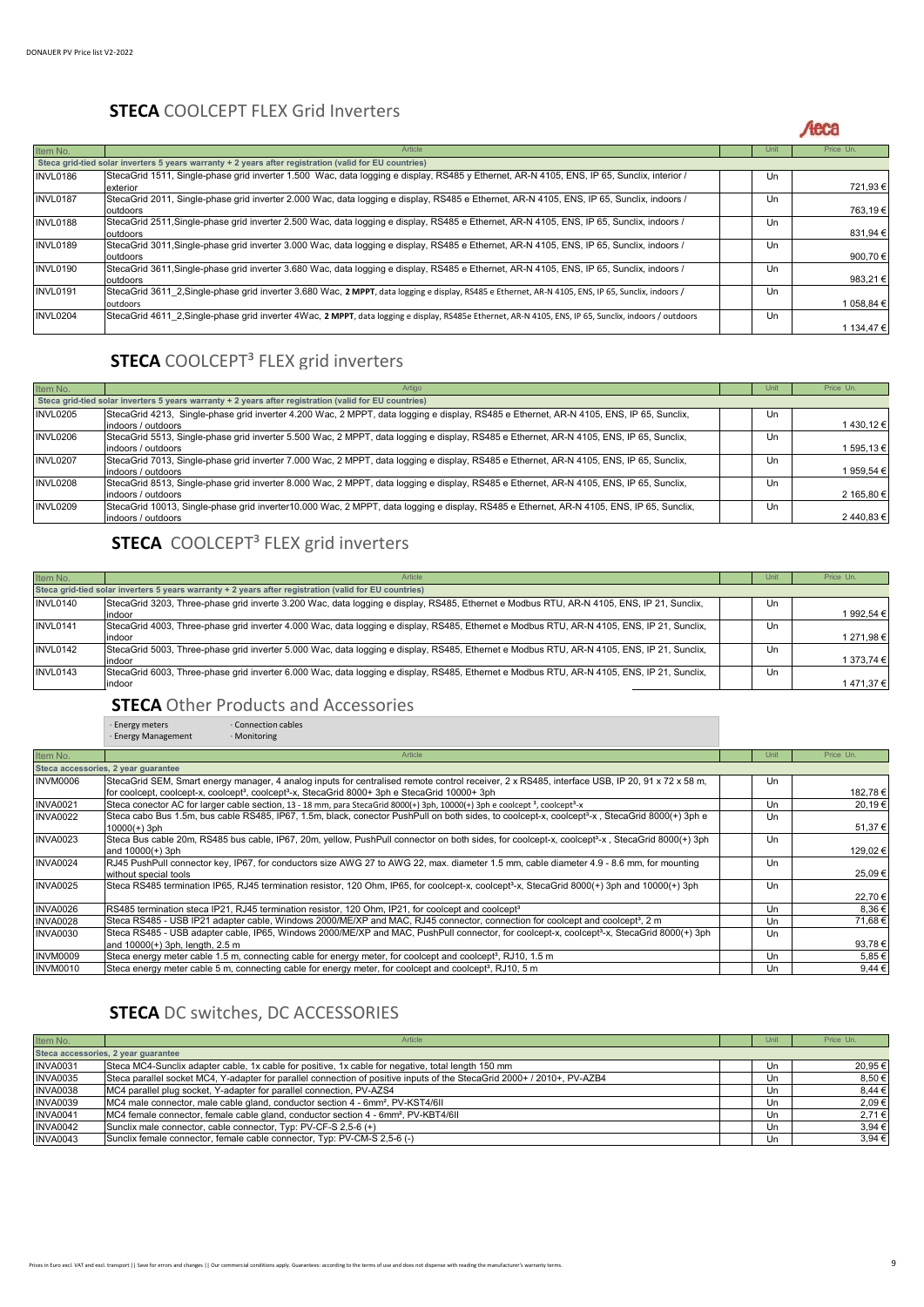# **OFF-GRID SYSTEMS**

#### **STECA** TAROM

|                | 2x AUX relays<br>Internal and microSD dataloggers               |      | Aeca      |
|----------------|-----------------------------------------------------------------|------|-----------|
| Item No.       | Article                                                         | Unit | Price Un. |
|                | Steca solar controllers 5 years warranty                        |      |           |
| <b>CCA0039</b> | Steca Tarom 4545, 12/24V, 45A with communication and LCD        | Un   | 241,68€   |
| <b>CCA0040</b> | Steca Tarom 4545-48, 12/24V/48V, 45A with communication and LCD | Un   | 267,57€   |

#### **STECA** TAROM MPPT

Two independent MPP trackers 2x AUX relays (Tarom MPPT 6000-M) Internal dataloggers and, for Tarom MPPT 6000-M, microSD datalogging

|                                          | <b>Internal advanced city and for targin it is the code its, mucrose advanced in</b> |  |      |            |  |
|------------------------------------------|--------------------------------------------------------------------------------------|--|------|------------|--|
| Item No.                                 | Article                                                                              |  | Unit | Price Un.  |  |
| Steca solar controllers 5 years warranty |                                                                                      |  |      |            |  |
| CCA0041                                  | Steca Tarom MPPT 6000-S, 12/24/48V, 60A MPPT with LCD                                |  | Un   | 717.58€    |  |
| CCA0009                                  | Steca Tarom MPPT 6000-M, 12/24/48V, 60A MPPT with interfaces to & LCD                |  | Un   | 1 080,59 € |  |

#### **STECA** POWER TAROM

IP65 Para aplicações industriais e telecom

| Item No.       | Article                                       | Unit | Price Un.  |
|----------------|-----------------------------------------------|------|------------|
|                | Steca solar controllers 5 years warranty      |      |            |
| <b>CCA0055</b> | Steca Power Tarom 2070, 12/24V, 70A with LCD  | Un   | 933,70 €   |
| <b>CCA0053</b> | Steca Power Tarom 2140, 12/24V, 140A with LCD | Un   | 1 208.91 € |
| <b>CCA0067</b> | Steca Power Tarom 4055, 48V, 55A with LCD     | Un   | 1 206,38 € |
| <b>CCA0054</b> | Steca Power Tarom 4110, 48V, 110A with LCD    | Un   | 1 364,25 € |
| <b>CCA0068</b> | Steca Power Tarom 4140, 48V, 140A with LCD    | Un   | 1 561,80 € |

#### **STECA** PR

Display intuitivo com estado de carga

| Item No.       | Article                                  |  | Unit | Price Un. |  |
|----------------|------------------------------------------|--|------|-----------|--|
|                | Steca solar controllers 5 years warranty |  |      |           |  |
| <b>CCA0058</b> | Steca PR 1010, 12/24V, 10A with LCD      |  | Un   | 68,36 €   |  |
| <b>CCA0059</b> | Steca PR 1515, 12/24V, 15A with LCD      |  | Un   | 80,86 €   |  |
| <b>CCA0060</b> | Steca PR 2020, 12/24V, 20A with LCD      |  | Un   | 95,40 €   |  |
| CCA0061        | Steca PR 3030, 12/24V, 30A with LCD      |  | Un   | 112.22 €  |  |

#### **STECA** SOLARIX

Integrated USB charger Intuitive display with charging status

| Item No.                                 | Article                                               |  | Unit | Price Un. |
|------------------------------------------|-------------------------------------------------------|--|------|-----------|
| Steca solar controllers 5 years warranty |                                                       |  |      |           |
| CCA0063                                  | Steca Solarix 2525, 12/24V, 25A, USB charger with LCD |  | Un   | 98.39€    |
| CCA0057                                  | Steca Solarix 4040, 12/24V, 40A, USB charger with LCD |  | Un   | 116.68€   |

#### **STECA** PR 2020 IP

IP65 Intuitive display with charge status

| Item No.       | Article                                                    | Unit | Price Un. |
|----------------|------------------------------------------------------------|------|-----------|
|                | Steca solar controllers 5 years warranty                   |      |           |
| <b>CCA0043</b> | Steca PR 2020-IP, 12/24V, 20A with LCD, IP65               | Un   | 142.56 €  |
| <b>CCA0084</b> | Steca PR 2020-IP-ALR, 12/24V, 20A with LCD and alarm, IP65 | Un   | 171.11€   |

#### **STECA** SOLARIX 2020-x2

Charges 2 batteries simultaneously Integrated USB charger Optional: external control and programming unit with graphic display

| Item No.       | Article                                                                        | Unit | Price Un. |
|----------------|--------------------------------------------------------------------------------|------|-----------|
|                | Steca solar controllers 5 years warranty                                       |      |           |
| <b>CCA0056</b> | Steca Solarix 2020-x2, 12/24V, 20A controller for 2 batteries with USB charger | Un   | 115.16€   |
| <b>CCA0077</b> | Steca PA LCD1, remote graphic display for Solarix 2020-x2, 5m cable            | Un   | 97.44 €   |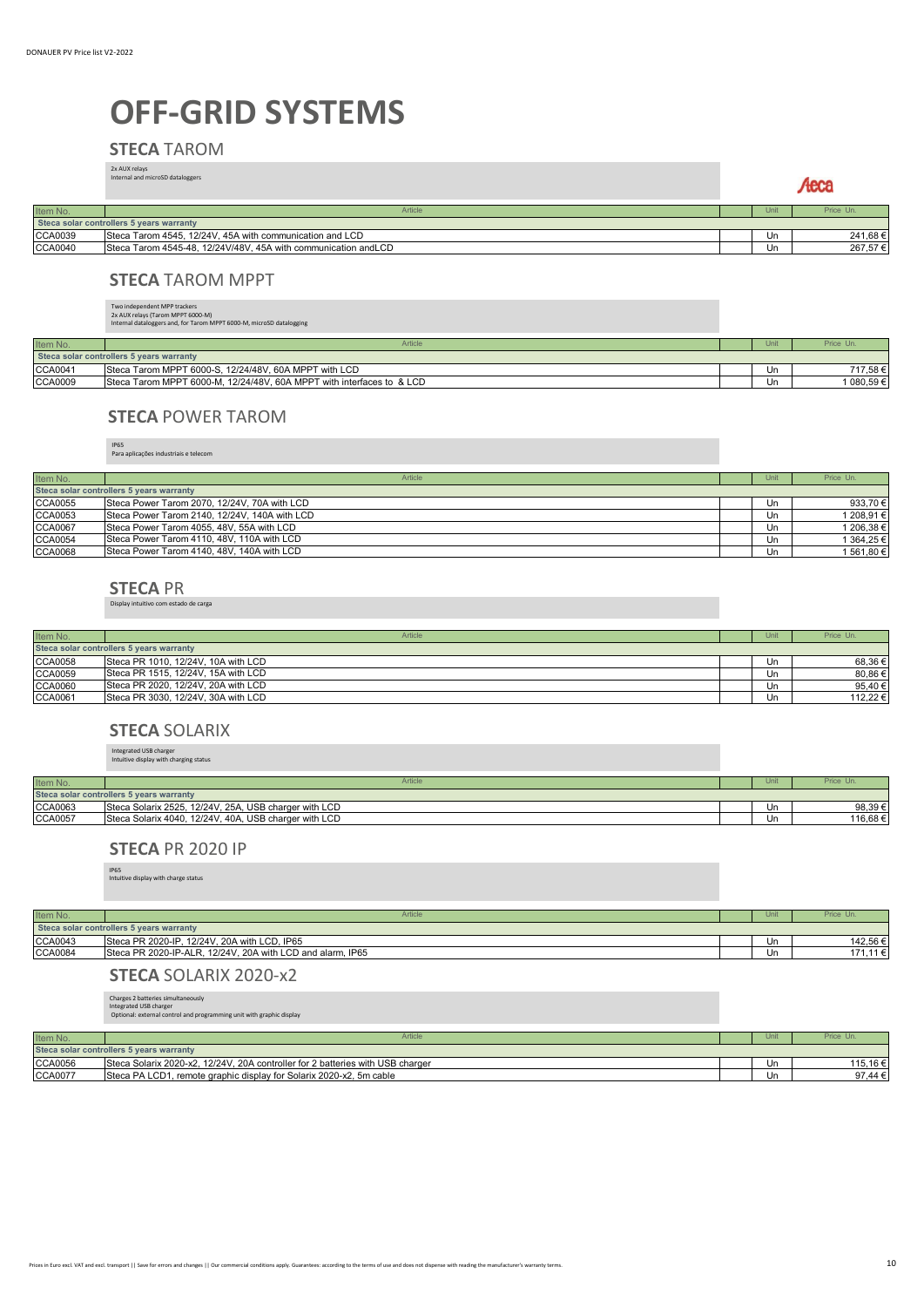#### **STECA** SOLARIX MPPT

With Display Manual Load Switch Programmable

Aeca

| Item No. | Article                                                                         | Unit | Price Un. |
|----------|---------------------------------------------------------------------------------|------|-----------|
|          | Steca solar controllers 5 years warranty                                        |      |           |
| CCA0095  | Steca Solarix MPPT 3020 - 12/24V, 30A MPP-Tracker, 20A load output, with LCD    | Un   | 71.77 €   |
| CCA0096  | Steca Solarix MPPT 5020 - 12/24/48V, 50A MPP-Tracker, 20A load output, with LCD | Un   | 388.41€   |
|          |                                                                                 |      |           |

#### **STECA** SOLSUM F e New Generation

Intuitive 4-LED display Programmable night light

| Item No.       | Article                                            | Uni | Price Un. |
|----------------|----------------------------------------------------|-----|-----------|
|                | Steca solar controllers 5 years warranty           |     |           |
| CCA0051        | Steca Solsum 6.6F, 12/24V, 6A, with display LED    | Un  | 17.73 €   |
| <b>CCA0052</b> | Steca Solsum 8.8F, 12/24V, 8A, with display LED    | Un  | 23.62 €   |
| <b>CCA0050</b> | Steca Solsum 10.10F, 12/24V, 10A, with display LED | Un  | 31,80 €   |

#### **STECA** SOLARIX PRS

Intuitive 5-LED display Programmable night light

| Item No.       | Article                                               | Unit | Price Un. |
|----------------|-------------------------------------------------------|------|-----------|
|                | Steca solar controllers 5 years warranty              |      |           |
| <b>CCA0046</b> | Steca Solarix PRS 1010, 12/24V, 10A, with display LED | Un   | 44,52 €   |
| <b>CCA0047</b> | Steca Solarix PRS 1515, 12/24V, 15A, with display LED | Un   | 48.15 €   |
| <b>CCA0048</b> | Steca Solarix PRS 2020, 12/24V, 20A, with display LED | Un   | 54,07 €   |
| <b>CCA0049</b> | Steca Solarix PRS 3030, 12/24V, 30A, with display LED | Un   | 70,82 €   |

#### **STECA** SOLSUM

Intuitive 5-LED display Integrated USB charger

| Un | 61.60 € |
|----|---------|
| Un | 75.29 € |
|    |         |

#### **STECA** SOLARIX MPPT

Intuitive 5-LED display Programmable night light

| Item No.       | Article                                                     | Unit | Price Un |
|----------------|-------------------------------------------------------------|------|----------|
|                | Steca solar controllers 5 years warranty                    |      |          |
| <b>CCA0044</b> | Steca Solarix MPPT 1010, 12/24V, 10A MPPT, with LED display | Un   | 152.64 € |
| <b>CCA0045</b> | Steca Solarix MPPT 2010, 12/24V, 20A MPPT, with LED display | Un   | 186.56 € |

#### **STECA** Accessories

For solar chargers increase the functionality of your solar controller

| Item No.        | Article                                                                                  | Unit | Price Un.  |
|-----------------|------------------------------------------------------------------------------------------|------|------------|
|                 | Accessories for Steca solar controllers 2 years warranty                                 |      |            |
| ACEO0130        | Steca DIN-Rail mounting kit, Kit assembly top hat/DIN (2 un./controlador)                | Un   | 1,49€      |
| ACEO0032        | Steca PA IRS 1008/180, motion detector DC 12V / 5A                                       | Un   | 84,70€     |
| ACEO0033        | Steca PA IRS 1008/180, motion detector DCr 24V / 5A                                      | Un   | 130,90€    |
|                 | Accessories Steca Solsum F, Solarix PRS, Solarix MPPT 1010, Solarix MPPT 2010, 2 years g |      |            |
| ACEO0034        | Steca PA RC100, programming unit                                                         |      | 84,42€     |
|                 | Accessories Steca Power Tarom, 2 year warranty                                           |      |            |
| ACEO0035        | Steca PA Tarcom 01, Data Logger (Serial)                                                 | Un   | 489,64 €   |
| <b>ACEO0037</b> | Steca PA Tarcom GSM, Data Logger (GSM)                                                   | Un   | 1 013,06 € |
| ACEO0028        | Steca PA CAB1 Tarcom, Tarcom Data cable for PC connection via USB                        | Un   | 73,14 €    |
| ACEO0031        | Steca PA HS200. Shunt sensor de corrente bidirecional, 200A DC                           | Un   | 295,48€    |
|                 | Accessories Steca Tarom 4545 and Steca Tarom 4545-48, 2 years warranty                   |      |            |
| ACEO0129        | Steca PA CAB2 Tarcom, data cable, PC connection via USB                                  | Un   | 51,33€     |
| ACEO0126        | Steca PA HS400, Shunt current sensor bi-directional, 400A DC                             | Un   | 337,69€    |
|                 | Accessories Steca Tarom 4545(-48) and Steca Tarom MPPT 6000(-M/-S), 2 years warranty     |      |            |
| ACEO0044        | Steca RCC-CAB-2 StecaLink connection cable, 2m                                           | Un   | 54,51€     |
| <b>ACEO0125</b> | Steca RCC-CAB-5, StecaLink connection cable, 5m                                          | Un   | 337,69€    |
| ACEO0044        | Steca RCC-CAB-20. StecaLink connection cable, 20m                                        | Un   | 163,85€    |
|                 | Accessories Steca Tarom 4545(-48) and Steca Tarom MPPT 6000(-M/-S), 2 years warranty     |      |            |
| ACEO0044        | Steca RCC-CAB-2 StecaLink connection cable, 2m                                           | Un   | 13,37€     |
| <b>ACEO0125</b> | Steca RCC-CAB-5, StecaLink connection cable, 5m                                          | Un   | 23,66€     |
| ACEO0045        | Steca RCC-CAB-20, StecaLink connection cable, 20m                                        | Un   | 40,41€     |
|                 | Steca Temperature sensors, 2 year warranty                                               |      |            |
| <b>ACEO0123</b> | Steca PA TS20 IP10, external temperature sensor for PR2020 IP, 0m                        | Un   | 21,77€     |
| ACEO0039        | Steca PA TS10, ext. temperature sensor PR, S MPPT, P Tarom, 2.8m                         | Un   | 21,77€     |
| <b>ACEO0124</b> | Steca PA TS-S, Tarom 4545(-48) ext. temperature sensor, MPPT 6000-M/-S, 2.8m             | Un   | 26,12€     |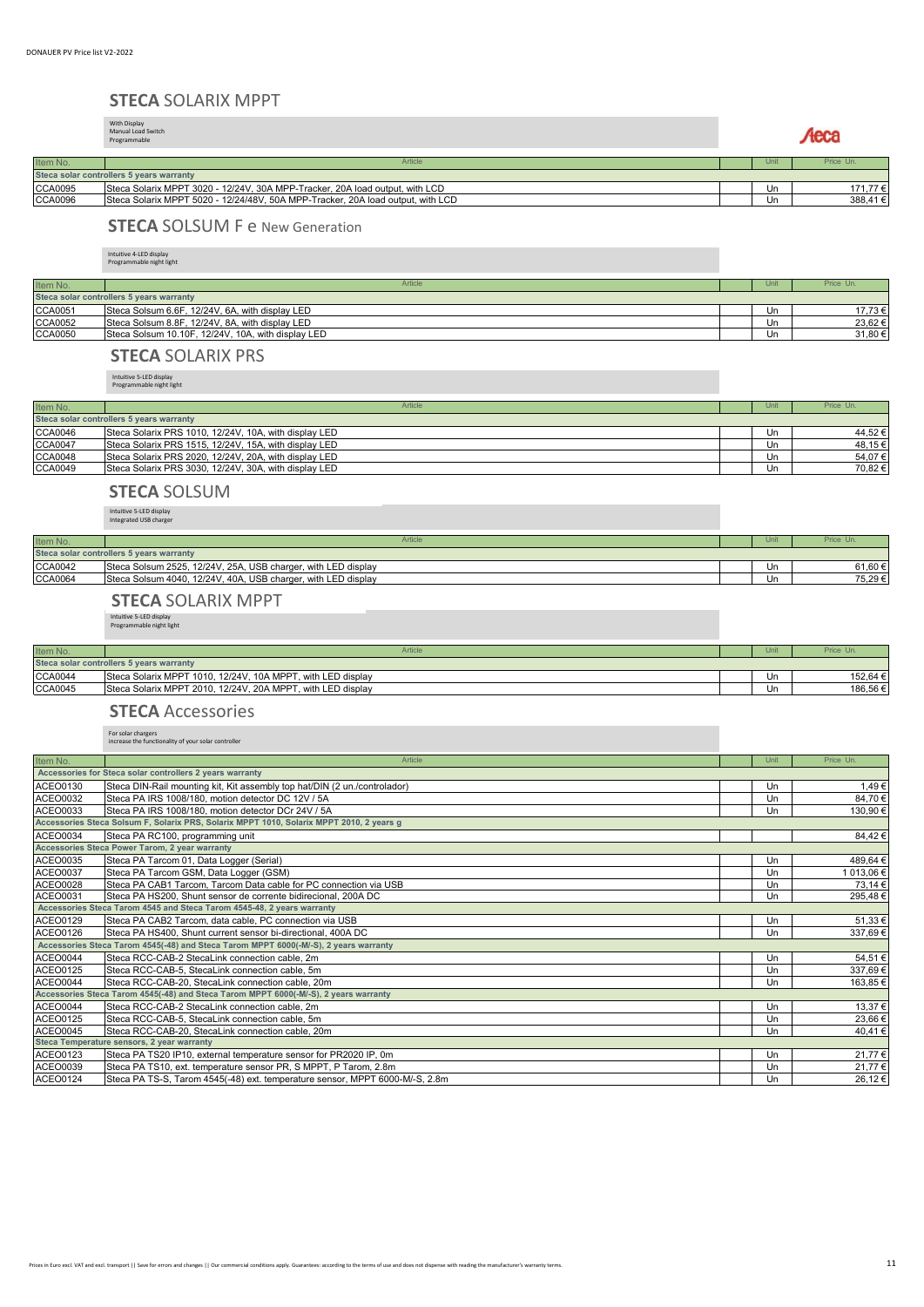#### **STECA** SOLARIX PI Inverters

#### Very high efficiency and very robust Up to 4 inverters in parallel

|                 | op to 4 inverters in paralier                                                                |      | <i><b>STATE</b></i> |
|-----------------|----------------------------------------------------------------------------------------------|------|---------------------|
| Item No.        | Article                                                                                      | Unit | Price Un.           |
|                 | Steca inverters Off Grid, 5 year guarantee                                                   |      |                     |
| <b>INVO0017</b> | Steca Solarix PI 500-12, 12V DC, 450W cont., 500W P30, 230V/50Hz AC                          | Un   | 401,40€             |
| <b>INVO0020</b> | Steca Solarix PI 550-24, 24V DC, 450W cont., 550W P30, 230V/50Hz AC                          | Un   | 458,74€             |
| <b>INVO0018</b> | Steca Solarix PI 1100-24, 24V DC, 900W cont., 1100W P30, 230V/50Hz AC                        | Un   | 621,21€             |
| <b>INVO0019</b> | Steca Solarix PI 1500-48, 48V DC, 900W cont., 1500W P30, 230V/50Hz AC                        | Un   | 669,00€             |
| ACEO0019        | Steca PA Link1, caixa ligação para Steca Solarix Pl                                          | Un   | 162.47€             |
|                 | Note: do not mix new generation PI inverters (above) with those of previous versions or PAx4 |      |                     |

#### **STECA** Hybrid Inverters SOLARIX PLI

All-in-one: Inverter Charger with MppT 80A controller AC input for generator connection or grid connection Programming of power source priorities Compatible with lead acid and Pylontech lithium batteries

| Item No.        | Article                                                                                           | Unit | Price Un. |
|-----------------|---------------------------------------------------------------------------------------------------|------|-----------|
|                 | Steca inverters PLI charger, 2 year warranty                                                      |      |           |
| <b>INVO0088</b> | Steca Solarix PLI 1000-12, 12V DC, 1000W cont., 230V AC 50/60Hz, 40A MPPT                         | Un   | 435,05€   |
| <b>INVO0050</b> | Steca Solarix PLI 2400-24, 24V DC, 2400W cont., 230V AC 50/60Hz, 40A MPPT                         | Un   | 706,25€   |
| <b>INVO0010</b> | Steca Solarix PLI 5000-48, 48V DC, 5000W cont., 230V AC 50/60Hz, 80A MPPT                         | Un   | 936,77€   |
| <b>ACEO0122</b> | Steca PLI 5000-48 3ph./parallel kit, Solarix PLI extension card/cables, 3-ph./parallel operation  | Un   | 141,25 €  |
| ACEO0133        | Steca PLI 2400-24 3ph./parallel kit - Solarix PLI extension card/cables, 3-ph./parallel operation | Un   | 141,25 €  |

#### **STECA** Inverters AJ

Very high efficiency

| Price Un.<br>Item No.<br>Article<br>Unit<br>Steca inverters Off Grid, 5 year guarantee<br>Steca AJ 275-12, 12V DC, off-grid, 200W cont., 275W P30, 230V/50Hz AC<br><b>INVO0029</b><br>Un<br><b>INVO0030</b><br>Steca AJ 350-24, 24V DC, off-grid., 300W cont., 350W P30, 230V/50Hz AC<br>Un<br><b>INVO0031</b><br>Steca AJ 400-48, 48V DC, off-grid, 300W cont., 400W P30, 230V/50Hz AC<br>Un<br><b>INVO0032</b><br>Steca AJ 700-48, 48V DC, off-grid, 500W cont., 700W P30, 230V/50Hz AC<br>Un<br><b>INVO0026</b><br>Steca AJ 1000-12, 12V DC, off-grid, 800W cont., 1000W P30, 230V/50Hz AC<br>Un<br><b>INVO0027</b><br>Steca AJ 2100-12, 12V DC, off-grid, 2000W cont., 2100W P30, 230V/50Hz AC<br>Un<br>Steca AJ 2400-24, 24V DC, off-grid, 2000W cont., 2400W P30, 230V/50Hz AC<br><b>INVO0028</b><br>Un |  |  |          |
|---------------------------------------------------------------------------------------------------------------------------------------------------------------------------------------------------------------------------------------------------------------------------------------------------------------------------------------------------------------------------------------------------------------------------------------------------------------------------------------------------------------------------------------------------------------------------------------------------------------------------------------------------------------------------------------------------------------------------------------------------------------------------------------------------------------|--|--|----------|
|                                                                                                                                                                                                                                                                                                                                                                                                                                                                                                                                                                                                                                                                                                                                                                                                               |  |  |          |
|                                                                                                                                                                                                                                                                                                                                                                                                                                                                                                                                                                                                                                                                                                                                                                                                               |  |  |          |
|                                                                                                                                                                                                                                                                                                                                                                                                                                                                                                                                                                                                                                                                                                                                                                                                               |  |  | 308,71€  |
|                                                                                                                                                                                                                                                                                                                                                                                                                                                                                                                                                                                                                                                                                                                                                                                                               |  |  | 332,81€  |
|                                                                                                                                                                                                                                                                                                                                                                                                                                                                                                                                                                                                                                                                                                                                                                                                               |  |  | 359,69€  |
|                                                                                                                                                                                                                                                                                                                                                                                                                                                                                                                                                                                                                                                                                                                                                                                                               |  |  | 592,38€  |
|                                                                                                                                                                                                                                                                                                                                                                                                                                                                                                                                                                                                                                                                                                                                                                                                               |  |  | 876,98€  |
|                                                                                                                                                                                                                                                                                                                                                                                                                                                                                                                                                                                                                                                                                                                                                                                                               |  |  | 1702,98€ |
|                                                                                                                                                                                                                                                                                                                                                                                                                                                                                                                                                                                                                                                                                                                                                                                                               |  |  | 1438,77€ |

#### **STECA** Inverters XTENDER

Very high efficiency Pairable up to 9 pcs. (tb 3-phase)

| Item No.                                                  | Article                                                                                             |  | Unit | Price Un.  |
|-----------------------------------------------------------|-----------------------------------------------------------------------------------------------------|--|------|------------|
| Steca inverters for stand alone systems, 5 years warranty |                                                                                                     |  |      |            |
| <b>INVO0015</b>                                           | Steca XTS 900-12, 12V DC, off-grid inverter, battery charger 500W cont., 700W P30, 230V/50Hz AC     |  | Un   | 139,34 €   |
| <b>INVO0041</b>                                           | Steca XTS 1200-24, 24V DC, off-grid inverter, battery charger 650W cont., 1000W P30, 230V/50Hz AC   |  | Un   | 1 232,04 € |
| <b>INVO0014</b>                                           | Steca XTS 1400-48, 48V DC, off-grid inverter, battery charger 750W cont., 1200W P30, 230V/50Hz AC   |  | Un   | 1 211,65 € |
| <b>INVO0035</b>                                           | Steca XTM 1500-12, 12V DC, off-grid inverter, battery charger, 1500W cont., 1500W P30, 230V/50Hz AC |  | Un   | 2 105,31 € |
| <b>INVO0036</b>                                           | Steca XTM 2000-12, 12V DC, off-grid inverter, battery charger, 2000W cont., 2000W P30, 230V/50Hz AC |  | Un   | 2455,74€   |
| <b>INVO0037</b>                                           | Steca XTM 2400-24, 24V DC, off-grid inverter, battery charger, 2000W cont., 2400W P30, 230V/50Hz AC |  | Un   | 2 105,31 € |
| <b>INVO0038</b>                                           | Steca XTM 3500-24, 24V DC, off-grid inverter, battery charger, 3000W cont., 3500W P30, 230V/50Hz AC |  | Un   | 2490,96€   |
| <b>INVO0039</b>                                           | Steca XTM 2600-48, 48V DC, off-grid inverter, battery charger, 2000W cont., 2600W P30, 230V/50Hz AC |  | Un   | 2 105,31 € |
| <b>INVO0040</b>                                           | Steca XTM 4000-48, 48V DC, off-grid inverter, battery charger, 3500W cont., 4000W P30, 230V/50Hz AC |  | Un   | 2 509,51 € |
| <b>INVO0022</b>                                           | Steca XTH 3000-12, 12V DC, off-grid inverter, battery charger, 2500W cont., 3000W P30, 230V/50Hz AC |  | Un   | 3 693.34 € |
| <b>INVO0023</b>                                           | Steca XTH 5000-24, 24V DC, off-grid inverter, battery charger, 4000W cont., 5000W P30, 230V/50Hz AC |  | Un   | 4 086,40 € |
| <b>INVO0024</b>                                           | Steca XTH 6000-48, 48V DC, off-grid inverter, battery charger, 5000W cont., 6000W P30, 230V/50Hz AC |  | Un   | 4 612,97 € |

#### **STECA** Accessories Steca Off-grid

| Item No.        | Article                                                                                             |  | Unit | Price Un.  |  |  |  |
|-----------------|-----------------------------------------------------------------------------------------------------|--|------|------------|--|--|--|
|                 | Accessories for AJ inverters, 5 years warranty                                                      |  |      |            |  |  |  |
| ACEO0026        | Steca JT 8, remote control for Steca AJ 1000-12 and AJ 2100-12                                      |  | Un   | 45,34 €    |  |  |  |
| <b>ACEO0112</b> | Steca RCM-01, optional remote control for AJ 275-12 up to AJ 700-48 (surcharge)                     |  | Un   | 62,10€     |  |  |  |
| Item No.        | Article                                                                                             |  | Unit | Price Un.  |  |  |  |
|                 | Accessories for XTS / XTM / XTH inverters, 5 year warranty                                          |  |      |            |  |  |  |
| <b>ACEO0042</b> | Steca RCC-02, Remote programming for XTH / XTM / XTS incl. 2m cable                                 |  | Un   | 215,04 €   |  |  |  |
| ACEO0043        | Steca RCC-03, front display for XTender remote control centre with 2m cable                         |  | Un   | 179,67€    |  |  |  |
| <b>ACEO0114</b> | Steca Xcom-232i, RS232 interface for Steca Xtender with 2m RJ45 cable                               |  | Un   | 162,47€    |  |  |  |
| <b>ACEO0115</b> | Steca Xcom-LAN, remote monitoring via Ethernet for XTS/XTM/XTH                                      |  | Un   | 398,53€    |  |  |  |
| <b>ACEO0116</b> | Steca Xcom-GSM, remote monitoring via GSM for XTS/XTM/XTH                                           |  | Un   | 392,80€    |  |  |  |
| <b>ACEO0117</b> | Steca Xcom-SMS, remote monitoring via SMS for XTS/XTM/XTH                                           |  | Un   | 247,53€    |  |  |  |
| <b>ACEO0118</b> | Steca Xcom-CAN, CAN interface for Steca Xtender with RJ45 cable 2m                                  |  | Un   | 162,47€    |  |  |  |
| ACEO0069        | Steca BSP 500, shunt battery regulator 500A with 5m cable                                           |  | Un   | 306,78€    |  |  |  |
| <b>ACEO0070</b> | Steca BSP 1200, shunt battery regulator 1200A with 5m cable                                         |  | Un   | 331,63€    |  |  |  |
| <b>INVO0025</b> | Steca XTH 8000-48, 48V DC, off-grid inverter, battery charger, 7000W cont., 8000W P30, 230V/50Hz AC |  | Un   | 5 835,73 € |  |  |  |
| <b>INVO0024</b> | Steca XTH 6000-48, 48V DC, off-grid inverter, battery charger, 5000W cont., 6000W P30, 230V/50Hz AC |  | Un.  | 4 612,97 € |  |  |  |

Aeca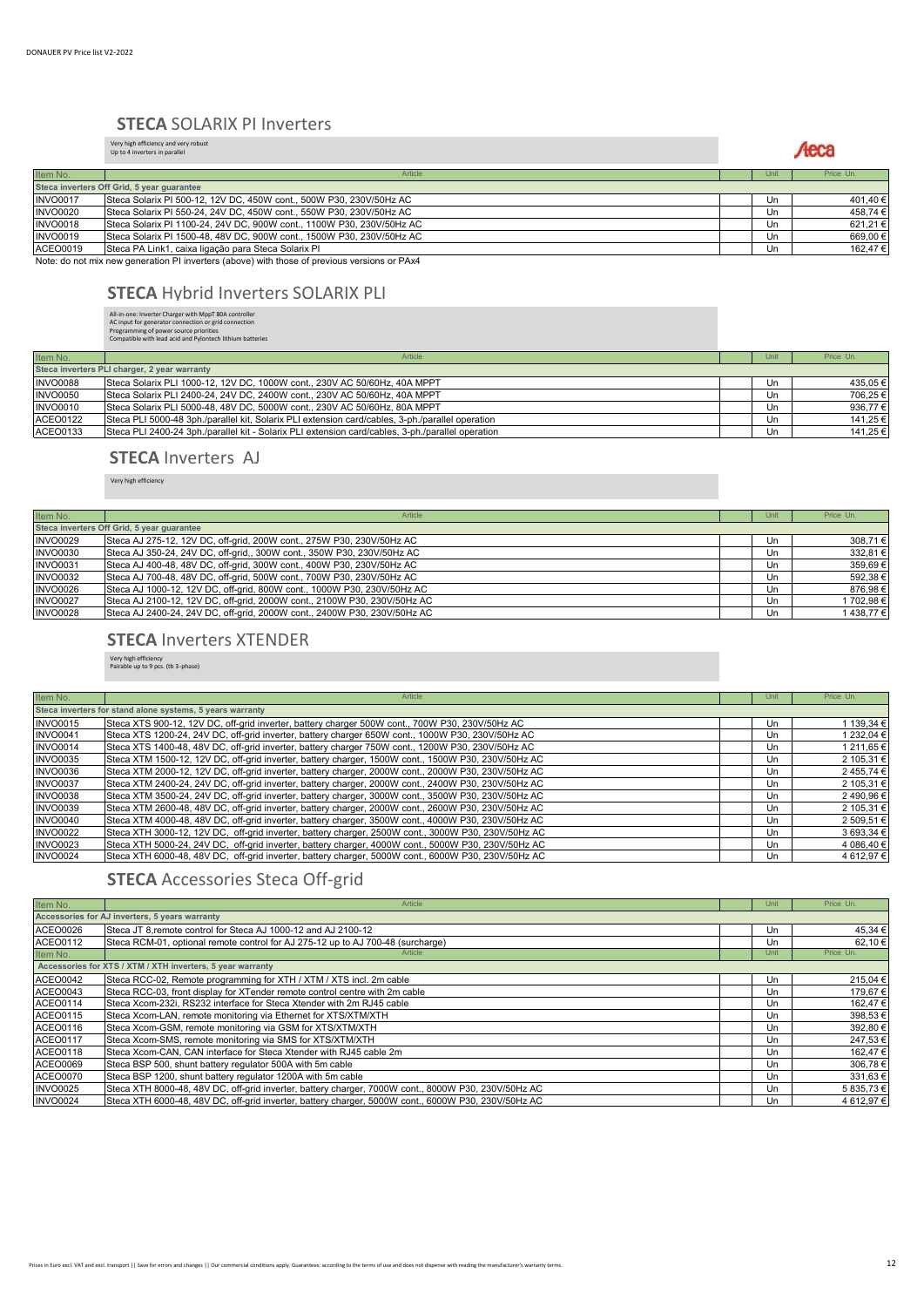#### **STECA** PF

FRIGORIFICO /CONGELADOR SOLAR Arrefecimento mais rápido

Aeca

| Item No.                                             | Article                                                      |  | Unit | Price Un.  |  |
|------------------------------------------------------|--------------------------------------------------------------|--|------|------------|--|
| Steca solar refrigerator / freezer, 2 year guarantee |                                                              |  |      |            |  |
| Ref0002                                              | Steca PF 166-H, 12/24V, 166 litres, R290, LED interior light |  | Un   | 831.92€    |  |
| Ref0003                                              | Steca PF 240-H, 12/24V, 240 litres, R290, LED interior light |  | Un   | 1 299.25 € |  |
|                                                      |                                                              |  |      |            |  |

#### **STECA** LED lamps **LED**  $\frac{1}{2}$  LED **6**, LED 8, LED 12

| Item No.       | Article                                                 |  | Unit | Price Un.  |  |
|----------------|---------------------------------------------------------|--|------|------------|--|
|                | Steca DC LED Lamps, 2 years warranty                    |  |      |            |  |
| <b>ILU0008</b> | Steca LED 4W, Input 10-30V DC, 4W LED, 500 Im, 5700K    |  | Un   | 9.77 $\in$ |  |
| <b>ILU0009</b> | Steca LED 6W, Input 10-30V DC, 6W LED, 600 Im, 5700K    |  | Un   | 11.83 €    |  |
| <b>ILU0010</b> | Steca LED 8W, Input 10-30V DC, 8W LED, 800 Im, 5700K    |  | Un   | 16.46 €    |  |
| <b>ILU0018</b> | Steca LED 12W, Input 10-30V DC, 12W LED, 1100 Im, 5700K |  | Un   | 25,71 €    |  |

#### **STECA** Lamps SOLSUM ESL 7,11

| Item No.                                       | Article                                         |  | Uni | Price Un. |
|------------------------------------------------|-------------------------------------------------|--|-----|-----------|
|                                                | Steca energy-saving lights, 2-year guarantee    |  |     |           |
| <b>ILU0007</b>                                 | Steca Solsum ESL, 7W, 12V (2700K ou 6400K) E27  |  | Un  | 9,26€     |
| <b>ILU0005</b>                                 | Steca Solsum ESL, 11W, 12V (2700K ou 6400K) E27 |  | Un  | 9.26€     |
| Nota: Apenas disponivole onguanto houver etonk |                                                 |  |     |           |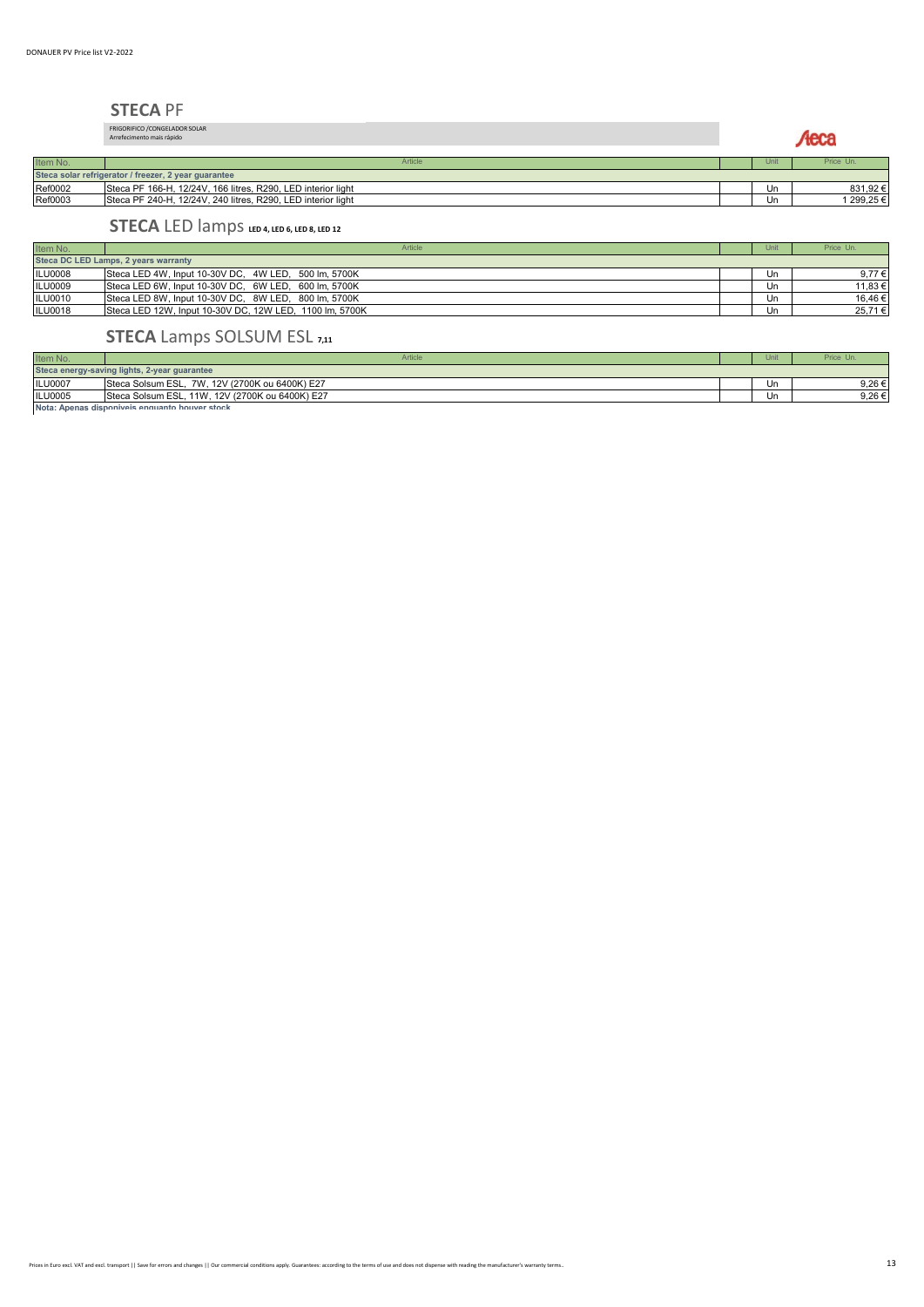#### **PHOCOS** Charge Controllers MPPT



| Item No.       | Article                                                                                                                                   | Unit | Price Un. |
|----------------|-------------------------------------------------------------------------------------------------------------------------------------------|------|-----------|
|                | Phocos MPPT charge controllers, 5 year warranty                                                                                           |      |           |
| CCA0135        | Phocos ECO T MPPT 85/15, Maximum power point tracker 12/24 V, 15A, max. panel 50/85 V, caixa IP68, IP21 terminals, compatible with        | Un   | 104,44 €  |
|                | LiFePO4 batteries, 2-year datalogger, 5-year warranty                                                                                     |      |           |
| CCA0136        | Phocos CIS-N-MPPT-LED, Maximum power point tracker 12/24 V, 15A, max. panel 50/85 V, timer, IP68, compatible with 60 cell modules, 2 year | Un   | 167.51 €  |
|                | datalogger, 5 year quarantee                                                                                                              |      |           |
| <b>CCA0010</b> | Phocos CIS N MPPT 85/15, 12/24V, 15A, Max. Panel 50/85V, IP68, compatible with 60 cell modules, datalogger 2 anos, 5 anos garantia        | Un   | 110,45 €  |
| CCA0133        | Phocos CIS-N-MPPT-100/30 12/24V, 30A, IP68                                                                                                | Un   | 233,44 €  |

#### **PHOCOS** Controllers PWM

| Item No.       | Article                                                                                                       | Unit | Price Un. |
|----------------|---------------------------------------------------------------------------------------------------------------|------|-----------|
|                | Phocos PWM charge controllers, 2/5 year warranty                                                              |      |           |
| <b>CCA0080</b> | Phocos Solar Charge Controller CML MPPT 50/10, 12/24V, 10A, LED Indicators, ROHS (EOL)                        | Un   | 86,45€    |
| CCA0017        | Phocos Solar Charge Controller AC 06-2.2, 12 V (EOL)                                                          | Un   | 17,04 €   |
| <b>CCA0018</b> | Phocos Solar Charge Controller AC 08-2, 12 V (EOL)                                                            | Un   | 20,67€    |
| <b>CCA0019</b> | Phocos AC solar charge controller 10-2.2, 12 V (EOL)                                                          | Un   | 21,98€    |
|                |                                                                                                               | Un   |           |
| CCA0135        | ECO-N-MPPT-85/15                                                                                              | Un   | 104,44 €  |
| CCA0136        | CIS-N-MPPT-LED                                                                                                | Un   | 167,51€   |
| CCA0010        | CIS-N-MPPT-85/15                                                                                              | Un   | 110,45€   |
| CCA0133        | CIS-N-MPPT-100/30                                                                                             | Un   | 233,44 €  |
|                |                                                                                                               | Un   |           |
| CCA0021        | Phocos Solar Charge Controller CM 04, 12 V, 4A, IP22, 2 year warranty                                         | Un   | 12,43 €   |
| <b>CCA0022</b> | Phocos Solar Charge Controller CM 10, 12 V, 10A, IP22, 2 year warranty                                        | Un   | 18,47€    |
| CCA0023        | Phocos Solar Charge Controller CML 05, 12 / 24 V, 5A, IP20, USB, 5 year warranty                              | Un   | 19,74€    |
| <b>CCA0025</b> | Phocos Solar Charge Controller CML-USB-10, 12 / 24 V, 10 A, IP20, USB, 5 year warranty                        | Un   | 32,52€    |
| CCA0137        | Phocos Solar Charge Controller CML-USB-20, 12 / 24 V, 20 A, IP20, USB, 5 year warranty                        | Un   | 48,29€    |
| <b>CCA0014</b> | Phocos Solar Charge Controller ECO N-10, 12/24 V, 10 A, IP68, 5 year warranty                                 | Un   | 27,72€    |
| <b>CCA0138</b> | Phocos Solar Charge Controller ECO-N-10-T, 12/24 V, 10 A, 30V/50V, IP68 box, IP21 terminals, 5 years warranty | Un   | 40,86€    |
| CCA0139        | Phocos Solar Charge Controller ECO-N-20-T, 12/24 V, 20 A 30V/50V, IP68 box, IP21 terminals, 5 years warranty  | Un   | 56,07€    |
| CCA0031        | Phocos Solar Charge Controller CXNup10, USB Charger, 12/24 V, 10A, IP22, negative ground                      | Un   | 62,36€    |
| <b>CCA0032</b> | Phocos Solar Charge Controller CXNup20, USB Charger, 12/24 V, 20A, IP22, negative ground                      | Un   | 81,72€    |
| CCA0033        | Phocos cSolar charge controller CXNup40, USB Charger, 12/24 V, 40A, IP22, negative ground                     | Un   | 100,96€   |
| <b>CCA0005</b> | Phocos Solar Charge Controller CIS N 10, 12/24V, 10A, IP68, 5 years warranty                                  | Un   | 42,60€    |
| <b>CCA0007</b> | Phocos Solar Charge Controller CIS-N-20, 12/24V, 20A, IP68, 5 years warranty                                  | Un   | 61,53 €   |
| <b>CCA0034</b> | Phocos solar charge controller CIS-N-LED-1050, 20A, IP68, 5 year warranty                                     | Un   | 88,79€    |
| <b>CCA0035</b> | Phocos solar charge controller CIS-N-LED-1400, 20A, IP68, 5 years warranty                                    | Un   | 88,79€    |
| <b>CCA0036</b> | Phocos solar charge controller CIS-N-LED-2800, 20A, IP68, 5 years warranty                                    | Un   | 88,79€    |

# **PHOCOS** AnyGrid Hybrid Inverter

| Item No.                                                   | Article                                                                                                                                                              |            | Unit | Price Un.  |  |  |
|------------------------------------------------------------|----------------------------------------------------------------------------------------------------------------------------------------------------------------------|------------|------|------------|--|--|
| Hybrid Inverter Charger AnyGridtm Phocos, 2 years warranty |                                                                                                                                                                      |            |      |            |  |  |
| <b>INVO0234</b>                                            | Phocos inverter Any-GridTM PSW-H-3KW-230/24V hybrid inverter charger, up to 9 units in parallel or 3-phase, compatible with lead acid and<br>LiFePO4 batteries. IP21 |            | Un   | 1 015.60 € |  |  |
| <b>INVO0233</b>                                            | Phocos inverter Any-GridTM PSW-H-5KW-230/48V hybrid inverter charger, up to 9 units in parallel or 3-phase, compatible with lead acid and<br>LiFePO4 batteries. IP21 |            | Un   | 119.06 €   |  |  |
| <b>INVO0240</b>                                            | Phocos inverter Any-GridTM PSW-H-8KW-230/48V hybrid inverter charger, compatible with lead acid and LiFePO4 batteries, IP21 >Q3                                      | <b>NEW</b> | Un   | 1 598.35 € |  |  |
| <b>INVO0241</b>                                            | Phocos inverter Any-GridTM PSW-B-1KW-230/12V hybrid inverter charger, compatible with lead acid and LiFePO4 batteries, IP21                                          | <b>NEW</b> | Un   | 360,35€    |  |  |
| <b>INVO0242</b>                                            | Phocos Any-GridTM PSW-B-3KW-230/24V hybrid inverter charger, compatible with lead acid and LiFePO4 batteries, IP21                                                   | <b>NEW</b> | Un   | 623.84 €   |  |  |
| ACEO0216                                                   | Any-Bridge™ IoT gateway for Remote Monitoring                                                                                                                        | <b>NEW</b> | Un   | 208.24 €   |  |  |
| <b>ACEO0207</b>                                            | Phocos PSW-H-BAT-CABLE-PYLON-2                                                                                                                                       |            | Un   | 9,43€      |  |  |

#### **PHOCOS** Off-Grid Inverters

| Item No.        | Article                                                                      |  | Unit | Price Un. |  |
|-----------------|------------------------------------------------------------------------------|--|------|-----------|--|
|                 | Phocos offarid inverters, 2 years warranty                                   |  |      |           |  |
| <b>INVO0003</b> | Phocos SI350-12230-1.<br>', 12V, 230V, off-grid inverter (EOL)<br>1.0.350W.  |  | Un   | 182.67 €  |  |
| <b>INVO0005</b> | Phocos SI700-12230-1.<br>', 12V, 230V, off-grid inverter (EOL)<br>0. 700W، ، |  | Un   | 395.79€   |  |

#### **PHOCOS** Accessories Controllers

For solar chargers increase the functionality of your solar controller

| Item No.        | Article                                                                            | Unit | Price Un.   |
|-----------------|------------------------------------------------------------------------------------|------|-------------|
|                 | Accessories for Phocos solar controllers, 2 year warranty                          |      |             |
| <b>ACEO0062</b> | Phocos CIS-CU Infrared remote configuration unit for CIS family controllers        | Un   | 92,37 €     |
| <b>ACEO0219</b> | Phocos MXI-IR Infrared to USB/PC programming acessory for CIS                      | Un   | 61,53 €     |
| <b>ACEO0225</b> | Phocos CMMsolid Remote LCD Display for CMLsolid30-RI                               | Un   | 38,69 €     |
| <b>ACEO0065</b> | Phocos MXI interface modular PC USB, conector MCU, CX, CXN, CXup, CXNup, CXNsolid, | Un   | 61,53 €     |
| <b>ACEO0067</b> | Phocos MXI 232 Communication interface via RS232                                   | Un   | $61.53 \in$ |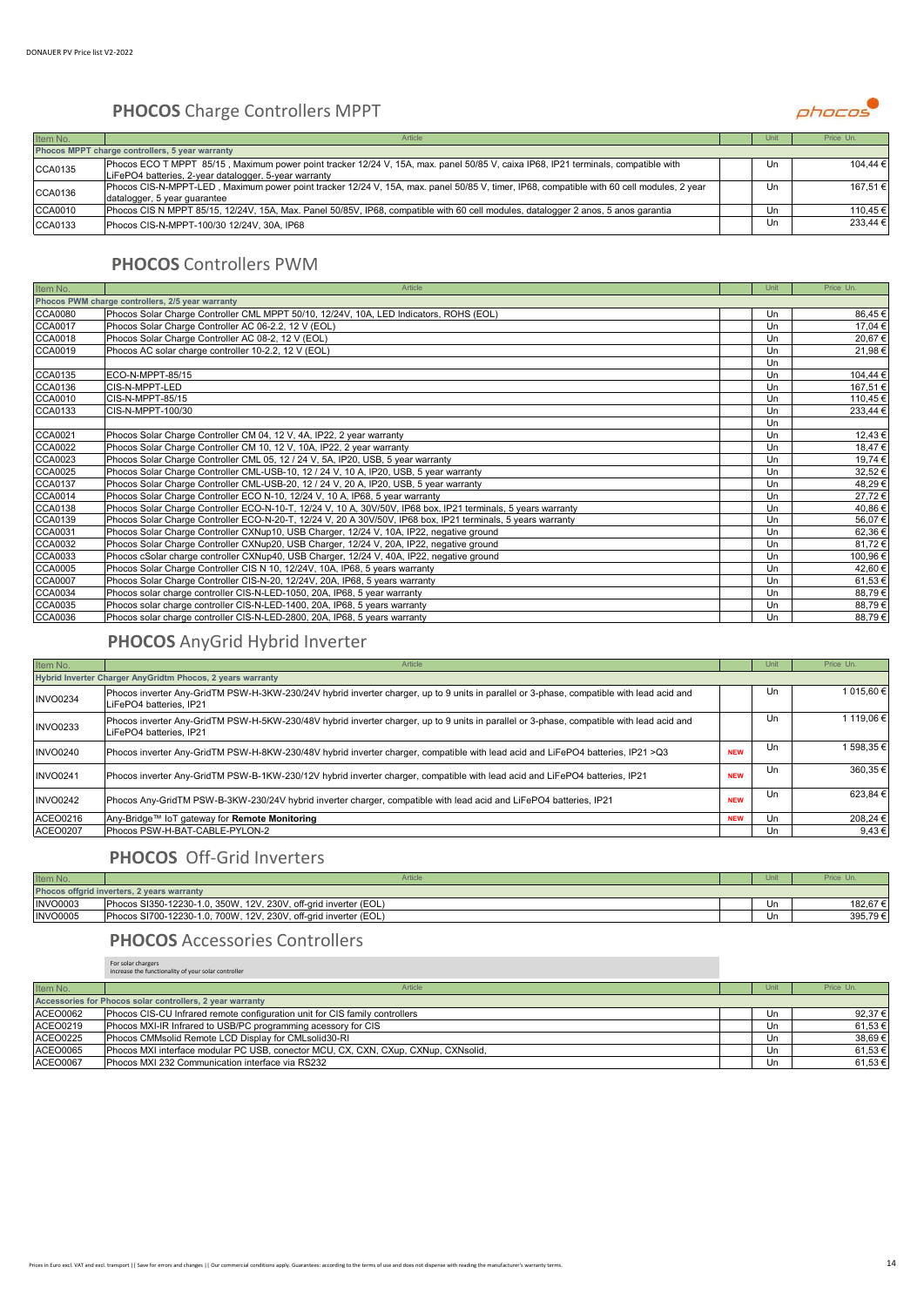#### Growatt **GROWATT** Off-Grid Inverters Item No. Article Unit Price Unit Price Unit Price Unit Price Unit Price Unit Price Unit Price Unit Price Unit **Growatt offgrid inverters, 2 years warranty** INVO0235 Growatt SPF 3000TL HVM-48 Un 430,36 € Growatt 5000 ES, with capacity Paralle ACEO0212 Growatt Wifi-F 35,71 € 35,71 € 35,71 € 35,71 € 35,71 € 35,71 € 35,71 € 35,71 € 35,71 € 35,71 € 35,71 €

#### **OUTBACK** Solar Controllers

| Item No.       | Article                                                    | Unit | Price Un.  |
|----------------|------------------------------------------------------------|------|------------|
|                | <b>OUTBACK Solar Controllers, 2 years warranty</b>         |      |            |
| <b>CCA0082</b> | Outback FM 30, MPPT, 30A, 12/24V - 2 year warranty         | Un   | 253.44 €   |
| CCA0083        | Outback FM 40, MPPT, 40A, 12/24V - 2 years warranty        | Un   | 305,10€    |
| <b>CCA0002</b> | Outback FM60, MPPT, 60A, 12/24/48/60V - 5 year warranty    | Un   | 626,34€    |
| CCA0001        | Outback FM 80, MPPT, 80A 12/24/48/60V - 5 year warranty    | Un   | 682,84 €   |
| <b>CCA0069</b> | Outback EXTREME, MPPT, 80A, 12/24/48/60V - 5 year warranty | Un   | 802,30 €   |
| <b>CCA0085</b> | Outback FM 100, MPPT, 100A, 24/36/48V - 5 year warranty    | Un   | 1 501.29 € |

#### **OUTBACK** FM30/FM40 Accessories

| Item No.        | Article                                                                           | Unit | Price Un. |
|-----------------|-----------------------------------------------------------------------------------|------|-----------|
|                 | Outback FM30/40 accessories, 2 year guarantee                                     |      |           |
| <b>ACEO0073</b> | Outback Mate Micro. Display & Remote Control (for FM30/FM40)                      | Un   | 68.57€    |
| ACEO0074        | Outback RST Micro, remote temperature sensor, (FM30/FM40)                         | Un   | 13,71 €   |
| <b>ACEO0075</b> | <b>Outback FM Micro Comm Cable, Communication cable USB to RS-485 (FM30/FM40)</b> | Un   | 12.00 €   |

#### **OUTBACK** Inverter chargers FX and RADIAN Series

| Item No.        | Article                                                        |  | Unit | Price Un.  |  |  |  |
|-----------------|----------------------------------------------------------------|--|------|------------|--|--|--|
|                 | <b>OUTBACK inverters / Off Grid chargers, 2 year guarantee</b> |  |      |            |  |  |  |
| <b>INVO0062</b> | Outback GFX 1312E - 12 V / 1300W / 70A                         |  | Un   | 1572,80€   |  |  |  |
| <b>INVO0089</b> | Outback GFX 1424E - 24 V / 1400W / 40A                         |  | Un   | 1 571,20 € |  |  |  |
| <b>INVO0054</b> | Outback GFX 1448E - 48 V / 1400W / 20A                         |  | Un   | 1 588,80 € |  |  |  |
| <b>INVO0087</b> | Outback FX 2012ET - 12 V / 2000W. Inverter charger             |  | Un   | 1811,20€   |  |  |  |
| <b>INVO0063</b> | Outback FXR 2012E - 12 V / 2000W. Inverter charger             |  | Un   | 1955.20€   |  |  |  |
| <b>INVO0064</b> | Outback FXR 2024E - 24 V / 2000W. Inverter charger             |  | Un   | 1992,00€   |  |  |  |
| <b>INVO0053</b> | Outback FXR 2348E - 48 V / 2300W. Inverter charger             |  | Un   | 1979.20€   |  |  |  |
| <b>INVO0066</b> | Outback VFXR 2612E - 12 V / 2600W / 125A, Inverter charger     |  | Un   | 1979.20€   |  |  |  |
| <b>INVO0067</b> | Outback VFXR 3024E - 24V / 3000W, Inverter charger             |  | Un   | 2 000,00 € |  |  |  |
| <b>INVO0068</b> | Outback VFXR 3048E - 48 V / 3000W / 45A. Inverter charger      |  | Un   | 2 006.40 € |  |  |  |
| <b>INVO0083</b> | Outback GS3548E RADIAN 48V-3500VA, 50A, Inverter charger       |  | Un   | 2 780,80 € |  |  |  |
| <b>INVO0082</b> | Outback GS7048E RADIAN 48V-7000VA, 115A . Inverter charger     |  | Un   | 3 049,60 € |  |  |  |

**OUTBACK** Pre-Cabelled Systems

| Item No.        | Article                                                                                                               | Unit | Price Un.   |
|-----------------|-----------------------------------------------------------------------------------------------------------------------|------|-------------|
|                 | <b>OUTBACK inverters / Off Grid chargers, 2 year guarantee</b>                                                        |      |             |
| <b>INVO0047</b> | Outback Flex Power FP1: VFXR3024E + 1xFM80, 24V/3KW (VFX3024RE + FM80 + Mate + Hub + FNDC + RTS + FW-SP + IOB + GFDI) | Un   | 4 631.39 €  |
|                 |                                                                                                                       |      |             |
| <b>INVO0069</b> | Outback Flex Power FP1: VFXR3048E + 1xFM80, 48V/3KW (VFXR3048E,FM80,MATE,HUB,FNDC,RTS,FW-SP,GFDI)                     | Un   | 4 560,36 €  |
| <b>INVO0070</b> | Outback Flex Power FP2: 2xVFXR3024E, 24V/6KW                                                                          | Un   | 7 934,21 €  |
| <b>INVO0072</b> | Outback Flex Power FP2: 2x VFXR3024E + 2xFM80, 24V/6KW                                                                | Un   | 9 298.29€   |
| <b>INVO0071</b> | Outback Flex Power FP2: 2x VFXR3048E, 48V/ 6KW                                                                        | Un   | 7 727,59€   |
| <b>INVO0073</b> | Outback Flex Power FP2: 2x VFXR3048E + 2xFM80, 48V/6KW                                                                | Un   | 9 091,66 €  |
| <b>INVO0092</b> | Outback Flex Power FP3: 3x FXR2024E, 24V / 6KW                                                                        | Un   | 12 202,39 € |
| <b>INVO0093</b> | Outback Flex Power FP3: 3x FXR2024E + 3xFM80, 24V/6KW                                                                 | Un   | 14 249,30 € |
| <b>INVO0074</b> | Outback Flex Power FP3: 3x VFXR3024E, 24V/9KW                                                                         | Un   | 12 265.34 € |
| <b>INVO0076</b> | Outback Flex Power FP3: 3x VFXR3024E + 3xFM80, 24V/9KW                                                                | Un   | 14 312.26 € |
| <b>INVO0075</b> | Outback Flex Power FP3: 3x VFXR3048, 48V/9KW                                                                          | Un   | 12 354,13 € |
| <b>INVO0077</b> | Outback Flex Power FP3: 3x VFXR3048E + 3xFM80, 48V/9KW                                                                | Un   | 14 402,66 € |
| <b>INVO0094</b> | Outback Flex Power FP4: 4x FXR2348E, 24V/9.2KW                                                                        | Un   | 15 009,63 € |
| <b>INVO0095</b> | Outback Flex Power FP4: 4x FXR2348E + 4xFM80, 24V/9.2KW                                                               | Un   | 17 739,39 € |
| <b>INVO0078</b> | Outback Flex Power FP4: 4x VFXR3048E, 48V/12KW                                                                        | Un   | 15 116,17 € |
| <b>INVO0079</b> | Outback Flex Power FP4: 4x VFXR3048E + 4xFM80, 48V/12KW                                                               | Un   | 17 845,93 € |

#### OUTBACK hybrid inverters/MPPT

Outback pre-assembled and pre-wired systems are designed to be quick and easy to install. All you have to do is install the mounting frame, fix the system to the wall, plug it in and the system is ready to go.

| Item No.                                          | Article                                                                                                            |  | Unit | Price Un.  |
|---------------------------------------------------|--------------------------------------------------------------------------------------------------------------------|--|------|------------|
| <b>OUTBACK hybrid inverters, 2 year guarantee</b> |                                                                                                                    |  |      |            |
| <b>INVS0033</b>                                   | OutbackSPC III - 1500-24, 1500W / 24V / 60A / (max VOC: 400) / USB, RS232, RS485, Bluetooth, Dry contact           |  | Un   | 682,84 €   |
| <b>INVS0034</b>                                   | Outback SPC III - 3000-24, 3000W / 24V / 80A / (max VOC: 500) / USB, RS232, RS485, Bluetooth, Dry contact          |  | Un   | 955,66€    |
| <b>INVS0035</b>                                   | Outback SPC III - 5000-48, 5000W / 48V / 80A / (max VOC: 500) / USB, RS232, RS485, Bluetooth, Dry contact          |  | Un   | 1 212,33 € |
| <b>ACEO0208</b>                                   | Outback SPC PC, for connecting SPC II units (single or three phase systems)                                        |  | Un   | 140,44 €   |
| <b>ACEO0209</b>                                   | Outback SPC GPRS, GPRS box for remote monitoring (incl. Software) for SPC II & SPC III                             |  | Un   | 213,09€    |
| ACEO0210                                          | Outback SPC Wifi, wifi box for remote monitoring (incl. software) (power supply not included) for SPC II & SPC III |  | Un   | 213,09€    |
| <b>ACEO0211</b>                                   | Outback SPC Wifi S, wifi remote monitoring stick (incl. software) for SPC II & SPC III                             |  | Un   | 166,27€    |

 $Out$  Sack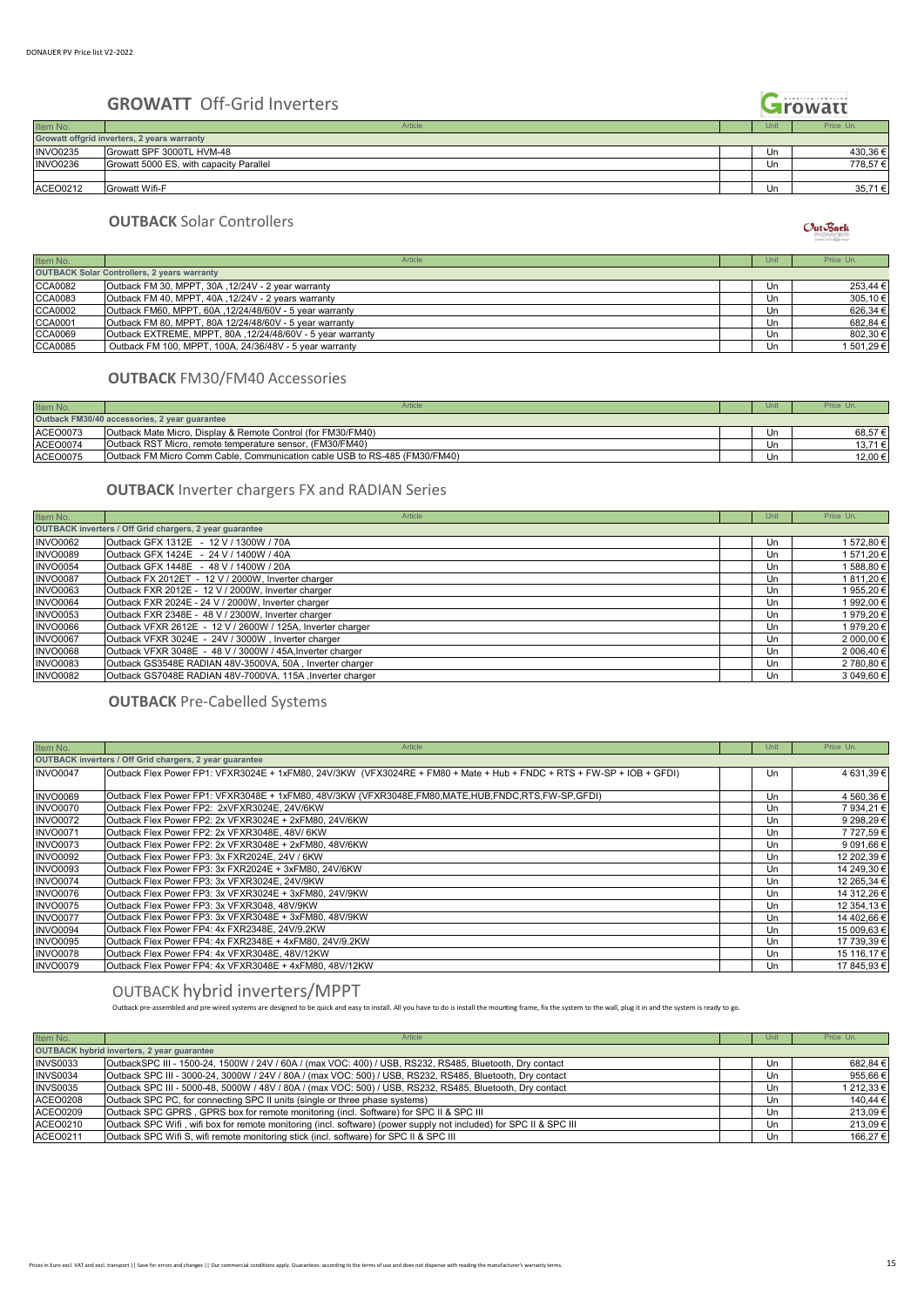#### **PRICE BATTERIES EXIDEGROUP : SUBJECT TO CHANGE WITHOUT NOTICE**

#### **EXIDE** ENERSOL Batteries

| Item No.       | Article                                           | Unit | Price Un. |
|----------------|---------------------------------------------------|------|-----------|
| <b>BAT0008</b> | Liquid electrolyte 1.285 (1.000 ml) battery (EOL) | Un   | 1,51€     |
|                | Exide Enersol batteries, 2 year guarantee         |      |           |
| <b>BAT0273</b> | EnerSol 380 /120 2V                               | Un   | 153,89€   |
| <b>BAT0274</b> | EnerSol 490 /120 2V                               | Un   | 179,42 €  |
| <b>BAT0275</b> | EnerSol 600 /120 2V                               | Un   | 207,12€   |
| <b>BAT0276</b> | EnerSol 720 /120 2V                               | Un   | 232,46€   |
| <b>BAT0277</b> | EnerSol 840 /120 2V                               | Un   | 264,76€   |
| <b>BAT0278</b> | EnerSol 950 /120 2V                               | Un   | 283,15€   |
| <b>BAT0279</b> | EnerSol 1050 /120 2V                              | Un   | 309,04 €  |
| <b>BAT0280</b> | EnerSol 1110 /120 2V                              | Un   | 334,06 €  |

**EXIDE** Sonnenschein Powercycle batteries

PowerCycle is ideal for countries with severe weather conditions, and with unstable networks that require back up. This new dryfit® Gel battery allows operators to reduce maintenance, visits, electricity and diesel costs.

| Item No.                                    | Article                                                                                                          |  | Unit |         |  |
|---------------------------------------------|------------------------------------------------------------------------------------------------------------------|--|------|---------|--|
| Exide batteries Powercycle, 2 year warranty |                                                                                                                  |  |      |         |  |
| BAT0221                                     | $\ldots$ 12 $\vee$<br>with Front<br>PC12/180 FT.<br>- GEL<br>Sonnenschein PowerCycle<br>Terminals configuration. |  | Un   | 514,59€ |  |
|                                             |                                                                                                                  |  |      |         |  |

#### **EXIDE Batteries Sonnenschein** dryfit Solar

| Item No.                                       | Article                                                                |  | Unit | Price Un. |
|------------------------------------------------|------------------------------------------------------------------------|--|------|-----------|
| Exide Sonnenschein batteries, 1 year guarantee |                                                                        |  |      |           |
| <b>BAT0169</b>                                 | Sonnenschein dryfit Solar 6,6 Ah 12V, enclosed, leak-proof gel battery |  | Un   | 54,07€    |
| <b>BAT0080</b>                                 | Sonnenschein dryfit Solar 17Ah 12V, sealed, leak-proof gel battery     |  | Un   | 105,85€   |
| <b>BAT0086</b>                                 | Sonnenschein dryfit Solar 27Ah 12V, sealed, leak-proof gel battery     |  | Un   | 97,32€    |
| <b>BAT0170</b>                                 | Sonnenschein dryfit Solar 32Ah 12V, sealed, leak-proof gel battery     |  | Un   | 110,89€   |
| <b>BAT0087</b>                                 | Sonnenschein dryfit Solar 41Ah 12V sealed, leak-proof gel battery      |  | Un   | 123,53 €  |
| <b>BAT0088</b>                                 | Sonnenschein dryfit Solar 60 Ah 12V sealed, leak-proof gel battery     |  | Un   | 163,94 €  |
| <b>BAT0089</b>                                 | Sonnenschein dryfit Solar 85Ah 12V sealed, leak-proof gel battery      |  | Un   | 204,42€   |
| <b>BAT0090</b>                                 | Sonnenschein dryfit Solar 90Ah 12V sealed, leak-proof gel battery      |  | Un   | 215,86€   |
| <b>BAT0084</b>                                 | Sonnenschein dryfit Solar 130Ah 12V sealed, leak-proof gel battery     |  | Un   | 298,49€   |
| <b>BAT0085</b>                                 | Sonnenschein dryfit Solar 230Ah 12V sealed, leak-proof gel battery     |  | Un   | 457.55€   |

#### **EXIDE** Batteries **Sonnenschein** dryfit Solar Block

| Item No.       | Article                                                                  | Unit | Price Un.    |
|----------------|--------------------------------------------------------------------------|------|--------------|
|                | Exide Sonnenschein batteries, 2 year guarantee                           |      |              |
| <b>BAT0083</b> | Sonnenschein dryfit Solar Block 60Ah 12V sealed, leak-proof gel battery  | Un   | 152,05 €     |
| <b>BAT0148</b> | Sonnenschein dryfit Solar Block 75Ah 12V sealed, leak-proof gel battery  | Un   | 212,26€      |
| <b>BAT0091</b> | Sonnenschein dryfit Solar Block 100Ah 12V sealed, leak-proof gel battery | Un   | 275,20€      |
| <b>BAT0092</b> | Sonnenschein dryfit Solar Block 130Ah 12V sealed, leak-proof gel battery | Un   | $333,12 \in$ |
| <b>BAT0093</b> | Sonnenschein dryfit Solar Block 185Ah 12V sealed, leak-proof gel battery | Un   | 413,77€      |
| <b>BAT0081</b> | Sonnenschein dryfit Solar Block 200Ah 6V sealed, leak-proof gel battery  | Un   | 220,57€      |
| <b>BAT0082</b> | Sonnenschein dryfit Solar Block 330Ah 6V sealed, leak-proof gel battery  | Un   | 375,94 €     |

**EXIDE** Sonnenschein OPzV maintenance-free batteries

| Item No.       | Article                                             | Unit | Price Un.  |
|----------------|-----------------------------------------------------|------|------------|
|                | Exide Sonnenschein OPZV batteries, 2 year guarantee |      |            |
| <b>BAT0149</b> | Sonnenschein Elementos OPzV A602/295 2V             | Un   | 184,54 €   |
| <b>BAT0150</b> | Sonnenschein Elementos OPzV A602/370 2V             | Un   | 204.91€    |
| <b>BAT0151</b> | Sonnenschein Elementos OPzV A602/440 2V             | Un   | 239,36€    |
| <b>BAT0152</b> | Sonnenschein Elementos OPzV A602/520 2V             | Un   | 243.34 €   |
| <b>BAT0153</b> | Sonnenschein Elementos OPzV A602/625 2V             | Un   | 286,42€    |
| <b>BAT0154</b> | Sonnenschein Elementos OPzV A602/750 2V             | Un   | 318,93€    |
| <b>BAT0155</b> | Sonnenschein Elementos OPzV A602/850 2V             | Un.  | 348,24 €   |
| <b>BAT0156</b> | Sonnenschein Elementos OPzV A602/1130 2V            | Un   | 459,23€    |
| <b>BAT0157</b> | Sonnenschein Elementos OPzV A602/1415 2V            | Un.  | 552,20€    |
| <b>BAT0158</b> | Sonnenschein Elementos OPzV A602/1695 2V            | Un   | 641,60€    |
| <b>BAT0159</b> | Sonnenschein Elementos OPzV A602/1960C 2V           | Un   | 763.01 €   |
| <b>BAT0160</b> | Sonnenschein Elementos OPzV A602/2600 2V            | Un   | 1 067,50 € |
| <b>BAT0161</b> | Sonnenschein Elementos OPzV A602/3270 2V            | Un   | 1 371,18 € |
| <b>BAT0147</b> | Sonnenschein Elementos OPzV A602/3920 2V            | Un   | 1 574.32 € |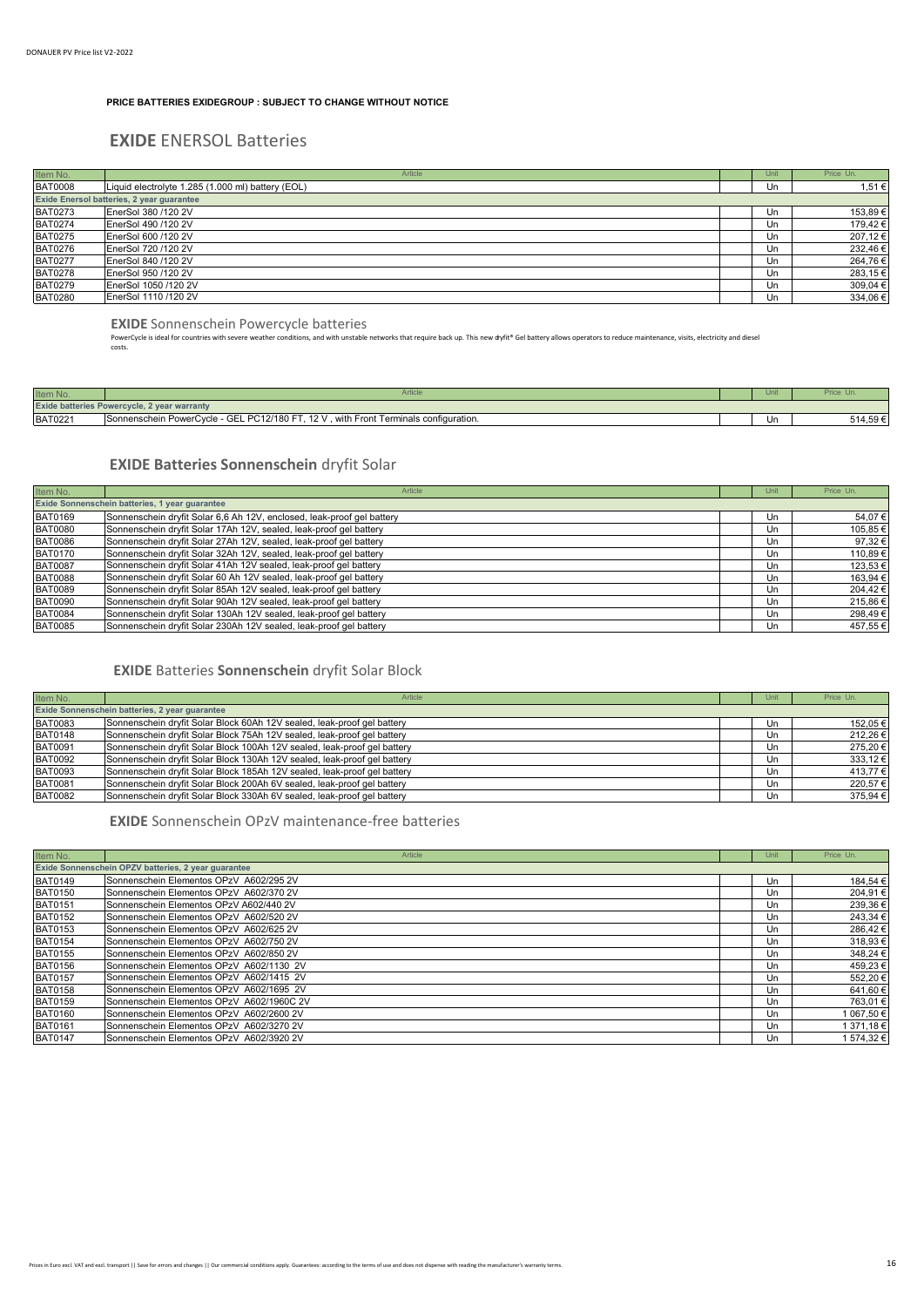#### **EXIDE** Batteries Maintenance OPzS blocks

| Item No.       | Article                                               | Unit | Price Un. |
|----------------|-------------------------------------------------------|------|-----------|
|                | Exide batteries Classic OPZS blocks, 2 year guarantee |      |           |
| <b>BAT0171</b> | Classic 1 OPzS 50 Solar Bloco (82,7Ah/120h 12 V)      | Un   | 312,26€   |
| <b>BAT0172</b> | Classic 1 OPzS 100 Solar Bloco 139,7Ah/120h 12 V)     | Un   | 386,89€   |
| <b>BAT0173</b> | Classic 1 OPzS 150 Solar Bloco (210,0Ah/120h 12 V)    | Un   | 496,85€   |
| <b>BAT0174</b> | Classic 1 OPzS 2000 Solar Bloco (294,0Ah/120h 6 V)    | Un   | 364,32€   |
| <b>BAT0175</b> | Classic 1 OPzS 250 Solar Bloco (364,0Ah/120h 6 V)     | Un   | 436,66€   |
| <b>BAT0176</b> | Classic 1 OPzS 300 Solar Bloco (417,0Ah/120h 6 V)     | Un   | 471,43 €  |

#### **EXIDE** Maintance batteries OPzS elements

| Item No.       | Article                                        | Unit | Price Un.  |
|----------------|------------------------------------------------|------|------------|
|                | Exide Classic OPZV batteries, 2 year guarantee |      |            |
| <b>BAT0112</b> | Classic Elements OPzS Solar 190 Ah/120 2 v     | Un   | 126,12€    |
| <b>BAT0113</b> | Classic Elements OPzS Solar 245 Ah/120 2 v     | Un   | 148,68€    |
| <b>BAT0114</b> | Classic Elements OPzS Solar 305 Ah/120 2 v     | Un   | 173,33 €   |
| <b>BAT0115</b> | Classic Elements OPzS Solar 380 Ah/120 2 v     | Un   | 204,17€    |
| <b>BAT0116</b> | Classic Elements OPzS Solar 450 Ah/120 2 v     | Un   | 220,29€    |
| <b>BAT0117</b> | Classic Elements OPzS Solar 550 Ah/120 2 v     | Un   | 227,99€    |
| <b>BAT0118</b> | Classic Elements OPzS Solar 660 Ah/120 2 v     | Un   | 255,53€    |
| <b>BAT0119</b> | Classic Elements OPzS Solar 765 Ah/120 2V      | Un   | 285,36€    |
| <b>BAT0120</b> | Classic Elements OPzS Solar 985 Ah/120 2 v     | Un   | 318,10€    |
| <b>BAT0121</b> | Classic Elements OPzS Solar 1080 Ah/120 2 v    | Un   | 348,12€    |
| <b>BAT0122</b> | Classic Elements OPzS Solar 1320 Ah/120 2 v    | Un   | 427,62€    |
| <b>BAT0123</b> | Classic Elements OPzS Solar 1410 Ah/120 2 v    | Un   | 470,06€    |
| <b>BAT0124</b> | Classic ElementsOPzS Solar 1650 Ah/120 2 v     | Un   | 501,12€    |
| <b>BAT0125</b> | Classic Elements OPzS Solar 1990 Ah/120 2 v    | Un   | 584,03€    |
| <b>BAT0126</b> | Classic Elements OPzS Solar 2350 Ah/120 2 v    | Un   | 835,09€    |
| <b>BAT0127</b> | Classic Elements OPzS Solar 2500 Ah/120 2 v    | Un   | 920,39€    |
| <b>BAT0128</b> | Classic Elements OPzS Solar 3100 Ah/120 2 v    | Un   | 1 086,53 € |
| <b>BAT0129</b> | Classic Elements OPzS Solar 3350 Ah/120 2 v    | Un   | 1 202,85 € |
| <b>BAT0130</b> | Classic Elements OPzS Solar 3850 Ah/120 2 v    | Un   | 1 365,04 € |
| <b>BAT0131</b> | Classic Elements OPzS Solar 4100 Ah/120 2 v    | Un   | 1434,99€   |
| <b>BAT0132</b> | Classic Elements OPzS Solar 4600 Ah/120 2 v    | Un   | 1 551,47 € |

**Standard Delivery Time:**<br>2V Classic OPzS Solar elements: 6 to 8 weeks<br>Enersol 2V elements - 3 to 5 weeks<br>2V elements Sonnenschein OPzV A602 Solar - 10 to 12 weeks

12V Sonnenschein Solar Battery and Solar Block - rotating stock Powerfit S100 / S100L Battery - 2 weeks **These are indicative deadlines, subject to confirmation at the time of order**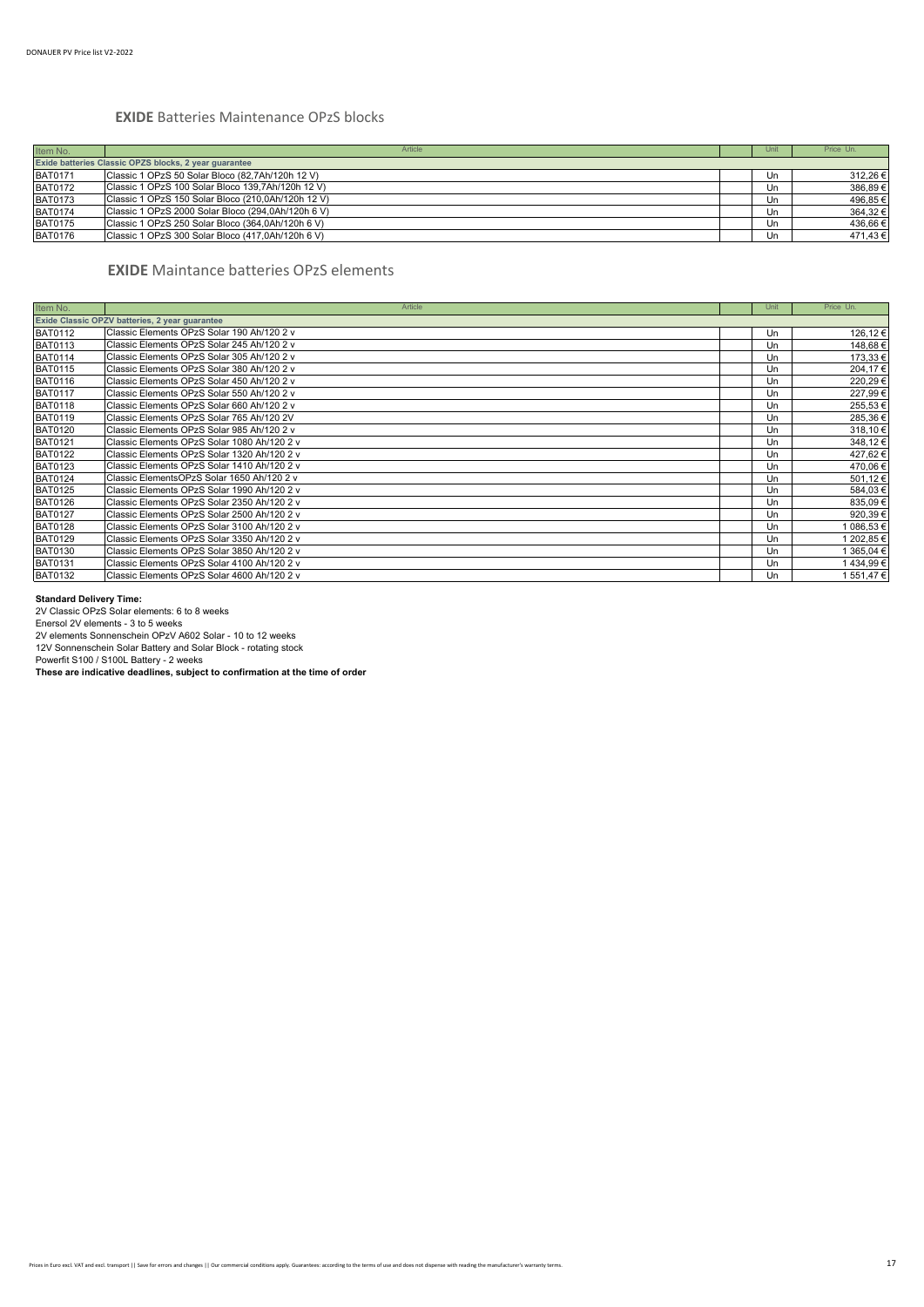#### PYLONTECH LV LITHIUM Batteries

The US2000B is ideal for photovoltaic systems with accumulation, compatible with brands such as Growatt SPH, Steca, Victron, SoleX, Solis, VOltronic, Sungrow, among others.

#### **IT PYLONTECH**

| Item No.       | Article                                                                                                                                                                                                                                    | Unit | Price Un.  |
|----------------|--------------------------------------------------------------------------------------------------------------------------------------------------------------------------------------------------------------------------------------------|------|------------|
|                | US2000B Plus batteries, 7 years warranty, with online registration + 3 years                                                                                                                                                               |      |            |
| <b>BAT0239</b> | Pylontech lithium battery US2000B Plus, 48V, modular (2.5kWh), up to 5Kw. Nominal/utility capacity 2400kWh/2200kWh. Communication RS232,<br>Rs485, CAN. UN 3480 Lithium-ion battery, class 9                                               | Un   | 1 028.29 € |
| <b>BAT0266</b> | Pylontech lithium battery US3000B, (48V 74Ah), modular (3.5kWh), up to 7.5Kw. Rated/usable capacity 3400kWh/3200kWh. Communication<br>RS232 Rs485 CAN Design life 10+years No. cycles >4500-25°C LIN 3480 Lithium-ion battery pack class 9 | Un   | 1473.84€   |
| <b>BAT0220</b> | Pylontech Communication HUB LV-Hub                                                                                                                                                                                                         | Un   | 525,71€    |
| <b>BAT0219</b> | Pylontech cable set (battery-inverter) for LV and HV                                                                                                                                                                                       | Un   | 17,95 €    |
| <b>BAT0214</b> | Pylontech Rack Máximo Max 3xUS2000 ou 2xUS3000; Max 2xH48050 + 1 BMS SC500                                                                                                                                                                 | Set  | 202,07€    |
| <b>BAT0301</b> | Battery Rack 6 U S2000                                                                                                                                                                                                                     | Un   | 315,43€    |
| <b>BAT0215</b> | Pylontech Rack up to 12 battery modules                                                                                                                                                                                                    | Un   | 419.71€    |

#### GROWATT LITHIUM HV Batteries

Ideal for photovoltaic systems with accumulation, compatible with three-phase hybrid Growatt

| Item No.                                                                      | Article                                                   | Unit | Price Un.  |
|-------------------------------------------------------------------------------|-----------------------------------------------------------|------|------------|
| Growatt batteries, 10 year guarantee, with online registration<br><b>NOVO</b> |                                                           |      |            |
| <b>BAT0289</b>                                                                | Growatt ARK 2.5H, High voltage Batterty of 2.56kwh        | Un   | 1 077,62 € |
| <b>BAT0290</b>                                                                | Growatt BMS HVC 60050-A1, BMS ARK high voltage p/ SPH BH3 | Un   | 968.57€    |
| <b>BAT0304</b>                                                                | Growatt BMS BDC 95045-A1, BMS ARK high voltage p/-XH      | Un   | 1 017,00 € |
| BAT0292/0302                                                                  | Growatt ARK 2.5H Cable                                    | Un   | 42.14 €    |
| <b>BAT0293</b>                                                                | Growatt ARK 2.5H Base                                     | Un   | 42,14 €    |
| <b>BAT0303</b>                                                                | Growatt ARK 2.5 XH Base                                   | Un   | 42.14 €    |

#### HUAWEI LITHIUM batteries HUAWEI LUNA 2000 HV

Ideal for photovoltaic systems with accumulation, compatible with Huawei

| Item No.                                          | <b>Article</b>                                                                    |  | Uni | Price Un.  |
|---------------------------------------------------|-----------------------------------------------------------------------------------|--|-----|------------|
| Huawei batteries. 10 year warranty<br><b>NOVO</b> |                                                                                   |  |     |            |
| <b>BAT0285</b>                                    | Huawei Battery Module LUNA-2000-5-E0: 5.10.15kWh. Parallel connection up to 30kWh |  | Ur  | 2467,38€   |
| <b>BAT0286</b>                                    | Huawei Power Module DC/DC LUNA2000-5KW-C0                                         |  | Un  | 111,58 €   |
| <b>BAT0287</b>                                    | Huawei LUNA wall mount bracket                                                    |  | Un  | 109.12 €   |
| <b>BAT0294</b>                                    | Huawei Back UP 1-phase                                                            |  | Un  | 518,40€    |
| <b>BAT0295</b>                                    | Huawei Back UP 3-phase                                                            |  | Un  | 1 027,20 € |

One DC/DC is required for each installation, but if > 15 kWh 2 are required per installation

#### BYD Premium Lithium batteries

For photovoltaic systems with storage, compatible with inverters, Kostal, SMA and others

| Item No.       | Article                                                                                           | Unit | Price Un.  |
|----------------|---------------------------------------------------------------------------------------------------|------|------------|
|                | BYD Battery-Box LV batteries, 10 year warranty                                                    |      |            |
| <b>BAT0256</b> | BYD Premium battery module HVS 2.56 kWh - 102.4 V (requires BCU+Base Bat.0258), Min. 2x, max. 5x. | Un   | 1 614,74 € |
| <b>BAT0257</b> | BYD Premium battery module HVM 2.76 kWh - 51.2 V (requires BCU+Base Bat.0258), Min. 3x, max. 8x.  | Un   | 1 631,46 € |
| <b>BAT0258</b> | BYD Base+BCU para BYD Premium HVS / HVM                                                           | Un   | 710,16€    |
| <b>BAT0259</b> | Módulo de bateria BYD Premium LVL 15,4 kWh (requer BMU Bat.0260)                                  | Un   | 8 129,64 € |
| <b>BAT0260</b> | BYD BMU for BYD Premium LVL, additional to PDU -Base-.                                            | Un   | 213,30 €   |
| <b>BAT0261</b> | BYD Premium battery module LVS 4kWh (requires PDU -Base- and BMU), Min. 1x, max. 4x.              | Un   | 2 211,55 € |
| <b>BAT0262</b> | BYD PDU (Base) para Battery Box Premium LVS (requere a BMU Bat.02572 e /dos módulo/s LVS Bat.0261 | Un   | 494,46€    |
| <b>BAT0288</b> | BYD Connector 2- for 50mm2 cable for BYD LVS*                                                     | Un   | 36,50€     |
| <b>BAT0299</b> | BYD Connector 2- for 70mm2 cable for BYD LVS*                                                     | Un   | 36,50 €    |

\* Preço em conjunto com bateria

#### LITHIUM TURBO ENERGY LV batteries

It is ideal for photovoltaic systems with accumulation, compatible with brands such as Growatt<br>SPH, Steca PLI, Victron, SoleX, Solis, VOltronic, among others.

| Item No.       | Article                                                                              |            | Unit | Price Un. |
|----------------|--------------------------------------------------------------------------------------|------------|------|-----------|
|                | US2000B Plus batteries, 7 years warranty, with online registration + 3 years         |            |      |           |
| <b>BAT0310</b> | Pylontech by Turbo Energy lithium battery 48V 2,4kWh (cada 2 baterias - incl 1 cabo) | <b>NEW</b> | Un   | 1 026,79€ |
| <b>BAT0306</b> | Turbo Energy lithium battery 48V 2,4kWh                                              | <b>NEW</b> | Un   | 887,14 €  |
| <b>BAT0307</b> | Turbo Energy lithium battery 24V 2,24kWh                                             | <b>NEW</b> | Un   | 936,43€   |
| <b>BAT0308</b> | Turbo Energy cable KIT 2,4                                                           | <b>NEW</b> | Un   | 65,14 €   |
| <b>BAT0309</b> | Turbo Energy cable KIT 2,24                                                          | <b>NEW</b> | Un   | 89.57 €   |





8YI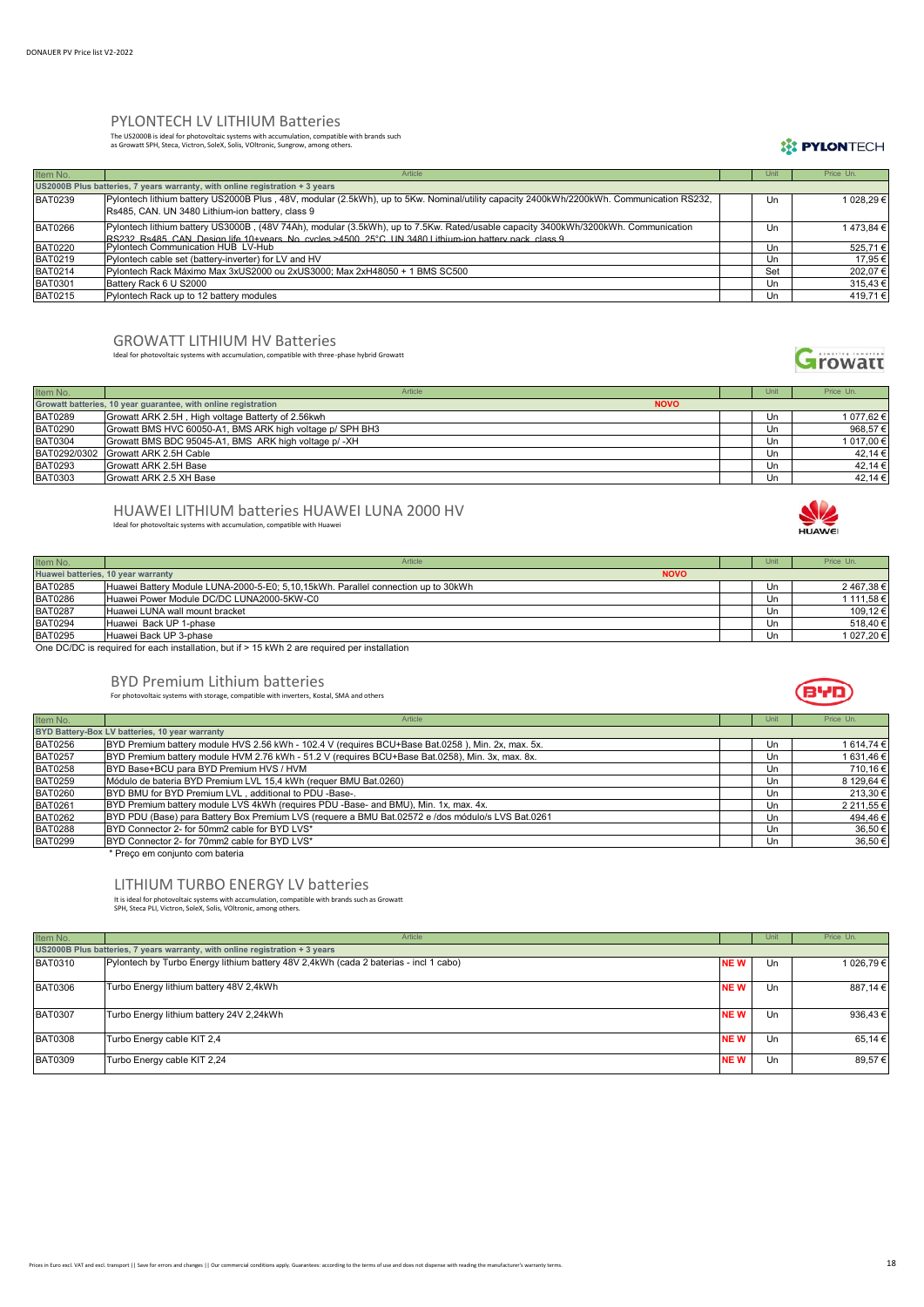#### SOLAR CABLE, PLUGS



| Item No. | Article                                                              | Unit | Price Un.    |
|----------|----------------------------------------------------------------------|------|--------------|
| CAB0061  | Cape Topsolar PV ZZ-F (AS) 1x4 VM (R100)                             | Mt   | $0.82 \in$   |
| CAB0062  | Cape Topsolar PV ZZ-F (AS) 1x4 PT (R100)                             | Mt   | $0.82 \in$   |
| CAB0063  | Cape Topsolar PV ZZ-F (AS) 1x6 VM (R100)                             | Mt   | 1,17€        |
| CAB0064  | Cape Topsolar PV ZZ-F (AS) 1x6 PT (R100)                             | Mt   | 1.17€        |
| CAB0067  | Plug Type MC4 4-6mm2                                                 | Un   | 0,82€        |
| CAB0068  | Socket Type MC4 4-6mm2                                               | Un   | 0,82€        |
| CAB0069  | Connection 2 x Female and 1 x Male Distribution Type MC              | Un   | 4,40€        |
| CAB0070  | Connection Distribution 2 x Male and 1 x Female Type MC              | Un   | 4,40€        |
| CAB0080  | SET. (M+F) SY-C4G, 10 mm2) socket + plug set MC4 for 10 mm cable     | Un   | 4,84 €       |
| CAB0022  | MC KST3 I Plug (type3) for cable diameters 2-4mm <sup>2</sup> .      | Un   | 1,78€        |
| CAB0033  | MC KBT3 I socket (type 3) for cable diameters 2-4mm <sup>2</sup> .   | Un   | 2,02€        |
| CAB0023  | MC KST3 II (type 3) plug for cables with 2-4mm <sup>2</sup> diameter | Un   | 1.78€        |
| CAB0034  | MC KBT3 II socket (type 3) for cable diameters 2-4mm <sup>2</sup> .  | Un   | 2,02€        |
| CAB0024  | MC KST3 III (type3) plug for cables with 2-4mm <sup>2</sup> diameter | Un   | 1.89€        |
| CAB0035  | MC KBT3 III socket (type3) for cable diameter 2-4mm <sup>2</sup> .   | Un   | 2,13€        |
| CAB0025  | MC KST3/6 III (type3) plug for cables with 6mm <sup>2</sup> diameter | Un   | 2,10€        |
| CAB0036  | MC socket KBT3/6 III (type 3) for cable diameter 6mm <sup>2</sup> .  | Un   | 2,41€        |
|          |                                                                      |      |              |
| Fer0010  | Pliers MC4/SY-CT01-2.5/4/6 mm2                                       | Un   | sob consulta |

# METERS, MODEMS



| Item No.       | Article                                                                                     | Uni | Price Un. |
|----------------|---------------------------------------------------------------------------------------------|-----|-----------|
|                | <b>ITRON</b> equipment, 2 year quarantee                                                    |     |           |
| <b>MON0067</b> | Itron Kit Contador ACE SL6000 (without discount)                                            | Un  | 367,81€   |
| <b>MON0121</b> | Itron Kit Contador ACE SL7000 (without discount)                                            | Un  | 367,81€   |
| <b>MON0128</b> | Contador Itron SL7000 X230 - Para Contagem Indirecta (Ti's not included) (without discount) | Un  | 443,04 €  |
| <b>MON0129</b> | Itron Counter SL7000 Y230 - Modem not included (no discount)                                | Un  | 254,13€   |
| <b>MON0081</b> | Itron Counter ACE SL6000, Modem N included (SD)                                             | Un  | 254,13€   |
| <b>MON0126</b> | Modem Itron (without discount)                                                              | Un  | 120,05€   |
| <b>MON0052</b> | Modem Itron- Janz compatibility (without discount)                                          | Un  | 120,05€   |
| <b>MON0053</b> | Siemens Itron-compatible Modem (no discount)                                                | Un  | 120.05€   |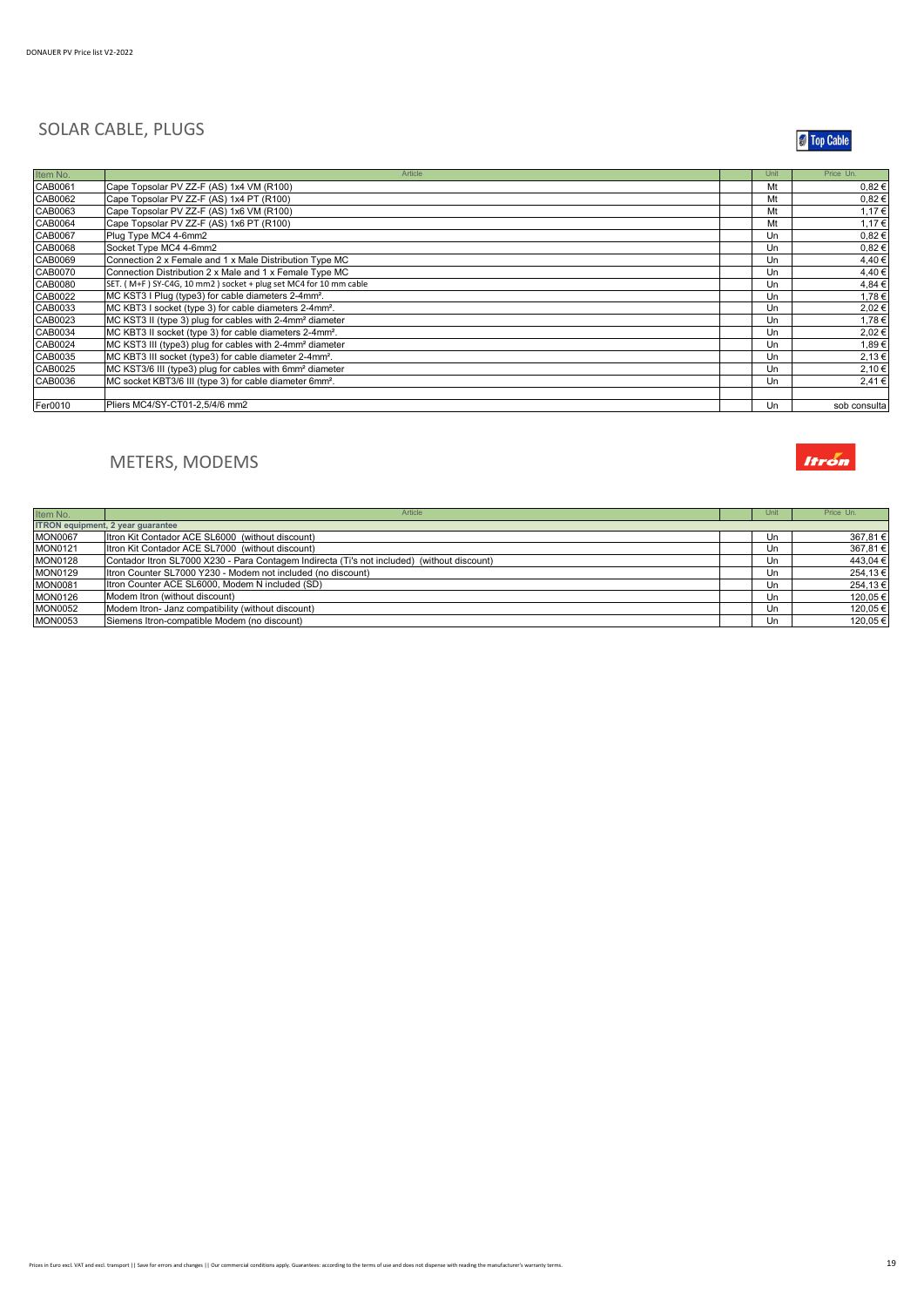#### **OWL Monitoring of Energy, Consumption and PV Production**

# **OWL®**

| Item No.                        | Article                                                                                 | Unit | Price Un. |  |
|---------------------------------|-----------------------------------------------------------------------------------------|------|-----------|--|
| OWL equipment, 2 year guarantee |                                                                                         |      |           |  |
| <b>MON0200</b>                  | OWL Micro + Monitor ; single phase, energy meters                                       | Un   | 63,96€    |  |
| <b>MON0201</b>                  | OWL Micro + three-phase, Standard Sensor, energy meters                                 | Un   | 82,98€    |  |
| <b>MON0202</b>                  | OWL Micro + three-phase, L-Sensor, energy meters                                        | Un   | 105,62€   |  |
| <b>MON0118</b>                  | OWL+USB Monitor + USB Connectivity; single-phase, energy meter                          | Un   | 79,18€    |  |
| <b>MON0113</b>                  | OWL+USB Monitor + USB Connectivity; single-phase, energy meter                          | Un   | 98,52€    |  |
| <b>MON0119</b>                  | OWL+USB Small Business Pack, three-phase L; energy meters                               | Un   | 125,53€   |  |
| <b>MON0117</b>                  | OWL Intuition-pv; single-phase energy meter, incl. 2 standard sensors (<71A, 10mm dia.) | Un   | 120,81€   |  |
| <b>MON0122</b>                  | OWL Intuition-pv; three-phase energy meter, solar monitoring pv                         | Un   | 134,24 €  |  |
| <b>MON0114</b>                  | OWL Intuition-Ic Std; three-phase energy meter, incl. standard sensor (<71A, 10mm dia.) | Un   | 125,54 €  |  |
| <b>MON0115</b>                  | OWL Intuition-Ic Lge; three-phase energy meter, incl. Large sensor (<200A, 17mm dia.)   | Un   | 166,77€   |  |
| <b>MON0116</b>                  | OWL Intuition-e ; single-phase energy meter, incl. standard sensor (<71A, 10mm dia.)    | Un   | 108,04 €  |  |
| <b>MON0203</b>                  | Sensores OWL Padrão S                                                                   | Un   | 13,11 €   |  |
| <b>MON0204</b>                  | <b>OWL Sensores Large L</b>                                                             | Un   | 20,06€    |  |
| <b>MON0120</b>                  | OWL Network OWL Gateway Pack                                                            | Un   | 73,62 €   |  |
| <b>MON0205</b>                  | OWL PV Y Cable Kit                                                                      | Un   | 26,91€    |  |
| <b>MON0207</b>                  | OWL Intuition 3 channel transmitter                                                     | Un   | 39,03 €   |  |

#### MONITORING and Control Heating

| Item No.                        | Article                                                            |            | Unit | Price Un.   |
|---------------------------------|--------------------------------------------------------------------|------------|------|-------------|
| OWL equipment, 2 year quarantee |                                                                    |            |      |             |
| <b>TMON0001</b>                 | OWL intuition- c Room sensor only                                  | <b>NEW</b> | Un   | 87,20 €     |
| <b>TMON0002</b>                 | OWL intuition- h tank Sensor only                                  | <b>NEW</b> | Un   | 93,21 $\in$ |
| <b>TMON0003</b>                 | OWL intuition- cw Relay Unit only                                  | <b>NEW</b> | Un   | 89,20 €     |
| <b>TMON0004</b>                 | OWL Intuition-c Heating control - wired thermostat                 | <b>NEW</b> | Un   | 155,24 €    |
| <b>TMON0005</b>                 | OWL Intuition-cw Heating control - wireless thermostat             | <b>NEW</b> | Un   | 244,42€     |
| <b>TMON0006</b>                 | OWL Intuition-h Heating and hot water control                      | <b>NEW</b> | Un   | 248,43 €    |
| <b>TMON0007</b>                 | OWL Intuition-hw Heating and hot water control-wireless thermostat | <b>NEW</b> | Un   | 337,63€     |
| <b>TMON0008</b>                 | OWL Intuition-hpw (Heat Pump Control)                              | <b>NEW</b> | Un   | 330,52€     |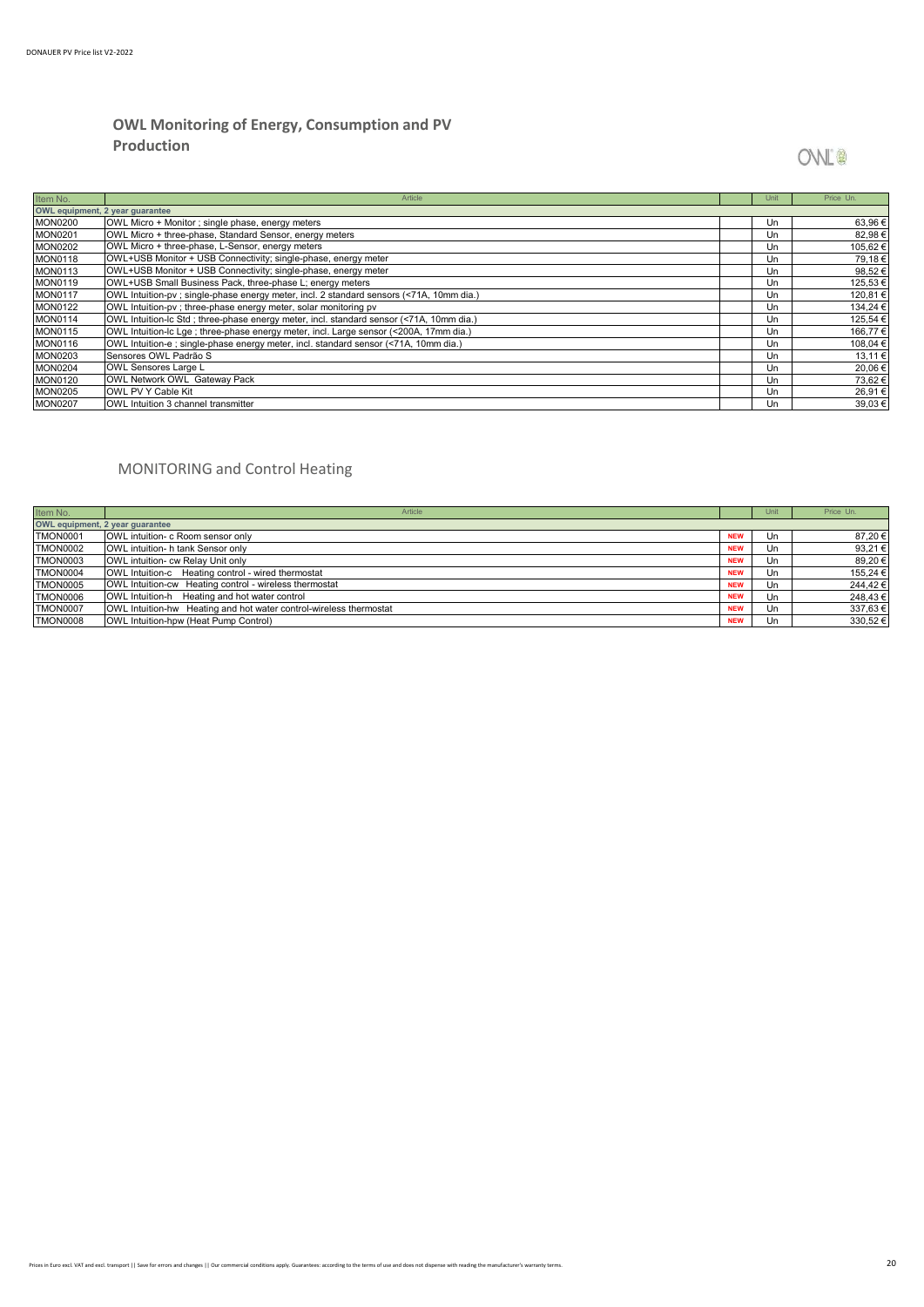#### **SOLARLOG Energy, Consumption and Production Management and Control**

### JJ Solar-Log<sup>®</sup>

| Item No.                         | Article                                                                                                                                           | Unit     | Price Un.  |
|----------------------------------|---------------------------------------------------------------------------------------------------------------------------------------------------|----------|------------|
| <b>SolarLog Equipment</b>        |                                                                                                                                                   |          |            |
|                                  |                                                                                                                                                   |          |            |
| <b>MON0101</b>                   | SolarLog CT 100A-o (EOL)                                                                                                                          | Un       | 27,43€     |
| <b>MON0040</b>                   | SolarLog 300 (Standard). Up to 15 kWp, extendable up to 30 kWp (EOL)                                                                              | Un       | 422,54€    |
| <b>MON0033</b>                   | olarLog 1200 (Standard). Up to 100 kWp, extendable up to 250 kWp (EOL)                                                                            | Un       | 708,70€    |
| <b>MON0099</b>                   | SolarLog 1200 Meter . Até 100 kWp, extensivel até 250 kWp (EOL)                                                                                   | Un       | 805,53€    |
|                                  |                                                                                                                                                   |          |            |
| MON0135                          | Solar-Log 50 Gateway. For up to 15 kWp; Set of 6 units; price per unit; without power supply                                                      | Un       | 168,29€    |
| <b>MON0136</b>                   | SolarLog - Solar-Log Base 15. For up to 15 kWp plant size; extendable up to 30 kWp; without power supply                                          | Un       | 483,08€    |
| <b>MON0137</b>                   | SolarLog - Solar-Log Base 100. For up to 100 kWp plant size; extendable up to 250 kWp; without power supply                                       | Un       | 846,29€    |
| <b>MON0138</b>                   | SolarLog - Solar-Log Base 2000. For up to 2000 kWp plant size; without power supply                                                               | Un       | 1 209,50 € |
| <b>MON0139</b>                   | SolarLog Mod I/O. Connection for Power Management                                                                                                 | Un       | 192,50€    |
| <b>MON0140</b>                   | SolarLog Mod 485. Interface Expansion Module                                                                                                      | Un       | 374,11€    |
| <b>MON0135</b>                   | Gateway Solar-Log 50. For up to 15 kWp; Set of 6 units; price per unit; without power supply                                                      | Un       | 103,30 €   |
|                                  |                                                                                                                                                   |          |            |
| <b>MON0055</b>                   | SolarLog SensorBox Professional. Incl. radiation and panel sensor, no connectivity for wind and room temperature sensor                           | Un       | 464,42€    |
|                                  |                                                                                                                                                   |          |            |
| <b>MON0083</b>                   | SolarLog wind sensor for connection to SensorBox Plus                                                                                             | Un       | 397,88€    |
| <b>MON0084</b>                   | SolarLog room temperature sensor for connection to SensorBox Plus                                                                                 | Un       | 158,36€    |
| <b>MON0085</b>                   | SolarLog - SensorBox Professional Plus. Incl. radiation and panel sensor and connection for wind and room temperature sensor                      | Un       | 521,72€    |
| <b>MON0142</b>                   | SolarLog - Solar-Log™ Smart Relais Station 3x16A. Ethernet connection; 16 A measuring and controlling                                             | Un       | 568,79€    |
| <b>MON0125</b>                   | SolarLog Smart Home Relay Box                                                                                                                     | Un       | 331,35€    |
|                                  |                                                                                                                                                   |          |            |
| <b>MON0167</b>                   | SolarLog - Solar-Log™ PRO2. Mod; single phase energy meter; 100A; MID; RS485                                                                      | Un       | 103,30 €   |
|                                  |                                                                                                                                                   |          |            |
| <b>MON0141</b><br><b>MON0004</b> | SolarLog - Solar-Log™ PRO1. Mod; single phase energy meter; MID; RS485<br>SolarLog - Solar-Log™ PRO380. Mod; Three-phase energy meter; MID; RS485 | Un<br>Un | 155,60€    |
|                                  |                                                                                                                                                   |          | 198,28€    |
| <b>MON0005</b>                   | SolarLog CT PRO380-CT 250A c/ núcleo aberto 18mm diam. max. inclui cabos 2.5m                                                                     | Un       | 143,72€    |
| <b>MON0015</b>                   | Solar-Log™ PRO380-CT 500A Measuring transformer                                                                                                   | Un       | 33,27€     |
| <b>MON0016</b>                   | Solar-Log™ PRO380-CT 250A Measuring transformer                                                                                                   | Un       | 31,94 €    |
| <b>MON0017</b>                   | Solar-Log™ PRO380-CT 100A Measuring transformer                                                                                                   | Un       | 33,27€     |
| <b>MON0018</b>                   | SolarLog PRO380-CT 500A, w/ open core 18mm diam. max. includes 2.5m cables                                                                        | Un       | 166,34€    |
| <b>MON0019</b>                   | Solar-Log™ PRO380-CT 100A w/ open core 18mm diam. max. includes 2.5m cables                                                                       | Un       | 145,05€    |
| <b>MON0020</b>                   | Solar-Log™ PRO380-CT 500A, Class 0,5, Measuring transformer                                                                                       | Un       | 171,66€    |
| <b>MON0021</b>                   | Solar-Log™ PRO380-CT 250A, Class 0,5, Measuring transformer                                                                                       | Un       | 171,66€    |
| <b>MON0028</b>                   | SolarLog PRO380-CT, transformer connected meter, RS485, 3 fases                                                                                   | Un       | 286,10€    |
| <b>MON0074</b>                   | SolarLog PRO380-CT 100A, Class 0.5 Mearuring transformer                                                                                          | Un       | 211,58€    |
|                                  |                                                                                                                                                   |          |            |
| <b>MON0144</b>                   | SolarLog - Network cable 1 meter. Cat5; RJ45                                                                                                      | Un       | 17,00 €    |
| <b>MON0145</b>                   | SolarLog - Network cable 2 meter. Cat5; RJ45                                                                                                      | Un       | 17,00 €    |
| <b>MON0146</b>                   | SolarLog - Network cable 5 meter. Cat5; RJ45                                                                                                      | Un       | 20,92€     |
| <b>MON0147</b>                   | SolarLog - Network cable 10 meter. Cat5; RJ45                                                                                                     | Un       | 23,54 €    |
| <b>MON0148</b>                   | SolarLog - Network cable 15 meter. Cat5; RJ45                                                                                                     | Un       | 30,07€     |
| <b>MON0149</b>                   | SolarLog - Network cable 20 meter. Cat5; RJ45                                                                                                     | Un       | 37,92€     |
| <b>MON0046</b>                   | SolarLog Modulo de Comunicação SMA (RS485) para SB 3000/4000/5000TL-20                                                                            | Un       | 159,69€    |
| <b>MON0150</b>                   | SolarLog - Wireless Kit Netgear                                                                                                                   | Un       | 71,92€     |
| <b>MON0153</b>                   | SolarLog - Solar-Log™ - installation box for outdoor use version 2, Without power socket with mounting plate; transparent; dim. 300x600x132mm;    | Un       | 150,37€    |
|                                  | IP65                                                                                                                                              |          |            |
| <b>MON0088</b>                   | SolarLog - Special Piggy Back (RS485) for SMA inv. - only for                                                                                     | Un       | 76,37€     |
|                                  | Solar-Log™ systems. Only for Solar-Log™ systems (not to be used for all SMA                                                                       |          |            |
|                                  | inverters; please check compatibility)                                                                                                            |          |            |
| <b>MON0089</b>                   | SolarLog Utility Meter (RS485) para medição de tensão U para controlo Q (U)                                                                       | Un       | 783,24 €   |
|                                  |                                                                                                                                                   |          |            |
| Var0018                          | AC ELWA-E                                                                                                                                         | Un       | 891,58€    |
|                                  |                                                                                                                                                   |          |            |
| Mon0168                          | SolarLog - VPN LAN Router. Including configuration for Modbus TCP; Direct Marketing                                                               | Un       | 390,96€    |
| Mon0169                          | SolarLog - VPN Mobile Router (LTE). Including configuration for Modbus TCP; Direct Marketing                                                      | Un       | 639,40€    |
|                                  |                                                                                                                                                   |          |            |
| <b>MON0155</b>                   | SolarLog - Solar-Log power supply Gateway Solar-Log 50 / Base Power Supply                                                                        | Un       | 20,92€     |
| <b>MON0156</b>                   | SolarLog Gateway Solar-Log 50 / Base DIN Rail Power Supply                                                                                        | Un       | 20,92€     |
| <b>MON0157</b>                   | SolarLog - Solar-Log™ PM Package 1                                                                                                                | Un       | 1 384,72 € |
| <b>MON0158</b>                   | SolarLog - Solar-Log™ PM Package 2                                                                                                                | Un       | 1 960,05 € |
| <b>MON0159</b>                   | SolarLog - Solar-Log™ PM Package 3                                                                                                                | Un       | 2 326,17 € |
| <b>MON0160</b>                   | SolarLog - Solar-Log™ PM Package 4                                                                                                                | Un       | 1 672,38 € |
| <b>MON0161</b>                   | SolarLog - Solar-Log™ PM Package 5                                                                                                                | Un       | 2404,62€   |
| <b>MON0162</b>                   | SolarLog - Solar-Log™ PM Package 6                                                                                                                | Un       | 1 633,16 € |
| MON0163                          | SolarLog - Solar-Log™ PM Package 7                                                                                                                | Un       | 2404,62€   |
| <b>MON0164</b>                   | SolarLog - Solar-Log™ PM Package 8                                                                                                                | Un       | 1 633,16 € |
| <b>MON0165</b>                   | SolarLog - Solar-Log™ PM Package 9                                                                                                                | Un       | 2 156,19€  |
|                                  |                                                                                                                                                   |          |            |